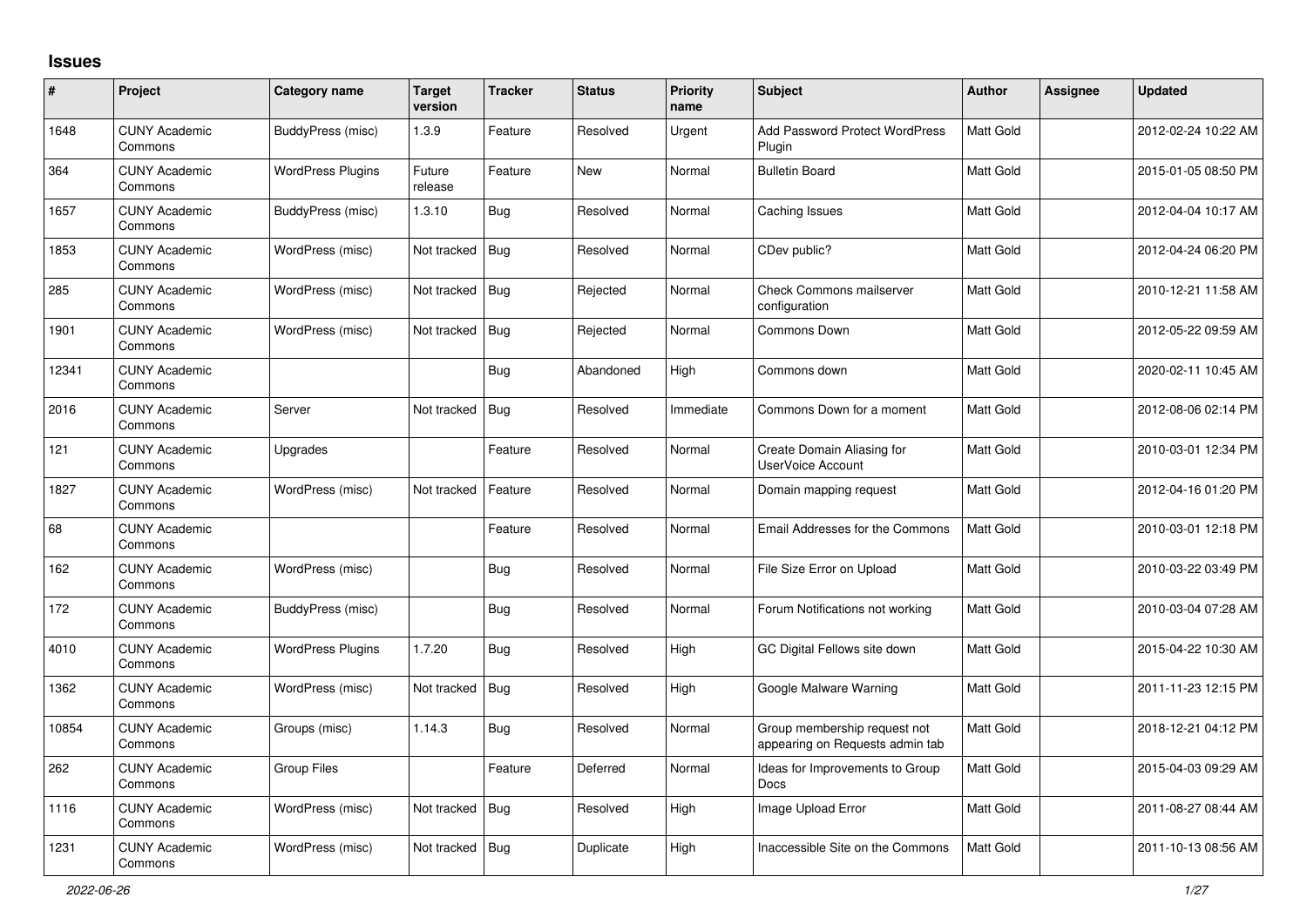| #    | Project                         | <b>Category name</b>     | <b>Target</b><br>version | <b>Tracker</b> | <b>Status</b> | <b>Priority</b><br>name | <b>Subject</b>                                                          | <b>Author</b>    | <b>Assignee</b> | <b>Updated</b>      |
|------|---------------------------------|--------------------------|--------------------------|----------------|---------------|-------------------------|-------------------------------------------------------------------------|------------------|-----------------|---------------------|
| 54   | <b>CUNY Academic</b><br>Commons | Wiki                     |                          | Feature        | Rejected      | Normal                  | Install MediaWiki Stat Extension                                        | Matt Gold        |                 | 2015-04-01 09:19 PM |
| 297  | <b>CUNY Academic</b><br>Commons | Wiki                     |                          | Bug            | Resolved      | Normal                  | Lost write privileges to wiki images<br>directory                       | <b>Matt Gold</b> |                 | 2010-08-25 05:47 PM |
| 1568 | <b>CUNY Academic</b><br>Commons | BuddyPress (misc)        | Not tracked              | Bug            | Resolved      | Normal                  | Member reports problem with email<br>notifications                      | Matt Gold        |                 | 2012-02-28 10:51 AM |
| 1143 | <b>CUNY Academic</b><br>Commons | BuddyPress (misc)        | 1.2.5                    | <b>Bug</b>     | Resolved      | Normal                  | Notifications of Old Posts                                              | <b>Matt Gold</b> |                 | 2011-08-30 09:56 PM |
| 260  | <b>CUNY Academic</b><br>Commons | <b>Group Files</b>       | Future<br>release        | Feature        | Rejected      | Normal                  | Possible synergy between Group<br>Docs plugin and Forum<br>Attachments? | Matt Gold        |                 | 2015-11-12 01:00 AM |
| 38   | <b>CUNY Academic</b><br>Commons | <b>WordPress Plugins</b> | Future<br>release        | Feature        | Deferred      | Normal                  | Possible Upgrade to Sitewide Tags<br>Plugin                             | <b>Matt Gold</b> |                 | 2015-04-01 09:18 PM |
| 125  | <b>CUNY Academic</b><br>Commons | Redmine                  | Not tracked              | Bug            | Rejected      | Normal                  | Prevent Issues Site from Showing<br>up in Google Searches               | <b>Matt Gold</b> |                 | 2010-12-28 05:45 PM |
| 5274 | <b>CUNY Academic</b><br>Commons |                          |                          | <b>Bug</b>     | Resolved      | Normal                  | RBE - received erroneous<br>notification of reply not being posted      | Matt Gold        |                 | 2016-02-29 03:46 PM |
| 1679 | <b>CUNY Academic</b><br>Commons | WordPress (misc)         | Not tracked              | Support        | Resolved      | Immediate               | Remove password-protection from<br>JITP                                 | Matt Gold        |                 | 2012-03-06 09:48 AM |
| 47   | <b>CUNY Academic</b><br>Commons | BuddyPress (misc)        |                          | Bug            | Resolved      | Normal                  | Request to Join Group Lost                                              | Matt Gold        |                 | 2009-10-19 04:08 PM |
| 762  | CUNY Academic<br>Commons        | BuddyPress (misc)        |                          | Bug            | Resolved      | Normal                  | <b>Resolve Email Notification Problems</b><br>with Lehman addresses     | <b>Matt Gold</b> |                 | 2012-02-28 10:52 AM |
| 170  | <b>CUNY Academic</b><br>Commons | WordPress (misc)         |                          | <b>Bug</b>     | Resolved      | Normal                  | Security Certificate Out of Date                                        | Matt Gold        |                 | 2010-05-11 05:28 PM |
| 263  | <b>CUNY Academic</b><br>Commons | WordPress (misc)         |                          | Bug            | Resolved      | Normal                  | site is slooooooow                                                      | Matt Gold        |                 | 2010-06-21 03:01 PM |
| 2233 | <b>CUNY Academic</b><br>Commons |                          | Not tracked              | Support        | Resolved      | Normal                  | Slider plugin                                                           | Matt Gold        |                 | 2013-03-01 11:06 AM |
| 52   | <b>CUNY Academic</b><br>Commons | Wiki                     |                          | Feature        | Deferred      | Low                     | Upgrade FCK Editor to Latest<br>version                                 | <b>Matt Gold</b> |                 | 2015-04-01 09:18 PM |
| 2051 | <b>CUNY Academic</b><br>Commons | WordPress (misc)         | Not tracked   Bug        |                | Rejected      | Normal                  | User finds Commons blocked due to   Matt Gold<br>virus warning          |                  |                 | 2012-08-17 04:35 PM |
| 298  | <b>CUNY Academic</b><br>Commons | WordPress (misc)         |                          | <b>Bug</b>     | Resolved      | Normal                  | User Reports Problem Uploading<br>Images to Blog                        | Matt Gold        |                 | 2010-08-25 12:10 PM |
| 2094 | <b>CUNY Academic</b><br>Commons | Server                   | Not tracked   Bug        |                | Resolved      | Normal                  | User reports site outage                                                | Matt Gold        |                 | 2012-09-04 10:16 AM |
| 211  | <b>CUNY Academic</b><br>Commons |                          |                          | <b>Bug</b>     | Resolved      | Normal                  | Weird Display of Text on Homepage<br>Load                               | Matt Gold        |                 | 2010-05-06 11:45 AM |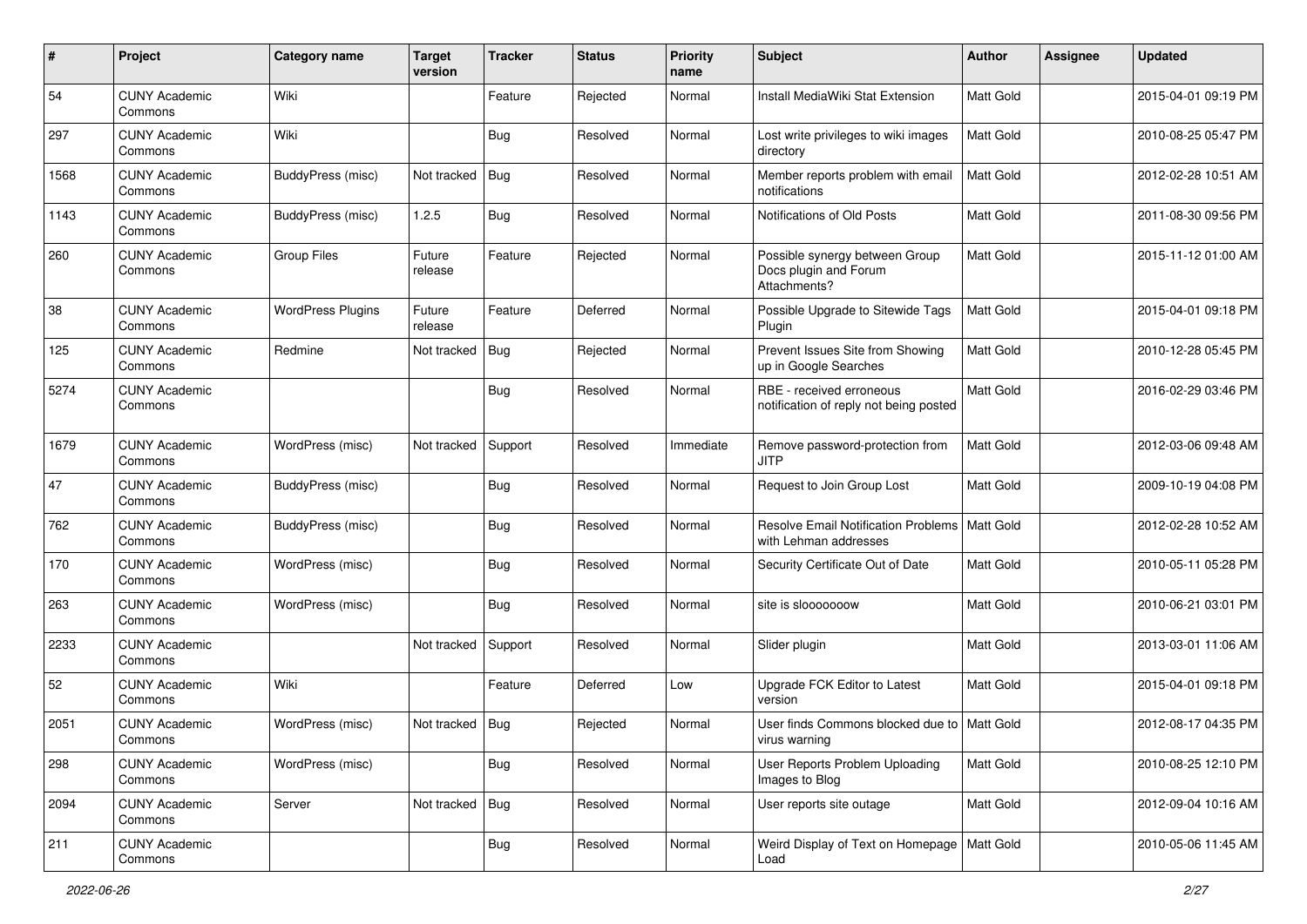| #     | Project                         | <b>Category name</b> | <b>Target</b><br>version | <b>Tracker</b> | <b>Status</b> | <b>Priority</b><br>name | Subject                                                                                            | <b>Author</b>    | <b>Assignee</b>     | <b>Updated</b>      |
|-------|---------------------------------|----------------------|--------------------------|----------------|---------------|-------------------------|----------------------------------------------------------------------------------------------------|------------------|---------------------|---------------------|
| 11800 | <b>CUNY Academic</b><br>Commons | Groups (misc)        | 1.15.9                   | Bug            | Resolved      | Normal                  | 'CUNY-wide' Campus option not<br>saving on groups/sites                                            | Matt Gold        | <b>Boone Gorges</b> | 2019-08-27 04:17 PM |
| 3293  | <b>CUNY Academic</b><br>Commons | BuddyPress (misc)    |                          | <b>Bug</b>     | Rejected      | Normal                  | 'Page Not Found' Message<br>Received After Clicking on<br>View/Reply Link in Email<br>Notification | Matt Gold        | <b>Boone Gorges</b> | 2014-07-02 08:47 PM |
| 4004  | <b>CUNY Academic</b><br>Commons | Group Forums         | Not tracked              | Support        | Resolved      | High                    | "Duplicate topic detected" error<br>message when posting to group<br>forum                         | Matt Gold        | <b>Boone Gorges</b> | 2015-04-20 10:21 AM |
| 615   | <b>CUNY Academic</b><br>Commons | BuddyPress (misc)    |                          | Feature        | Rejected      | Low                     | "Enter" should trigger autocomplete<br>event                                                       | Matt Gold        | <b>Boone Gorges</b> | 2016-10-24 11:49 AM |
| 2265  | <b>CUNY Academic</b><br>Commons |                      | Not tracked              | Bug            | Rejected      | Normal                  | "Need Support" widget in cbox<br>documentation                                                     | Matt Gold        | Boone Gorges        | 2012-11-20 01:07 PM |
| 3150  | <b>CUNY Academic</b><br>Commons | Group Forums         | 1.6.1                    | Bug            | Resolved      | Low                     | "Post New Topic" Button Shows Up<br>for Non-Logged in Users on Group<br>Forum Pages                | Matt Gold        | <b>Boone Gorges</b> | 2014-04-21 04:49 PM |
| 10538 | <b>CUNY Academic</b><br>Commons |                      |                          | <b>Bug</b>     | Resolved      | Normal                  | "This Site Can't be Reached"                                                                       | Matt Gold        | <b>Boone Gorges</b> | 2018-10-16 09:39 PM |
| 43    | <b>CUNY Academic</b><br>Commons | Group Forums         |                          | Feature        | Resolved      | Normal                  | "Topic not found" Message for<br>non-logged in users                                               | Matt Gold        | <b>Boone Gorges</b> | 2009-10-20 10:33 AM |
| 12136 | <b>CUNY Academic</b><br>Commons | <b>Group Files</b>   | 1.18.0                   | Bug            | Resolved      | Normal                  | "You must login" group file warning<br>shows after log in                                          | Matt Gold        | <b>Boone Gorges</b> | 2020-12-08 11:31 AM |
| 2129  | <b>CUNY Academic</b><br>Commons | BuddyPress (misc)    | 1.4.6                    | Bug            | Resolved      | Low                     | […]                                                                                                | Matt Gold        | <b>Boone Gorges</b> | 2012-09-30 09:53 AM |
| 2288  | <b>CUNY Academic</b><br>Commons | commonsinabox.org    |                          | Bug            | Rejected      | Normal                  | […] issue occurring on<br>commonsinabox.org                                                        | Matt Gold        | Boone Gorges        | 2012-12-11 01:17 AM |
| 2858  | <b>CUNY Academic</b><br>Commons | BuddyPress (misc)    | 1.5.7                    | Bug            | Resolved      | Normal                  | […] redux                                                                                          | Matt Gold        | <b>Boone Gorges</b> | 2013-10-30 10:08 PM |
| 35    | <b>CUNY Academic</b><br>Commons | Group Forums         |                          | Bug            | Resolved      | Normal                  | 404 Email Notification Settings<br>Links                                                           | <b>Matt Gold</b> | <b>Boone Gorges</b> | 2009-12-10 09:24 PM |
| 10164 | <b>CUNY Academic</b><br>Commons | Group Forums         | 1.13.8                   | <b>Bug</b>     | Resolved      | Normal                  | A few oddities related to a<br>cross-posted forum post                                             | Matt Gold        | <b>Boone Gorges</b> | 2018-08-17 10:12 AM |
| 705   | <b>CUNY Academic</b><br>Commons | WordPress (misc)     | 1.2.1                    | Feature        | Resolved      | Normal                  | A way to mass upload files?                                                                        | Matt Gold        | Boone Gorges        | 2011-04-27 12:04 AM |
| 10263 | <b>CUNY Academic</b><br>Commons | Groups (misc)        | 1.17.0                   | Feature        | Resolved      | Normal                  | Accept multiple group membership<br>requests                                                       | Matt Gold        | Boone Gorges        | 2020-07-28 11:09 AM |
| 8899  | <b>CUNY Academic</b><br>Commons | Accessibility        | 1.13                     | Feature        | Resolved      | Normal                  | <b>Accessibility Fixes</b>                                                                         | Matt Gold        | Boone Gorges        | 2018-04-23 10:55 AM |
| 266   | <b>CUNY Academic</b><br>Commons | BuddyPress (misc)    | 1.0.1                    | Bug            | Resolved      | Normal                  | <b>Account Deletion Process</b>                                                                    | Matt Gold        | <b>Boone Gorges</b> | 2010-07-19 11:07 AM |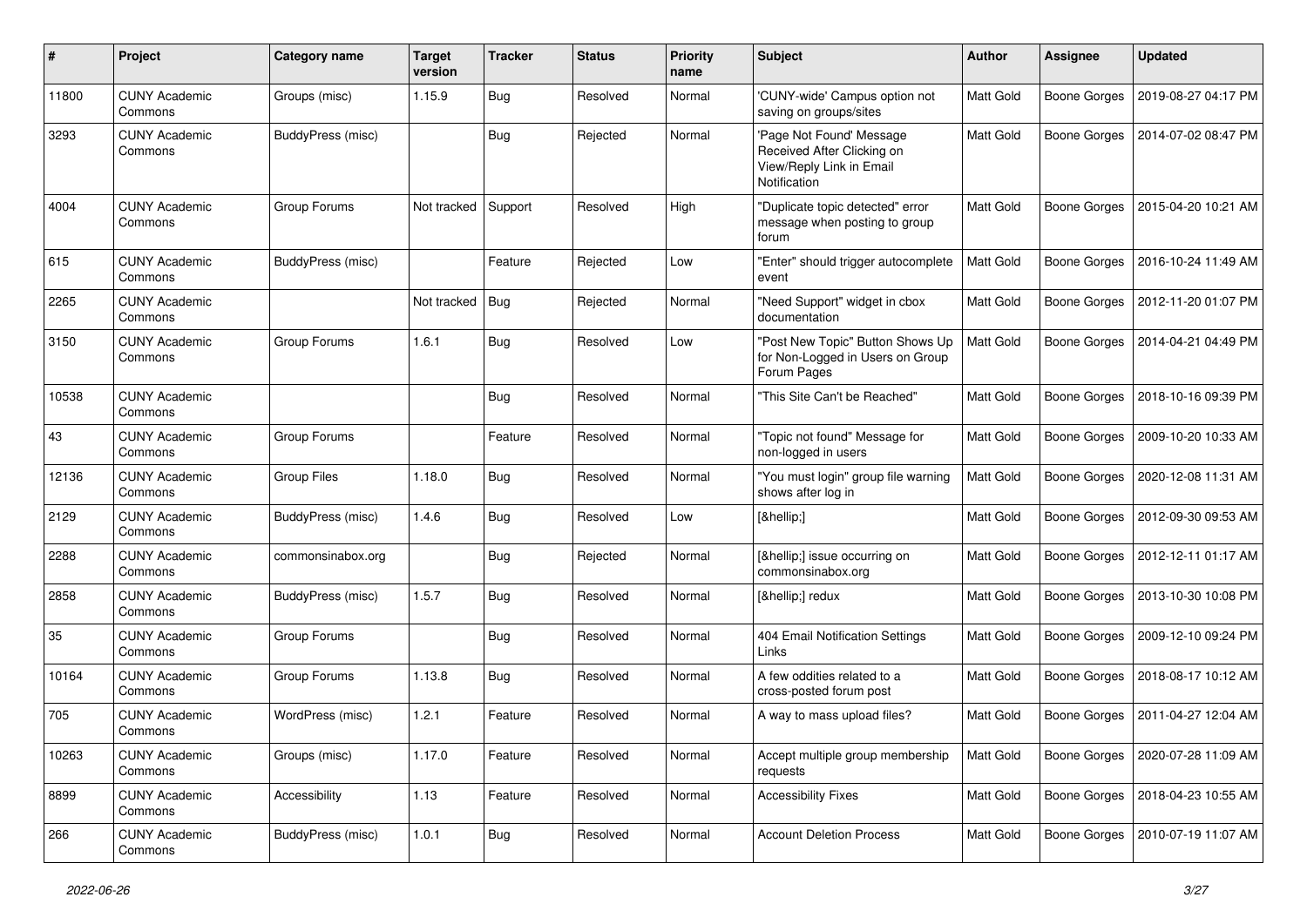| #     | Project                         | Category name            | <b>Target</b><br>version | <b>Tracker</b> | <b>Status</b> | <b>Priority</b><br>name | Subject                                                                                                                      | <b>Author</b> | <b>Assignee</b>     | <b>Updated</b>      |
|-------|---------------------------------|--------------------------|--------------------------|----------------|---------------|-------------------------|------------------------------------------------------------------------------------------------------------------------------|---------------|---------------------|---------------------|
| 9977  | <b>CUNY Academic</b><br>Commons | <b>WordPress Plugins</b> | 1.13.5                   | Bug            | Rejected      | High                    | ACERT website down                                                                                                           | Matt Gold     | <b>Boone Gorges</b> | 2018-07-03 02:09 PM |
| 15123 | <b>CUNY Academic</b><br>Commons | BuddyPress (misc)        | 1.19.1                   | Feature        | Resolved      | Low                     | Actions in notification list unclear?                                                                                        | Matt Gold     | <b>Boone Gorges</b> | 2022-01-11 04:41 PM |
| 1344  | <b>CUNY Academic</b><br>Commons | BuddyPress (misc)        | 1.3                      | Bug            | Resolved      | Normal                  | Activity Feed Items not Appearing in<br>Group                                                                                | Matt Gold     | <b>Boone Gorges</b> | 2011-11-14 11:26 AM |
| 360   | <b>CUNY Academic</b><br>Commons | BuddyPress (misc)        | 1.0.3                    | Bug            | Resolved      | High                    | <b>Activity Feed Problems</b>                                                                                                | Matt Gold     | <b>Boone Gorges</b> | 2010-09-28 11:45 AM |
| 1672  | <b>CUNY Academic</b><br>Commons | BuddyPress (misc)        | 1.3.11                   | Bug            | Resolved      | Normal                  | Activity replies in groups                                                                                                   | Matt Gold     | <b>Boone Gorges</b> | 2012-04-04 09:37 AM |
| 1178  | <b>CUNY Academic</b><br>Commons | WordPress (misc)         | 1.2.5                    | Feature        | Resolved      | Normal                  | Add "Chunk" Theme to the<br>Commons                                                                                          | Matt Gold     | <b>Boone Gorges</b> | 2011-11-14 08:25 PM |
| 261   | <b>CUNY Academic</b><br>Commons | BuddyPress (misc)        |                          | Feature        | Resolved      | Normal                  | Add "more groups" and "more<br>blogs" and "more members" links to<br>homepage under lists of recently<br>active groups/blogs | Matt Gold     | <b>Boone Gorges</b> | 2010-06-24 03:44 PM |
| 486   | <b>CUNY Academic</b><br>Commons | BuddyPress (misc)        | 1.1.4                    | Feature        | Resolved      | Normal                  | Add "Post Topic" to Group Forum<br>pages                                                                                     | Matt Gold     | <b>Boone Gorges</b> | 2010-12-16 11:13 AM |
| 70    | <b>CUNY Academic</b><br>Commons | WordPress (misc)         |                          | Feature        | Resolved      | Low                     | Add @cunycommons twitter feed to<br>News page sidebar                                                                        | Matt Gold     | Boone Gorges        | 2009-12-09 12:23 PM |
| 647   | <b>CUNY Academic</b><br>Commons | WordPress (misc)         | 1.2                      | Feature        | Resolved      | Normal                  | <b>Add Antisnews Theme</b>                                                                                                   | Matt Gold     | <b>Boone Gorges</b> | 2011-03-26 07:58 PM |
| 2653  | <b>CUNY Academic</b><br>Commons | WordPress (misc)         | 1.4.31                   | Feature        | Resolved      | Normal                  | Add AR2 beta theme                                                                                                           | Matt Gold     | <b>Boone Gorges</b> | 2013-07-11 11:42 AM |
| 1646  | <b>CUNY Academic</b><br>Commons | WordPress (misc)         | Not tracked              | Support        | Rejected      | Immediate               | Add ARC Plugins/Themes ASAP                                                                                                  | Matt Gold     | <b>Boone Gorges</b> | 2012-02-21 02:19 PM |
| 2847  | <b>CUNY Academic</b><br>Commons | WordPress (misc)         | 1.5.7                    | Feature        | Resolved      | Normal                  | Add Archive.org WP Plugin                                                                                                    | Matt Gold     | <b>Boone Gorges</b> | 2013-11-01 02:41 PM |
| 2806  | <b>CUNY Academic</b><br>Commons | WordPress (misc)         | 1.5.5                    | Feature        | Rejected      | Normal                  | <b>Add Bones Theme</b>                                                                                                       | Matt Gold     | <b>Boone Gorges</b> | 2013-10-11 11:28 AM |
| 32    | <b>CUNY Academic</b><br>Commons | BuddyPress (misc)        | 1.1                      | Feature        | Resolved      | Low                     | Add BP External Group Blogs<br>Plugin                                                                                        | Matt Gold     | <b>Boone Gorges</b> | 2010-10-06 05:12 PM |
| 782   | <b>CUNY Academic</b><br>Commons | BuddyPress (misc)        | 1.2.3                    | Feature        | Resolved      | Normal                  | Add Captcha Plugin                                                                                                           | Matt Gold     | <b>Boone Gorges</b> | 2011-06-06 10:37 AM |
| 1809  | <b>CUNY Academic</b><br>Commons | WordPress (misc)         | 1.3.11                   | Feature        | Resolved      | Normal                  | Add CataBlog Plugin                                                                                                          | Matt Gold     | <b>Boone Gorges</b> | 2012-04-04 10:03 AM |
| 2268  | <b>CUNY Academic</b><br>Commons |                          |                          | <b>Bug</b>     | Rejected      | Normal                  | Add CBOX icon to dashboard<br>menu?                                                                                          | Matt Gold     | Boone Gorges        | 2012-11-18 10:58 PM |
| 2711  | <b>CUNY Academic</b><br>Commons | BuddyPress (misc)        | 1.5.1                    | Feature        | Resolved      | Normal                  | Add Change Avatar Link/Interface to<br>Profile Editing Page                                                                  | Matt Gold     | <b>Boone Gorges</b> | 2013-08-28 12:40 PM |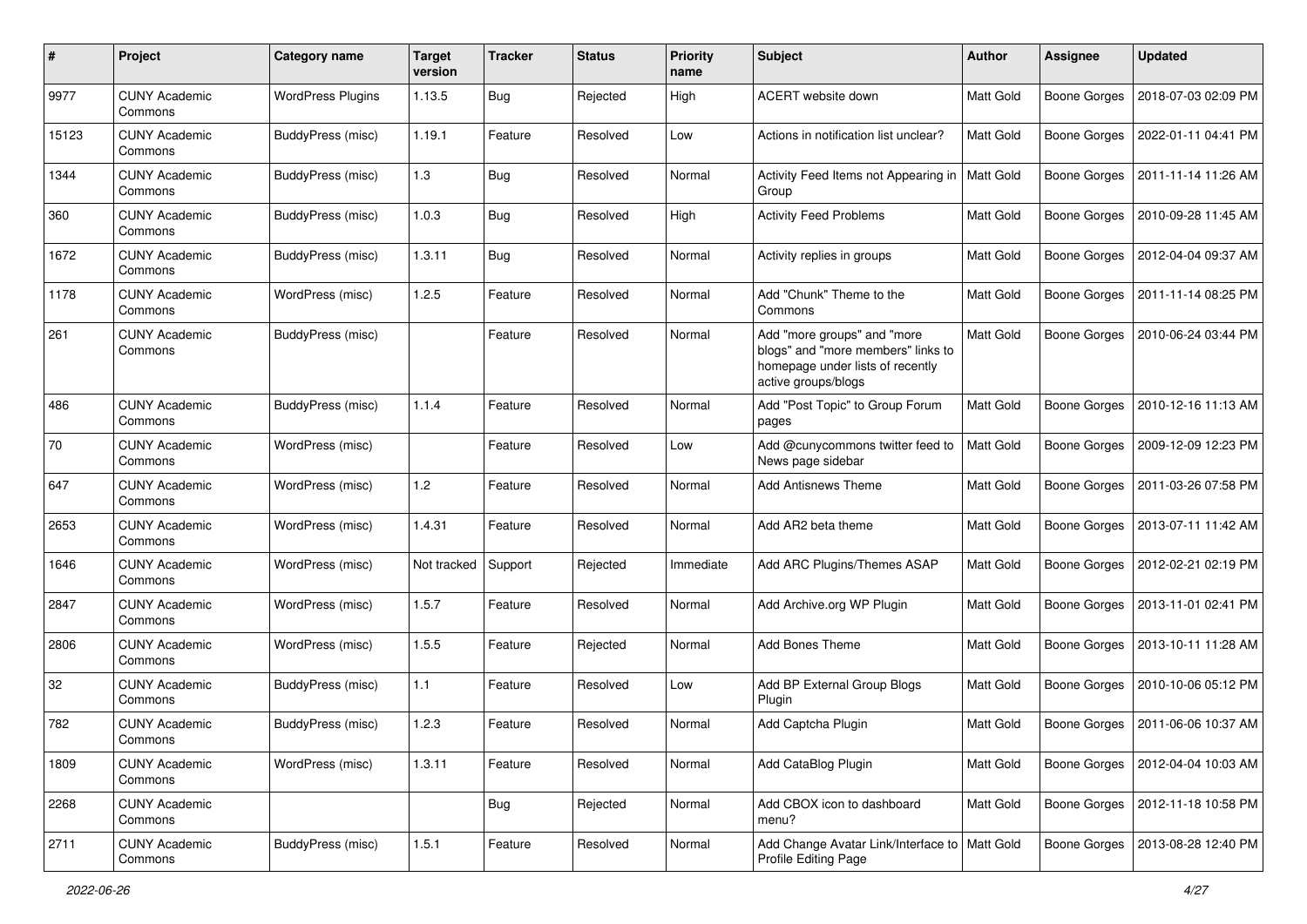| #    | Project                         | Category name            | <b>Target</b><br>version | <b>Tracker</b> | <b>Status</b> | <b>Priority</b><br>name | Subject                                                                                  | <b>Author</b>    | <b>Assignee</b>     | <b>Updated</b>      |
|------|---------------------------------|--------------------------|--------------------------|----------------|---------------|-------------------------|------------------------------------------------------------------------------------------|------------------|---------------------|---------------------|
| 291  | <b>CUNY Academic</b><br>Commons | BuddyPress (misc)        | Future<br>release        | Feature        | Rejected      | Normal                  | Add Chat/IM functionality                                                                | <b>Matt Gold</b> | <b>Boone Gorges</b> | 2015-11-12 01:36 AM |
| 1637 | <b>CUNY Academic</b><br>Commons | WordPress (misc)         | 1.3.7.1                  | Feature        | Resolved      | Urgent                  | Add Clean Child Theme for ARC<br>Project                                                 | Matt Gold        | Boone Gorges        | 2012-02-21 06:13 PM |
| 2517 | <b>CUNY Academic</b><br>Commons | WordPress (misc)         | 1.4.22                   | <b>Bug</b>     | Resolved      | Normal                  | Add Constant Contact Plugin                                                              | Matt Gold        | Boone Gorges        | 2013-03-20 01:53 PM |
| 9801 | <b>CUNY Academic</b><br>Commons | Courses                  | 1.14                     | Feature        | Resolved      | Normal                  | Add courses item to main Commons<br>nav                                                  | <b>Matt Gold</b> | <b>Boone Gorges</b> | 2018-11-13 02:15 PM |
| 1440 | <b>CUNY Academic</b><br>Commons | WordPress (misc)         | 1.3.1                    | Feature        | Resolved      | Normal                  | Add Custom Sidebar Plugin                                                                | Matt Gold        | Boone Gorges        | 2011-12-15 02:46 PM |
| 1507 | <b>CUNY Academic</b><br>Commons | BuddyPress (misc)        | 1.3.3                    | Feature        | Resolved      | Normal                  | Add Custom Sidebar Plugin                                                                | Matt Gold        | <b>Boone Gorges</b> | 2012-01-10 07:30 PM |
| 3100 | <b>CUNY Academic</b><br>Commons | <b>WordPress Themes</b>  | 1.5.20                   | Bug            | Resolved      | Normal                  | <b>Add Customizr Theme</b>                                                               | Matt Gold        | Boone Gorges        | 2014-03-11 10:35 PM |
| 2520 | <b>CUNY Academic</b><br>Commons | WordPress (misc)         | 1.4.22                   | Bug            | Resolved      | Normal                  | Add Edit Flow Plugin                                                                     | <b>Matt Gold</b> | Boone Gorges        | 2013-03-20 02:01 PM |
| 2346 | <b>CUNY Academic</b><br>Commons | WordPress (misc)         | 1.4.16                   | Feature        | Resolved      | Normal                  | Add Enable Media Replace Plugin                                                          | Matt Gold        | <b>Boone Gorges</b> | 2013-01-08 03:53 PM |
| 2007 | <b>CUNY Academic</b><br>Commons | WordPress (misc)         | 1.3.17                   | Feature        | Resolved      | Normal                  | Add Events Manager Plugin                                                                | Matt Gold        | Boone Gorges        | 2012-07-30 09:19 AM |
| 349  | <b>CUNY Academic</b><br>Commons | BuddyPress (misc)        | 1.2                      | Feature        | Resolved      | Normal                  | Add explanatory note to Group<br>Send Invites Page                                       | Matt Gold        | <b>Boone Gorges</b> | 2011-03-08 08:44 PM |
| 1074 | <b>CUNY Academic</b><br>Commons | WordPress (misc)         | 1.2.5                    | Feature        | Resolved      | Normal                  | Add Facebook Page Photo Gallery<br>plugin                                                | Matt Gold        | <b>Boone Gorges</b> | 2011-09-12 06:11 PM |
| 1437 | <b>CUNY Academic</b><br>Commons | WordPress (misc)         | 1.3                      | Feature        | Resolved      | Normal                  | Add FD Footnotes Plugin                                                                  | Matt Gold        | Boone Gorges        | 2011-12-14 01:00 PM |
| 325  | <b>CUNY Academic</b><br>Commons | BuddyPress (misc)        | 1.3                      | Feature        | Resolved      | Normal                  | Add folder hierarchies to Group<br>Documents plugin                                      | Matt Gold        | Boone Gorges        | 2011-05-23 01:33 AM |
| 5925 | <b>CUNY Academic</b><br>Commons | <b>WordPress Plugins</b> | 1.9.26                   | Feature        | Resolved      | High                    | Add Github Embed plugin                                                                  | <b>Matt Gold</b> | Boone Gorges        | 2016-08-24 12:56 PM |
| 1073 | <b>CUNY Academic</b><br>Commons | WordPress (misc)         | 1.2.5                    | Feature        | Resolved      | Normal                  | Add Google Plus One Plugin                                                               | Matt Gold        | Boone Gorges        | 2011-09-12 06:06 PM |
| 546  | <b>CUNY Academic</b><br>Commons | BuddyPress (misc)        | 1.1.8                    | <b>Bug</b>     | Resolved      | Normal                  | Add Group/Group Blog Author<br>Syncing on an Automated Basis to<br>the Group Blog Plugin | Matt Gold        | Boone Gorges        | 2011-02-03 08:44 AM |
| 4663 | <b>CUNY Academic</b><br>Commons | Events                   |                          | Feature        | Duplicate     | Normal                  | Add ICS download link to events<br>email notification                                    | Matt Gold        | Boone Gorges        | 2015-09-22 08:10 PM |
| 3220 | <b>CUNY Academic</b><br>Commons | <b>Public Portfolio</b>  | Future<br>release        | Feature        | Assigned      | Normal                  | Add indent/outdent option to<br>Formatting Buttons on Profile Page                       | Matt Gold        | Boone Gorges        | 2014-05-21 10:39 PM |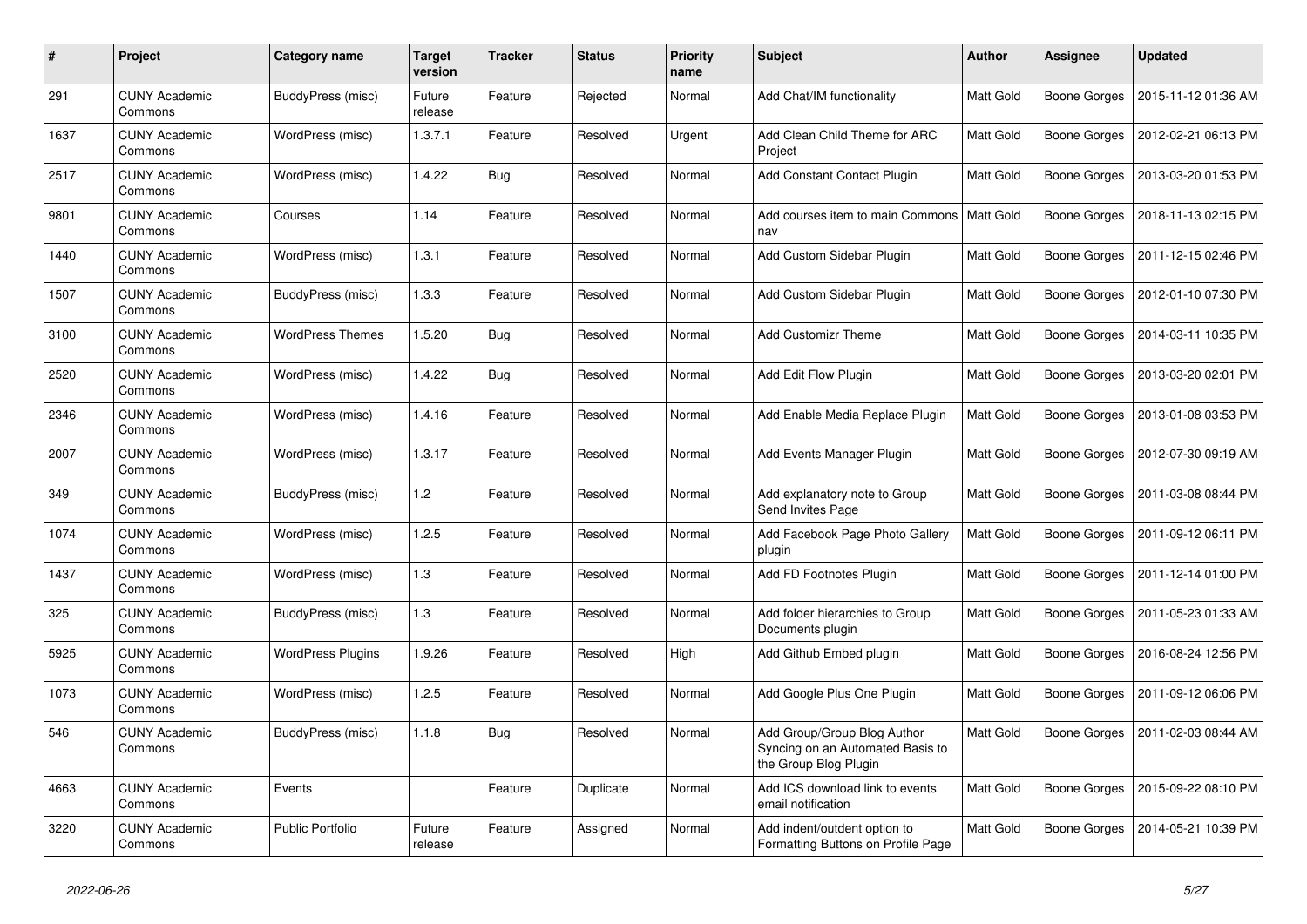| $\pmb{\#}$ | Project                         | <b>Category name</b>    | Target<br>version | <b>Tracker</b> | <b>Status</b> | <b>Priority</b><br>name | <b>Subject</b>                                                         | Author           | <b>Assignee</b>     | <b>Updated</b>      |
|------------|---------------------------------|-------------------------|-------------------|----------------|---------------|-------------------------|------------------------------------------------------------------------|------------------|---------------------|---------------------|
| 709        | <b>CUNY Academic</b><br>Commons | WordPress (misc)        | 1.2.1             | Feature        | Rejected      | Low                     | Add Inspiration Theme to Site                                          | <b>Matt Gold</b> | <b>Boone Gorges</b> | 2011-04-28 08:15 PM |
| 1640       | <b>CUNY Academic</b><br>Commons | WordPress (misc)        | 1.3.7             | Feature        | Resolved      | Urgent                  | Add Jetpack plugin                                                     | Matt Gold        | Boone Gorges        | 2012-02-21 02:30 PM |
| 1889       | <b>CUNY Academic</b><br>Commons | WordPress (misc)        | 1.3.13            | Feature        | Resolved      | Normal                  | Add jQuery Lightbox plugin                                             | <b>Matt Gold</b> | Boone Gorges        | 2012-05-17 11:11 AM |
| 2361       | <b>CUNY Academic</b><br>Commons | WordPress (misc)        | 1.4.15            | Feature        | Resolved      | Urgent                  | <b>Add KingSize Theme</b>                                              | Matt Gold        | Boone Gorges        | 2013-01-02 11:41 AM |
| 627        | <b>CUNY Academic</b><br>Commons | BuddyPress (misc)       | 1.2               | Feature        | Resolved      | Normal                  | Add LaTeX support for BP Group<br>Forums                               | Matt Gold        | Boone Gorges        | 2011-05-09 05:21 PM |
| 2775       | <b>CUNY Academic</b><br>Commons | BuddyPress (misc)       | 1.5.1.1           | Bug            | Resolved      | High                    | Add Lehman College to List of<br>Colleges in Profiles                  | Matt Gold        | Boone Gorges        | 2013-09-06 04:40 PM |
| 1258       | <b>CUNY Academic</b><br>Commons | WordPress (misc)        | Not tracked       | Feature        | Resolved      | Normal                  | Add links to CAC Social Media<br><b>Accounts in Footer</b>             | Matt Gold        | Boone Gorges        | 2011-11-16 12:28 PM |
| 2015       | <b>CUNY Academic</b><br>Commons | WordPress (misc)        | 1.4               | Feature        | Resolved      | Low                     | <b>Add Minimatica Theme</b>                                            | Matt Gold        | Boone Gorges        | 2012-08-06 01:33 PM |
| 2262       | <b>CUNY Academic</b><br>Commons | commonsinabox.org       |                   | Feature        | Resolved      | Normal                  | Add new favicon to<br>commonsinabox.org                                | <b>Matt Gold</b> | Boone Gorges        | 2012-11-18 10:51 PM |
| 1818       | <b>CUNY Academic</b><br>Commons | WordPress (misc)        | 1.3.12            | Feature        | Resolved      | High                    | Add news announcement scroll<br>plugin                                 | Matt Gold        | Boone Gorges        | 2012-04-09 03:15 PM |
| 95         | <b>CUNY Academic</b><br>Commons | Upgrades                |                   | <b>Bug</b>     | Resolved      | Normal                  | Add News/Dev Blog feeds to News<br>Page                                | Matt Gold        | Boone Gorges        | 2009-12-09 12:23 PM |
| 1199       | <b>CUNY Academic</b><br>Commons | BuddyPress (misc)       | 1.4               | Feature        | Resolved      | Normal                  | Add Option for Open Text Field to<br><b>BP Profile Checkbox Fields</b> | <b>Matt Gold</b> | Boone Gorges        | 2012-08-01 05:23 PM |
| 2223       | <b>CUNY Academic</b><br>Commons | WordPress Plugins       | Future<br>release | Feature        | Assigned      | Low                     | Add Participad to the CUNY<br><b>Academic Commons</b>                  | Matt Gold        | Boone Gorges        | 2014-09-17 10:03 PM |
| 3561       | <b>CUNY Academic</b><br>Commons | Group Forums            | 1.7.1             | Feature        | Resolved      | Normal                  | Add Post New Topics link to top of<br>forums                           | Matt Gold        | Boone Gorges        | 2014-10-21 06:48 PM |
| 13347      | <b>CUNY Academic</b><br>Commons | <b>Public Portfolio</b> | 1.18.0            | Feature        | Resolved      | Normal                  | Add Preferred Gender Pronouns to<br><b>CAC Profile</b>                 | Matt Gold        | Boone Gorges        | 2020-12-08 11:31 AM |
| 1130       | <b>CUNY Academic</b><br>Commons | WordPress (misc)        | 1.2.5             | Feature        | Resolved      | Normal                  | <b>Add PressWork Theme</b>                                             | Matt Gold        | Boone Gorges        | 2011-11-14 08:11 PM |
| 1934       | <b>CUNY Academic</b><br>Commons | WordPress (misc)        | 1.3.14            | Feature        | Resolved      | Normal                  | Add Q and A Plugin                                                     | Matt Gold        | Boone Gorges        | 2012-06-12 09:12 AM |
| 2380       | <b>CUNY Academic</b><br>Commons | commonsinabox.org       |                   | Bug            | Resolved      | High                    | Add search to Commonsinabox.org                                        | Matt Gold        | Boone Gorges        | 2013-03-20 11:41 AM |
| 2538       | <b>CUNY Academic</b><br>Commons | WordPress (misc)        | 1.4.25            | Bug            | Resolved      | High                    | Add security plugins                                                   | Matt Gold        | Boone Gorges        | 2013-04-22 10:37 AM |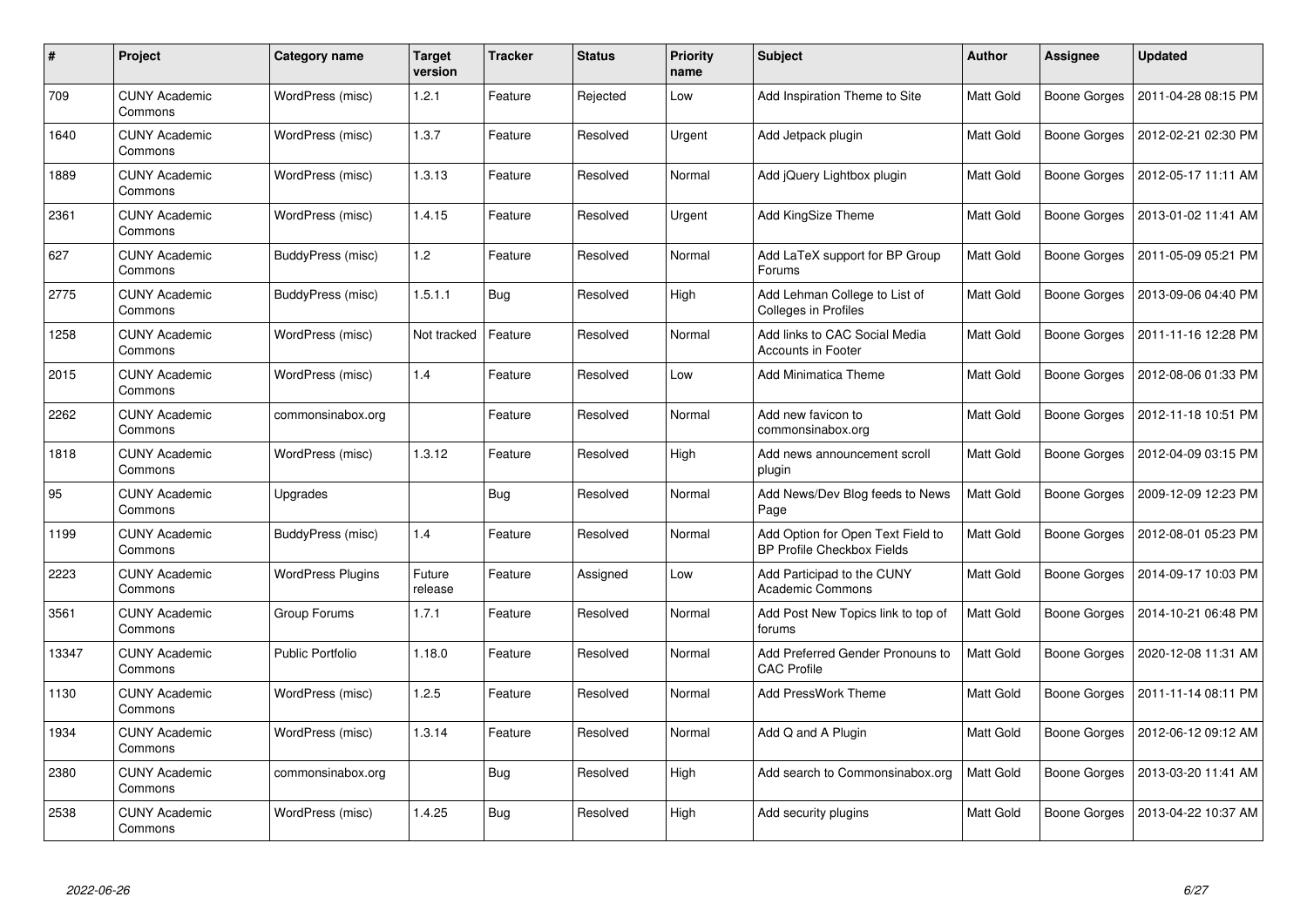| $\#$ | <b>Project</b>                  | Category name     | <b>Target</b><br>version | <b>Tracker</b> | <b>Status</b> | <b>Priority</b><br>name | <b>Subject</b>                                                            | <b>Author</b>    | <b>Assignee</b>     | <b>Updated</b>      |
|------|---------------------------------|-------------------|--------------------------|----------------|---------------|-------------------------|---------------------------------------------------------------------------|------------------|---------------------|---------------------|
| 2918 | <b>CUNY Academic</b><br>Commons | WordPress (misc)  | 1.5.11                   | Bug            | Resolved      | Normal                  | Add Sensitive WP Theme                                                    | Matt Gold        | Boone Gorges        | 2013-12-03 03:17 PM |
| 208  | <b>CUNY Academic</b><br>Commons | WordPress (misc)  |                          | Feature        | Resolved      | Normal                  | Add slide to homepage                                                     | <b>Matt Gold</b> | <b>Boone Gorges</b> | 2010-05-05 07:07 PM |
| 1561 | <b>CUNY Academic</b><br>Commons | WordPress (misc)  | 1.3.12                   | Outreach       | Resolved      | Normal                  | Add Social Media Icons back to top<br>of side column of News page         | Matt Gold        | Boone Gorges        | 2012-04-12 04:39 PM |
| 1560 | <b>CUNY Academic</b><br>Commons | BuddyPress (misc) | 1.3.12                   | Outreach       | Resolved      | Normal                  | Add social media icons/info to About<br>page and Contact Us page          | Matt Gold        | Boone Gorges        | 2012-04-12 09:07 AM |
| 1549 | <b>CUNY Academic</b><br>Commons | WordPress (misc)  | 1.3.5                    | Bug            | Resolved      | Normal                  | Add SOPA Protest Plugin                                                   | <b>Matt Gold</b> | <b>Boone Gorges</b> | 2012-01-17 06:19 PM |
| 1075 | <b>CUNY Academic</b><br>Commons | WordPress (misc)  | 1.2.5                    | Feature        | Resolved      | Normal                  | Add Spam Free WordPress plugin                                            | Matt Gold        | Boone Gorges        | 2011-09-12 06:08 PM |
| 2839 | <b>CUNY Academic</b><br>Commons | WordPress (misc)  | 1.5.6                    | Feature        | Resolved      | Normal                  | <b>Add Storify Plugin</b>                                                 | <b>Matt Gold</b> | <b>Boone Gorges</b> | 2013-10-26 07:21 PM |
| 1188 | <b>CUNY Academic</b><br>Commons | WordPress (misc)  | 1.2.5                    | Feature        | Resolved      | Normal                  | Add Text Expander Plugin                                                  | Matt Gold        | Boone Gorges        | 2011-11-14 08:21 PM |
| 415  | <b>CUNY Academic</b><br>Commons | WordPress (misc)  | 1.1                      | Feature        | Resolved      | Normal                  | Add text sizer plugin to Commons                                          | Matt Gold        | <b>Boone Gorges</b> | 2010-12-02 03:58 PM |
| 233  | <b>CUNY Academic</b><br>Commons | BuddyPress (misc) | 1.0                      | Feature        | Resolved      | Low                     | Add time limit to forum post editing<br>capabilities                      | <b>Matt Gold</b> | Boone Gorges        | 2010-08-29 02:09 PM |
| 133  | <b>CUNY Academic</b><br>Commons |                   |                          | Feature        | Resolved      | Low                     | Add TinyMCE to BP Profiles?                                               | Matt Gold        | Boone Gorges        | 2010-01-07 01:59 PM |
| 554  | <b>CUNY Academic</b><br>Commons | BuddyPress (misc) | Future<br>release        | Feature        | Assigned      | Normal                  | Add Trackback notifications to<br>site-wide activity feed                 | Matt Gold        | Boone Gorges        | 2015-11-09 06:19 PM |
| 2210 | <b>CUNY Academic</b><br>Commons | WordPress (misc)  | 1.4.9                    | <b>Bug</b>     | Resolved      | Normal                  | Add Twenty Twelve Theme                                                   | <b>Matt Gold</b> | Boone Gorges        | 2012-11-01 10:26 AM |
| 711  | <b>CUNY Academic</b><br>Commons | WordPress (misc)  | 1.2.1                    | Feature        | Resolved      | Normal                  | Add Twitter Blackbird Pie Plugin                                          | Matt Gold        | Boone Gorges        | 2011-05-04 10:17 AM |
| 5978 | <b>CUNY Academic</b><br>Commons | BuddyPress (misc) | Not tracked              | Feature        | Resolved      | Normal                  | Add Undergraduate Student to<br>Checkable filters on People page          | Matt Gold        | Boone Gorges        | 2016-09-04 09:48 PM |
| 5977 | <b>CUNY Academic</b><br>Commons | Registration      | Not tracked              | Feature        | Resolved      | Normal                  | Add Undergraduate Student to list<br>of Profile choices upon registration | Matt Gold        | Boone Gorges        | 2016-09-04 09:47 PM |
| 2429 | <b>CUNY Academic</b><br>Commons | WordPress (misc)  |                          | Bug            | Rejected      | Normal                  | Add User Switching Plugin?                                                | Matt Gold        | Boone Gorges        | 2013-02-28 10:51 AM |
| 1541 | <b>CUNY Academic</b><br>Commons | WordPress (misc)  | 1.3.4                    | Feature        | Resolved      | Normal                  | Add UserVoice embed code                                                  | Matt Gold        | Boone Gorges        | 2012-01-13 10:17 AM |
| 399  | <b>CUNY Academic</b><br>Commons | WordPress (misc)  | 1.1                      | Feature        | Resolved      | Normal                  | Add Widgetize Google Plugin                                               | Matt Gold        | Boone Gorges        | 2010-11-23 05:40 PM |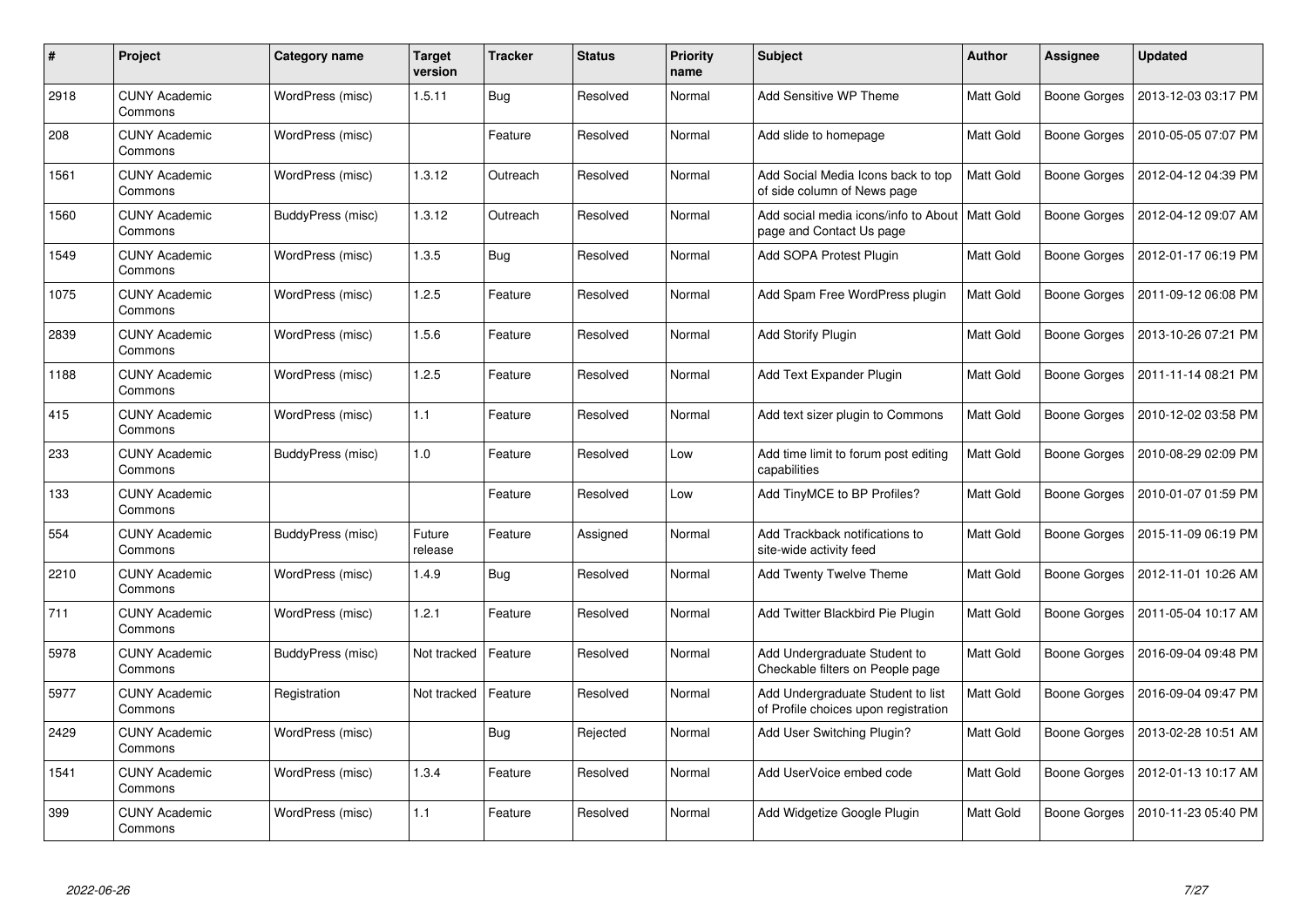| $\#$  | <b>Project</b>                  | Category name     | <b>Target</b><br>version | <b>Tracker</b> | <b>Status</b> | <b>Priority</b><br>name | <b>Subject</b>                                                 | <b>Author</b>    | <b>Assignee</b>     | <b>Updated</b>      |
|-------|---------------------------------|-------------------|--------------------------|----------------|---------------|-------------------------|----------------------------------------------------------------|------------------|---------------------|---------------------|
| 2960  | <b>CUNY Academic</b><br>Commons | WordPress (misc)  | 1.5.16                   | Bug            | Resolved      | Normal                  | Add WP Accessibility Plugin                                    | Matt Gold        | Boone Gorges        | 2014-02-01 02:55 PM |
| 2697  | <b>CUNY Academic</b><br>Commons | WordPress (misc)  | 1.5                      | Feature        | Resolved      | Normal                  | <b>Add WP Document Revisions</b><br>Plugin                     | Matt Gold        | <b>Boone Gorges</b> | 2013-08-22 11:28 AM |
| 1439  | <b>CUNY Academic</b><br>Commons | WordPress (misc)  | 1.3.1                    | Feature        | Resolved      | Normal                  | Add WP Hide Post Plugin                                        | Matt Gold        | Boone Gorges        | 2011-12-15 02:50 PM |
| 1863  | <b>CUNY Academic</b><br>Commons | WordPress (misc)  | 1.3.13                   | Feature        | Resolved      | Normal                  | Add WP Publication Repository<br>plugin                        | Matt Gold        | Boone Gorges        | 2012-05-10 01:57 AM |
| 1639  | <b>CUNY Academic</b><br>Commons | WordPress (misc)  | 1.3.7                    | Feature        | Resolved      | Urgent                  | Add WP-Cumulus Plugin                                          | <b>Matt Gold</b> | Boone Gorges        | 2012-02-21 02:32 PM |
| 1933  | <b>CUNY Academic</b><br>Commons | WordPress (misc)  | 1.3.14                   | Feature        | Resolved      | Normal                  | Add WP-Markdown Plugin                                         | Matt Gold        | Boone Gorges        | 2012-06-12 08:56 AM |
| 1438  | <b>CUNY Academic</b><br>Commons | WordPress (misc)  | 1.3.1                    | Feature        | Resolved      | Normal                  | Add WP-Print Plugin                                            | <b>Matt Gold</b> | Boone Gorges        | 2011-12-15 02:49 PM |
| 496   | <b>CUNY Academic</b><br>Commons | WordPress (misc)  | 1.1.5                    | Feature        | Resolved      | Normal                  | Add wp-resume Plugin to Site                                   | Matt Gold        | Boone Gorges        | 2010-12-20 10:09 AM |
| 1093  | <b>CUNY Academic</b><br>Commons | WordPress (misc)  | 1.2.5                    | Feature        | Resolved      | Normal                  | Add WP-SyntaxEvolved Plugin                                    | Matt Gold        | Boone Gorges        | 2011-09-12 06:13 PM |
| 5516  | <b>CUNY Academic</b><br>Commons | Social Paper      | 1.9.19                   | <b>Bug</b>     | Rejected      | Normal                  | Adding a link to Social Paper jumps<br>position to top of page | Matt Gold        | Boone Gorges        | 2016-06-21 09:54 PM |
| 773   | <b>CUNY Academic</b><br>Commons | WordPress (misc)  | 1.2.4.2                  | Feature        | Resolved      | Low                     | <b>Adjust Featured Content Widget</b><br>Default Images        | Matt Gold        | Boone Gorges        | 2011-11-02 01:44 AM |
| 2184  | <b>CUNY Academic</b><br>Commons | BuddyPress (misc) | 1.4.9                    | Support        | Resolved      | Normal                  | Adjust Invite Directions to include<br>info about max invites  | Matt Gold        | Boone Gorges        | 2012-11-03 04:23 PM |
| 2483  | <b>CUNY Academic</b><br>Commons | WordPress (misc)  | 1.4.21                   | Feature        | Resolved      | Normal                  | Advanced iFrame plugin request                                 | Matt Gold        | <b>Boone Gorges</b> | 2013-03-11 03:06 PM |
| 1419  | <b>CUNY Academic</b><br>Commons | Wiki              | 1.3                      | <b>Bug</b>     | Rejected      | Normal                  | Ajax autosuggest on wiki tags not<br>working                   | Matt Gold        | Boone Gorges        | 2011-12-12 03:51 PM |
| 1145  | <b>CUNY Academic</b><br>Commons | BuddyPress (misc) | 1.2.5                    | <b>Bug</b>     | Resolved      | Low                     | Alert Box on Group Join                                        | Matt Gold        | Boone Gorges        | 2011-09-12 05:56 PM |
| 115   | <b>CUNY Academic</b><br>Commons | Upgrades          |                          | <b>Bug</b>     | Resolved      | High                    | Alliw spreadsheet attachments on<br>forum posts                | Matt Gold        | Boone Gorges        | 2009-12-06 12:13 AM |
| 14221 | <b>CUNY Academic</b><br>Commons | Group Forums      |                          | Feature        | Rejected      | Normal                  | Allow .ics files to be posted as<br>forum attachments          | Matt Gold        | Boone Gorges        | 2021-03-23 08:53 PM |
| 5606  | <b>CUNY Academic</b><br>Commons | Group Forums      | Not tracked              | Feature        | Resolved      | Normal                  | Allow .txt files as forum post<br>attachments                  | Matt Gold        | Boone Gorges        | 2016-05-24 07:37 AM |
| 539   | <b>CUNY Academic</b><br>Commons | BuddyPress (misc) | 1.2                      | Feature        | Rejected      | Normal                  | Allow document category names to<br>be edited                  | Matt Gold        | Boone Gorges        | 2011-01-24 12:52 PM |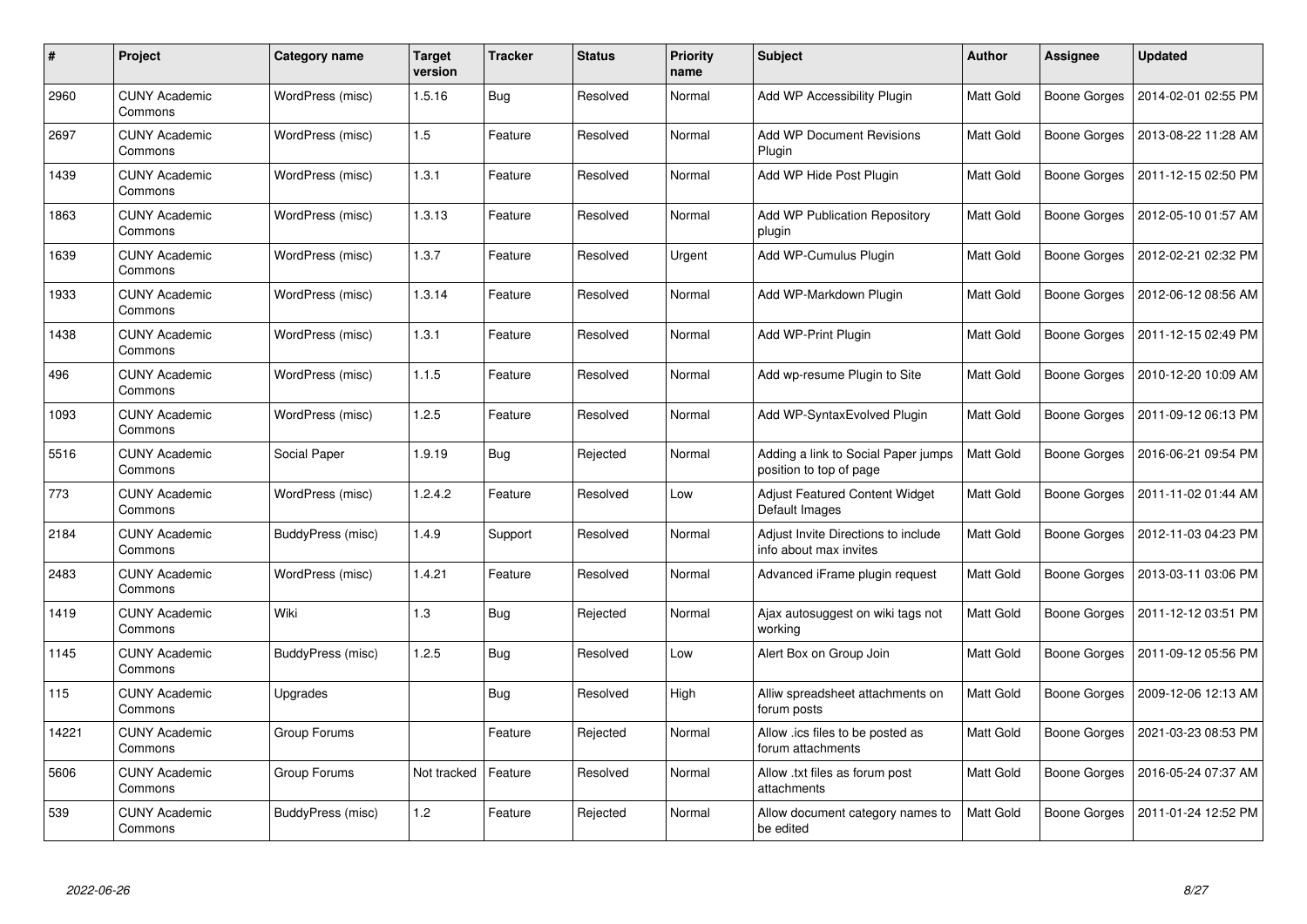| #    | Project                         | Category name          | <b>Target</b><br>version | <b>Tracker</b> | <b>Status</b> | <b>Priority</b><br>name | <b>Subject</b>                                                                        | <b>Author</b>    | <b>Assignee</b>     | <b>Updated</b>      |
|------|---------------------------------|------------------------|--------------------------|----------------|---------------|-------------------------|---------------------------------------------------------------------------------------|------------------|---------------------|---------------------|
| 2948 | <b>CUNY Academic</b><br>Commons | WordPress (misc)       | Not tracked              | Feature        | Resolved      | Normal                  | Allow epub file uploads to blogs                                                      | Matt Gold        | <b>Boone Gorges</b> | 2014-01-02 02:58 PM |
| 188  | <b>CUNY Academic</b><br>Commons | BuddyPress (misc)      |                          | Feature        | Resolved      | Low                     | Allow Group Documents to be<br>Sorted by Date                                         | Matt Gold        | <b>Boone Gorges</b> | 2010-05-11 10:14 PM |
| 1504 | <b>CUNY Academic</b><br>Commons | BuddyPress (misc)      | 1.4                      | Feature        | Resolved      | Normal                  | Allow members to choose multiple<br>colleges on Profile pages                         | Matt Gold        | Boone Gorges        | 2012-08-01 03:34 PM |
| 1505 | <b>CUNY Academic</b><br>Commons | BuddyPress (misc)      | 1.4                      | Feature        | Duplicate     | Normal                  | Allow members to clear past status<br>updates                                         | Matt Gold        | <b>Boone Gorges</b> | 2012-04-06 04:42 PM |
| 177  | <b>CUNY Academic</b><br>Commons | BuddyPress (misc)      |                          | Feature        | Resolved      | Normal                  | Allow members to edit forum posts                                                     | <b>Matt Gold</b> | <b>Boone Gorges</b> | 2010-05-11 10:01 PM |
| 532  | <b>CUNY Academic</b><br>Commons | BuddyPress (misc)      | 1.3                      | Feature        | Resolved      | Normal                  | Allow members to paste in a group<br>of email addresses when sending<br>invites       | Matt Gold        | Boone Gorges        | 2011-09-13 01:12 PM |
| 2192 | <b>CUNY Academic</b><br>Commons | Group Files            | 1.6                      | Feature        | Resolved      | Normal                  | Allow members to replace files                                                        | Matt Gold        | <b>Boone Gorges</b> | 2014-03-21 03:37 PM |
| 3308 | <b>CUNY Academic</b><br>Commons | Group Invitations      | Future<br>release        | Feature        | Assigned      | Normal                  | Allow members to rescind group<br>invitations                                         | Matt Gold        | <b>Boone Gorges</b> | 2015-04-01 08:53 PM |
| 2833 | <b>CUNY Academic</b><br>Commons | Group Files            | 1.6                      | Bug            | Resolved      | Normal                  | Allow silent file deletions                                                           | Matt Gold        | <b>Boone Gorges</b> | 2014-03-21 03:50 PM |
| 2033 | <b>CUNY Academic</b><br>Commons | BuddyPress (misc)      |                          | Feature        | Rejected      | Normal                  | Allow status update to be deleted<br>directly from profile page                       | <b>Matt Gold</b> | Boone Gorges        | 2012-08-10 04:51 PM |
| 906  | <b>CUNY Academic</b><br>Commons | BuddyPress (misc)      | 1.3                      | Feature        | Resolved      | Low                     | Allow users to edit BP Doc<br>comments                                                | Matt Gold        | <b>Boone Gorges</b> | 2011-09-14 01:27 AM |
| 2976 | <b>CUNY Academic</b><br>Commons | BuddyPress (misc)      | 1.5.16                   | Feature        | Resolved      | Normal                  | Allow users to permanently dismiss<br>notification of new profiles on profile<br>page | <b>Matt Gold</b> | <b>Boone Gorges</b> | 2014-02-01 02:56 PM |
| 2523 | <b>CUNY Academic</b><br>Commons | <b>BuddyPress Docs</b> | Future<br>release        | Feature        | Assigned      | Normal                  | Allow Users to Upload Images to BP<br>Docs                                            | <b>Matt Gold</b> | <b>Boone Gorges</b> | 2015-11-09 06:14 PM |
| 1462 | <b>CUNY Academic</b><br>Commons | WordPress (misc)       | 1.3.13                   | Support        | Resolved      | Normal                  | Allowing registration by cuny.tv<br>domains                                           | Matt Gold        | <b>Boone Gorges</b> | 2012-05-02 12:16 PM |
| 184  | <b>CUNY Academic</b><br>Commons | BuddyPress (misc)      |                          | Support        | Resolved      | Normal                  | Allowing Users to Delete Accounts                                                     | Matt Gold        | <b>Boone Gorges</b> | 2010-05-11 09:54 PM |
| 2755 | <b>CUNY Academic</b><br>Commons | BuddyPress (misc)      | 1.5.1                    | <b>Bug</b>     | Resolved      | Normal                  | Alphabetize list of colleges in<br>positions drop-down                                | Matt Gold        | Boone Gorges        | 2013-08-29 09:30 AM |
| 282  | <b>CUNY Academic</b><br>Commons | BuddyPress (misc)      | 1.1                      | Feature        | Resolved      | Normal                  | Alter "Kick and Ban" Group<br>Functionality                                           | Matt Gold        | Boone Gorges        | 2010-09-08 06:14 PM |
| 3223 | <b>CUNY Academic</b><br>Commons | Public Portfolio       | 1.7                      | <b>Bug</b>     | Resolved      | Low                     | Alter Profile Editing Unsaved Text<br><b>Warning Feature</b>                          | Matt Gold        | <b>Boone Gorges</b> | 2014-09-22 09:18 PM |
| 1412 | <b>CUNY Academic</b><br>Commons | BuddyPress (misc)      | $1.3$                    | Bug            | Resolved      | Normal                  | Alter text on pop-up message about<br>role field                                      | Matt Gold        | <b>Boone Gorges</b> | 2011-12-08 12:58 PM |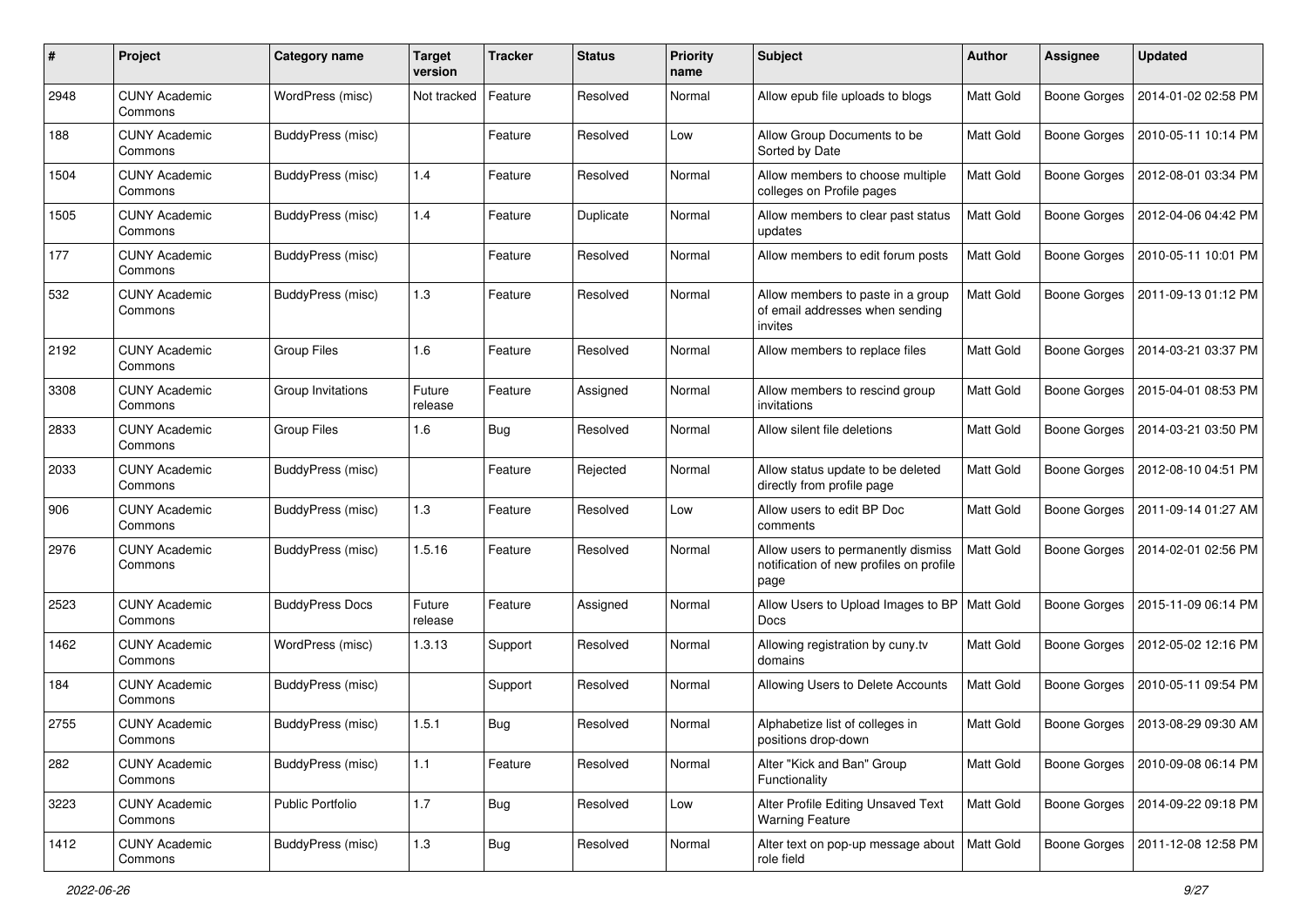| $\#$ | Project                         | Category name      | <b>Target</b><br>version | <b>Tracker</b> | <b>Status</b> | <b>Priority</b><br>name | <b>Subject</b>                                                                   | <b>Author</b>    | Assignee     | <b>Updated</b>      |
|------|---------------------------------|--------------------|--------------------------|----------------|---------------|-------------------------|----------------------------------------------------------------------------------|------------------|--------------|---------------------|
| 2845 | <b>CUNY Academic</b><br>Commons | BuddyPress (misc)  | 1.5.7                    | Bug            | Resolved      | Normal                  | Anchor errors with bp activity items<br>created from associated blog<br>postings | <b>Matt Gold</b> | Boone Gorges | 2013-11-01 08:15 PM |
| 7823 | <b>CUNY Academic</b><br>Commons | Home Page          |                          | Feature        | Resolved      | High                    | animated gif on frontpage                                                        | <b>Matt Gold</b> | Boone Gorges | 2017-03-22 04:36 PM |
| 1922 | <b>CUNY Academic</b><br>Commons | WordPress (misc)   | Not tracked              | Support        | Resolved      | Normal                  | Archiving files from a WP blog                                                   | Matt Gold        | Boone Gorges | 2012-06-12 11:33 AM |
| 470  | <b>CUNY Academic</b><br>Commons | WordPress (misc)   | 1.0.3                    | <b>Bug</b>     | Duplicate     | Normal                  | Atahualpa Theme problems<br>following site upgrade                               | Matt Gold        | Boone Gorges | 2010-12-13 10:59 AM |
| 506  | <b>CUNY Academic</b><br>Commons | BuddyPress (misc)  |                          | Feature        | Rejected      | Normal                  | Attachments for Group<br><b>Announcement Posts</b>                               | Matt Gold        | Boone Gorges | 2016-10-24 11:20 AM |
| 4315 | <b>CUNY Academic</b><br>Commons | WordPress (misc)   | Not tracked              | <b>Bug</b>     | Resolved      | Normal                  | Authentication request                                                           | Matt Gold        | Boone Gorges | 2015-07-21 05:55 PM |
| 2684 | <b>CUNY Academic</b><br>Commons | WordPress (misc)   |                          | Bug            | Rejected      | Normal                  | Authentication/Cookie problems                                                   | Matt Gold        | Boone Gorges | 2013-07-25 10:09 PM |
| 606  | <b>CUNY Academic</b><br>Commons | BuddyPress (misc)  | 1.1.10                   | <b>Bug</b>     | Rejected      | Low                     | Avatars don't show up in list of<br>members on group invite tool                 | Matt Gold        | Boone Gorges | 2011-02-24 11:47 PM |
| 635  | <b>CUNY Academic</b><br>Commons | BuddyPress (misc)  | Future<br>release        | Feature        | Assigned      | Normal                  | Big Blue Button - Videoconferencing<br>in Groups and Blogs                       | <b>Matt Gold</b> | Boone Gorges | 2011-03-14 03:24 PM |
| 173  | <b>CUNY Academic</b><br>Commons | BuddyPress (misc)  |                          | <b>Bug</b>     | Resolved      | Normal                  | Blockquote display cut off in mac<br>browsers                                    | Matt Gold        | Boone Gorges | 2010-05-11 04:58 PM |
| 5556 | <b>CUNY Academic</b><br>Commons | WordPress (misc)   | 1.9.16                   | <b>Bug</b>     | Resolved      | Normal                  | Blog comment leads to<br>unauthorized post warning                               | Matt Gold        | Boone Gorges | 2016-05-21 11:12 PM |
| 342  | <b>CUNY Academic</b><br>Commons | Blogs (BuddyPress) | 1.10.2                   | Feature        | Resolved      | Low                     | <b>Blog Listing Displays User Avatars</b><br>Instead of Blog Avatars             | <b>Matt Gold</b> | Boone Gorges | 2019-12-06 11:08 AM |
| 318  | <b>CUNY Academic</b><br>Commons | Upgrades           | 1.0.1                    | Feature        | Resolved      | Normal                  | Blog post on 1.01?                                                               | Matt Gold        | Boone Gorges | 2010-08-31 09:40 AM |
| 2106 | <b>CUNY Academic</b><br>Commons | BuddyPress (misc)  | Not tracked              | Support        | Resolved      | Normal                  | Blog posts part of group activity<br>feed                                        | Matt Gold        | Boone Gorges | 2016-01-26 12:30 AM |
| 1094 | <b>CUNY Academic</b><br>Commons | WordPress (misc)   | Not tracked              | Support        | Rejected      | Normal                  | Blog privacy question                                                            | Matt Gold        | Boone Gorges | 2011-08-04 12:01 PM |
| 482  | <b>CUNY Academic</b><br>Commons | WordPress (misc)   | 1.1.4                    | <b>Bug</b>     | Resolved      | Normal                  | BP Admin Bar Display Error                                                       | Matt Gold        | Boone Gorges | 2010-12-16 08:45 AM |
| 109  | <b>CUNY Academic</b><br>Commons | Upgrades           |                          | <b>Bug</b>     | Resolved      | Normal                  | BP Admin Bar doesn't appear on<br>login screen                                   | Matt Gold        | Boone Gorges | 2010-05-11 05:21 PM |
| 527  | <b>CUNY Academic</b><br>Commons | BuddyPress (misc)  | 1.1.7                    | <b>Bug</b>     | Resolved      | Low                     | BP Admin Bar Doesn't Show up on<br><b>Cityscape Theme</b>                        | Matt Gold        | Boone Gorges | 2011-01-04 03:39 PM |
| 340  | <b>CUNY Academic</b><br>Commons | BuddyPress (misc)  | 1.1                      | <b>Bug</b>     | Resolved      | High                    | BP Admin Bar Menu Mouseover<br>Areas Too Sensitive                               | Matt Gold        | Boone Gorges | 2010-12-01 09:48 AM |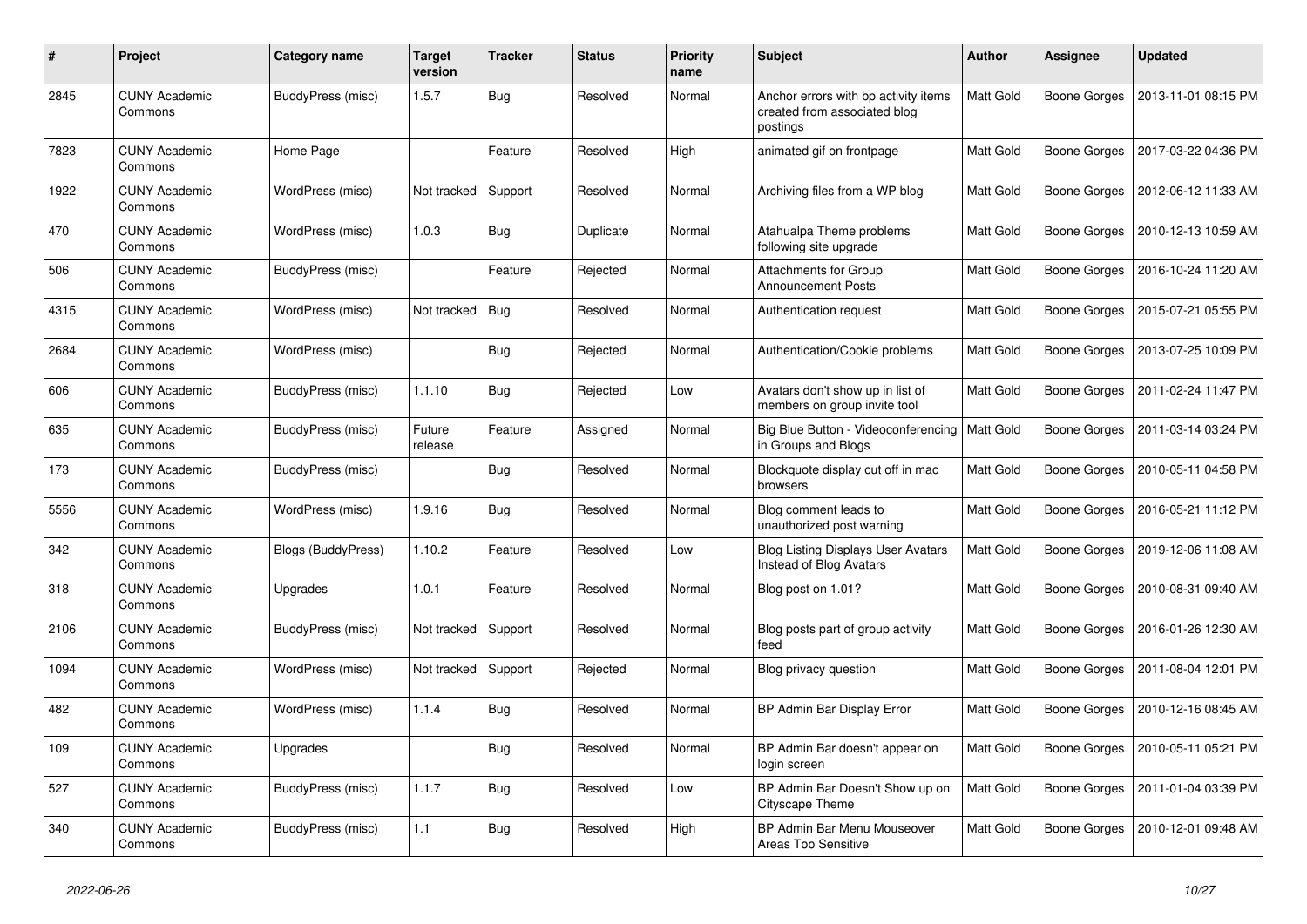| $\#$           | <b>Project</b>                  | Category name           | <b>Target</b><br>version | <b>Tracker</b> | <b>Status</b> | <b>Priority</b><br>name | <b>Subject</b>                                                                         | <b>Author</b>    | <b>Assignee</b>     | <b>Updated</b>      |
|----------------|---------------------------------|-------------------------|--------------------------|----------------|---------------|-------------------------|----------------------------------------------------------------------------------------|------------------|---------------------|---------------------|
| 235            | <b>CUNY Academic</b><br>Commons | BuddyPress (misc)       |                          | <b>Bug</b>     | Resolved      | Normal                  | BP Admin Bar Not Appearing on<br>Help Blog                                             | Matt Gold        | Boone Gorges        | 2010-05-20 06:15 PM |
| 1321           | <b>CUNY Academic</b><br>Commons | BuddyPress (misc)       | 1.2.5                    | <b>Bug</b>     | Duplicate     | Normal                  | BP Doc Comment Doesn't Show Up<br>on Doc (but does appear in group<br>stream)          | Matt Gold        | <b>Boone Gorges</b> | 2011-11-04 08:04 AM |
| 9105           | <b>CUNY Academic</b><br>Commons | <b>BuddyPress Docs</b>  | 1.12.7                   | Bug            | Resolved      | Urgent                  | BP doc titles/dates messed up                                                          | <b>Matt Gold</b> | Boone Gorges        | 2018-01-23 11:00 AM |
| 735            | <b>CUNY Academic</b><br>Commons | BuddyPress (misc)       | 1.2.5                    | Feature        | Resolved      | Normal                  | BP Docs - Include Check-Box to<br>Avoid Email Notifications of Minor<br>Edits          | Matt Gold        | Boone Gorges        | 2011-07-24 11:34 AM |
| 905            | <b>CUNY Academic</b><br>Commons | BuddyPress (misc)       | 1.2.4                    | <b>Bug</b>     | Resolved      | Low                     | <b>BP Docs Authentication Issue</b>                                                    | Matt Gold        | Boone Gorges        | 2011-07-12 01:39 PM |
| 992            | <b>CUNY Academic</b><br>Commons | BuddyPress (misc)       | 1.2.5                    | <b>Bug</b>     | Resolved      | Normal                  | BP Docs comments show up on WP<br>Dashboard                                            | Matt Gold        | <b>Boone Gorges</b> | 2011-07-19 02:17 PM |
| 993            | <b>CUNY Academic</b><br>Commons | BuddyPress (misc)       | 1.2.5                    | <b>Bug</b>     | Resolved      | Low                     | <b>BP Docs Notification Issue</b>                                                      | Matt Gold        | Boone Gorges        | 2011-07-20 12:10 AM |
| 806            | <b>CUNY Academic</b><br>Commons | BuddyPress (misc)       | 1.2.4                    | Bug            | Resolved      | Normal                  | <b>BP Docs Notification Throttling</b><br>Issues                                       | Matt Gold        | <b>Boone Gorges</b> | 2011-06-08 12:17 PM |
| 1616           | <b>CUNY Academic</b><br>Commons | BuddyPress (misc)       | 1.3.7                    | Bug            | Resolved      | Low                     | BP Docs timeout issue                                                                  | Matt Gold        | Boone Gorges        | 2012-02-21 03:23 PM |
| 783            | <b>CUNY Academic</b><br>Commons | BuddyPress (misc)       | 1.2.4                    | <b>Bug</b>     | Resolved      | Normal                  | Broken Avatar Images                                                                   | Matt Gold        | Boone Gorges        | 2011-06-06 02:49 PM |
| 138            | <b>CUNY Academic</b><br>Commons | BuddyPress (misc)       |                          | <b>Bug</b>     | Resolved      | Normal                  | Broken Links in Forum Notification<br>Emails                                           | Matt Gold        | Boone Gorges        | 2010-03-02 07:59 PM |
| 3042           | <b>CUNY Academic</b><br>Commons | <b>Public Portfolio</b> | Future<br>release        | Feature        | Assigned      | Normal                  | Browsing member interests                                                              | Matt Gold        | Boone Gorges        | 2015-03-21 09:04 PM |
| 3581           | <b>CUNY Academic</b><br>Commons | <b>BuddyPress Docs</b>  | 1.7.1                    | <b>Bug</b>     | Resolved      | Normal                  | <b>BuddyPress Docs Line Break issue</b>                                                | <b>Matt Gold</b> | Boone Gorges        | 2014-10-20 02:56 PM |
| 623            | <b>CUNY Academic</b><br>Commons | BuddyPress (misc)       | 1.2                      | Feature        | Resolved      | Normal                  | <b>BuddyPress Docs: Move</b><br>Paste-from-Word Icon Into Top Row<br>of Tiny-MCE icons | Matt Gold        | Boone Gorges        | 2011-02-28 06:33 PM |
| $\overline{7}$ | <b>CUNY Academic</b><br>Commons | BuddyPress (misc)       |                          | <b>Bug</b>     | Resolved      | Normal                  | BuddyPress theme error on iPhone                                                       | <b>Matt Gold</b> | <b>Boone Gorges</b> | 2009-09-15 07:39 PM |
| 1487           | <b>CUNY Academic</b><br>Commons | BuddyPress (misc)       | 1.3.3                    | Feature        | Resolved      | Normal                  | Bug when using Featured Widget to<br>display a page                                    | Matt Gold        | Boone Gorges        | 2012-01-10 10:05 PM |
| 1134           | <b>CUNY Academic</b><br>Commons | WordPress (misc)        | 1.3                      | Feature        | Resolved      | Normal                  | <b>Build Flexibility for Image Choices</b><br>into Featured Content Widget             | Matt Gold        | Boone Gorges        | 2011-11-30 02:27 AM |
| 5097           | <b>CUNY Academic</b><br>Commons | Registration            | Not tracked              | Support        | Resolved      | Normal                  | Bulk account creation                                                                  | Matt Gold        | Boone Gorges        | 2016-04-07 11:14 AM |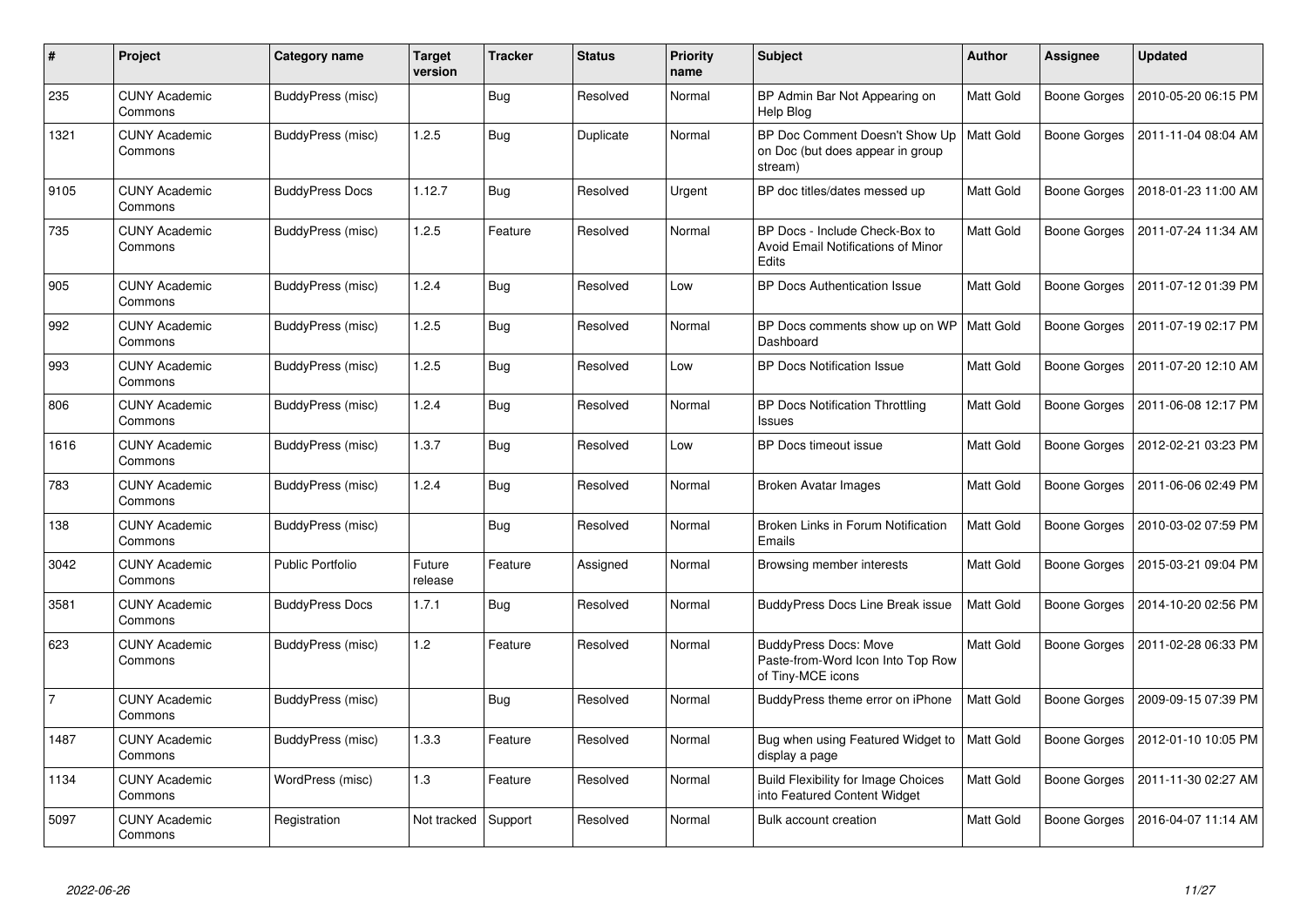| #     | <b>Project</b>                  | Category name             | <b>Target</b><br>version | <b>Tracker</b> | <b>Status</b> | <b>Priority</b><br>name | <b>Subject</b>                                               | Author    | Assignee            | <b>Updated</b>      |
|-------|---------------------------------|---------------------------|--------------------------|----------------|---------------|-------------------------|--------------------------------------------------------------|-----------|---------------------|---------------------|
| 467   | <b>CUNY Academic</b><br>Commons | BuddyPress (misc)         | Not tracked              | Bug            | Resolved      | Low                     | CAC Blog no longer listed on<br>BP-Admin Bar "My Blogs" list | Matt Gold | <b>Boone Gorges</b> | 2010-12-21 12:38 PM |
| 4980  | <b>CUNY Academic</b><br>Commons | Home Page                 | Future<br>release        | Feature        | Assigned      | Normal                  | CAC Featured Content -- Adding<br>Randomization              | Matt Gold | Boone Gorges        | 2016-12-12 03:01 PM |
| 2737  | <b>CUNY Academic</b><br>Commons | BuddyPress (misc)         | 1.5.0.2                  | <b>Bug</b>     | Resolved      | Urgent                  | CAC Not allowing CUNY Addresses<br>to Register               | Matt Gold | Boone Gorges        | 2013-08-26 05:43 PM |
| 4180  | <b>CUNY Academic</b><br>Commons | WordPress (misc)          | Not tracked              | Bug            | Resolved      | High                    | Cache issues: site deletion process                          | Matt Gold | Boone Gorges        | 2016-02-07 10:05 PM |
| 4802  | <b>CUNY Academic</b><br>Commons | Events                    | Not tracked              | Feature        | Resolved      | Normal                  | Calendar Display                                             | Matt Gold | Boone Gorges        | 2015-10-25 01:38 PM |
| 11864 | <b>CUNY Academic</b><br>Commons | Events                    | Not tracked              | Support        | Resolved      | Normal                  | Calendar notification question                               | Matt Gold | <b>Boone Gorges</b> | 2019-09-16 05:39 PM |
| 3654  | <b>CUNY Academic</b><br>Commons | Group Forums              | 1.7.4                    | <b>Bug</b>     | Resolved      | Normal                  | can only attached one file to a forum<br>post                | Matt Gold | <b>Boone Gorges</b> | 2014-11-21 10:42 AM |
| 9107  | <b>CUNY Academic</b><br>Commons | Non-CUNY sign up<br>codes | 1.12.7                   | Bug            | Resolved      | Normal                  | Can't add group to non-CUNY<br>sign-up code                  | Matt Gold | Boone Gorges        | 2018-01-23 04:15 PM |
| 1841  | <b>CUNY Academic</b><br>Commons | WordPress (misc)          | Not tracked              | Support        | Resolved      | Normal                  | Can't find network admin menu                                | Matt Gold | Boone Gorges        | 2012-04-19 10:30 PM |
| 9875  | <b>CUNY Academic</b><br>Commons | Messages                  | 1.13.3                   | <b>Bug</b>     | Resolved      | Low                     | Can't mark message as read                                   | Matt Gold | Boone Gorges        | 2018-06-01 07:54 PM |
| 810   | <b>CUNY Academic</b><br>Commons | BuddyPress (misc)         | 1.2.4                    | Bug            | Resolved      | Normal                  | Can't see all blogs in "My Blogs"                            | Matt Gold | Boone Gorges        | 2011-07-12 10:51 PM |
| 315   | <b>CUNY Academic</b><br>Commons | WordPress (misc)          | 1.0.3                    | Bug            | Resolved      | Normal                  | Can't upload images to gallery                               | Matt Gold | Boone Gorges        | 2010-09-08 02:24 PM |
| 4057  | <b>CUNY Academic</b><br>Commons | <b>BuddyPress Docs</b>    | 1.8.1                    | <b>Bug</b>     | Resolved      | Normal                  | Canceling edit mode of BP Doc<br>reloads editing screen      | Matt Gold | Boone Gorges        | 2015-06-01 03:08 PM |
| 205   | <b>CUNY Academic</b><br>Commons | BuddyPress (misc)         |                          | Bug            | Resolved      | High                    | <b>Cannot Create Account</b>                                 | Matt Gold | Boone Gorges        | 2010-05-20 03:18 PM |
| 2274  | <b>CUNY Academic</b><br>Commons | commonsinabox.org         | Not tracked              | Bug            | Rejected      | Normal                  | CBOX - group names on group<br>pages                         | Matt Gold | Boone Gorges        | 2012-11-20 02:05 PM |
| 2694  | <b>CUNY Academic</b><br>Commons | commonsinabox.org         | Not tracked              | Feature        | Resolved      | Normal                  | CBOX - Redirect to previous page<br>on login                 | Matt Gold | Boone Gorges        | 2013-08-11 12:32 PM |
| 2271  | <b>CUNY Academic</b><br>Commons | commonsinabox.org         | Not tracked              | Feature        | Resolved      | Normal                  | CBOX forum posts include "notify<br>by email" checkbox       | Matt Gold | Boone Gorges        | 2016-01-26 12:33 AM |
| 2270  | <b>CUNY Academic</b><br>Commons | commonsinabox.org         | Not tracked              | Bug            | Rejected      | Normal                  | CBOX group sign up - default email<br>setting                | Matt Gold | Boone Gorges        | 2012-11-20 03:51 PM |
| 2349  | <b>CUNY Academic</b><br>Commons | commonsinabox.org         |                          | <b>Bug</b>     | Resolved      | High                    | CBOX header image position off                               | Matt Gold | Boone Gorges        | 2012-12-15 10:21 PM |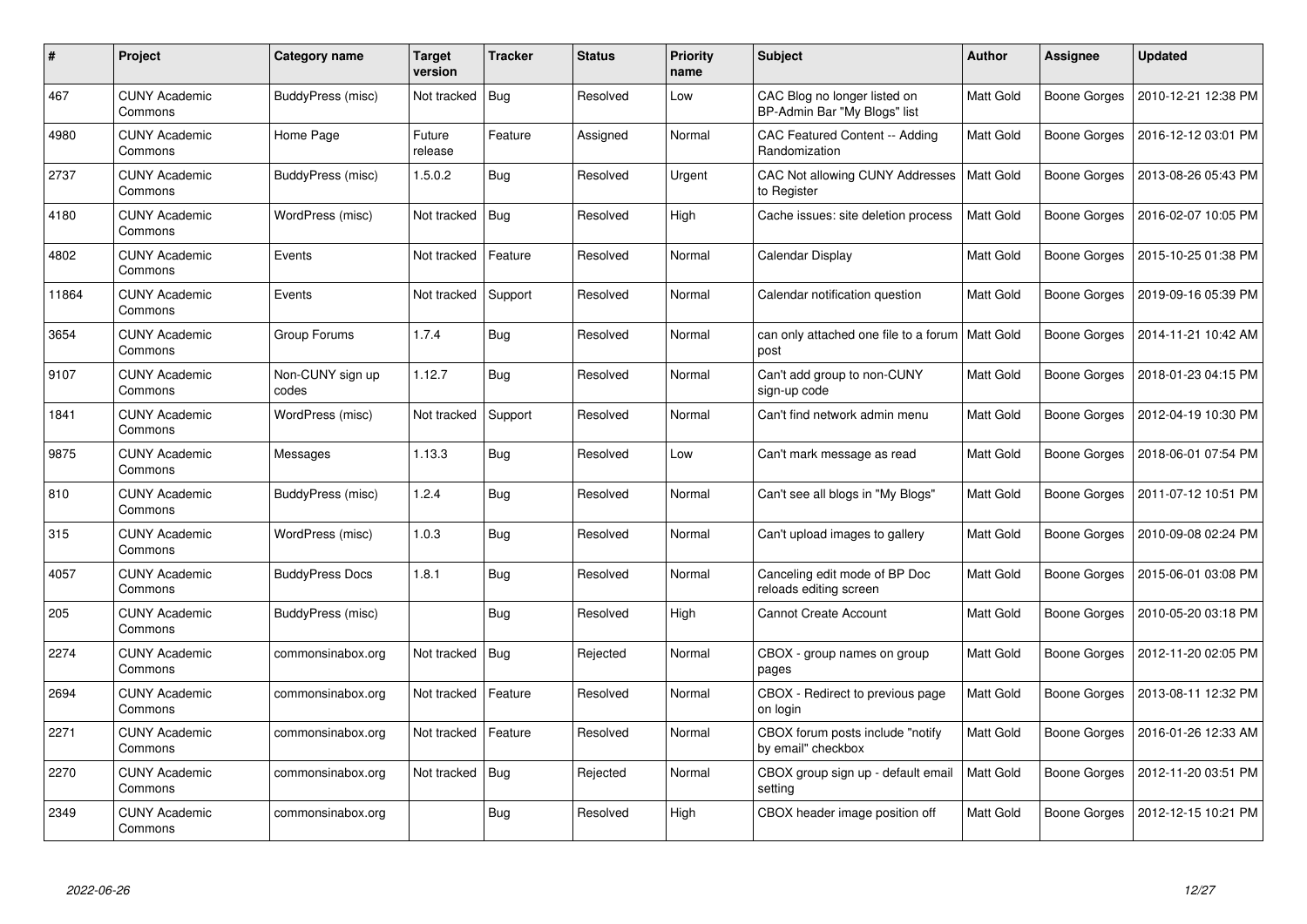| $\#$ | Project                         | <b>Category name</b> | <b>Target</b><br>version | <b>Tracker</b> | <b>Status</b> | <b>Priority</b><br>name | Subject                                                                                               | <b>Author</b>    | <b>Assignee</b>     | <b>Updated</b>      |
|------|---------------------------------|----------------------|--------------------------|----------------|---------------|-------------------------|-------------------------------------------------------------------------------------------------------|------------------|---------------------|---------------------|
| 2279 | <b>CUNY Academic</b><br>Commons | commonsinabox.org    | Not tracked              | i Bug          | Resolved      | Low                     | CBOX mention system rewrites<br>twitter links                                                         | Matt Gold        | <b>Boone Gorges</b> | 2012-11-20 07:41 PM |
| 3823 | <b>CUNY Academic</b><br>Commons | commonsinabox.org    | Not tracked              | Bug            | Resolved      | Normal                  | <b>CBOX</b> styling issue                                                                             | Matt Gold        | <b>Boone Gorges</b> | 2015-02-23 03:33 PM |
| 2275 | <b>CUNY Academic</b><br>Commons | commonsinabox.org    | Not tracked              | Bug            | Resolved      | Normal                  | CBOX support requests                                                                                 | Matt Gold        | <b>Boone Gorges</b> | 2012-11-20 02:05 PM |
| 2284 | <b>CUNY Academic</b><br>Commons | commonsinabox.org    |                          | <b>Bug</b>     | Rejected      | Normal                  | cbox.org forum link error from profile<br>page                                                        | <b>Matt Gold</b> | <b>Boone Gorges</b> | 2012-11-20 08:02 PM |
| 1902 | <b>CUNY Academic</b><br>Commons | WordPress (misc)     | Not tracked              | Bug            | Resolved      | Normal                  | CF access to home page slide<br>creation                                                              | <b>Matt Gold</b> | <b>Boone Gorges</b> | 2012-05-22 09:04 AM |
| 2267 | <b>CUNY Academic</b><br>Commons |                      |                          | <b>Bug</b>     | Resolved      | Normal                  | Change "Cbox" to "CBOX" in<br>Dashboard Menu                                                          | Matt Gold        | <b>Boone Gorges</b> | 2012-11-18 11:01 PM |
| 281  | <b>CUNY Academic</b><br>Commons | BuddyPress (misc)    | 1.1                      | Feature        | Resolved      | Low                     | Change "Kick and Ban" terminology<br>in Group Interface                                               | Matt Gold        | <b>Boone Gorges</b> | 2010-09-08 06:14 PM |
| 2771 | <b>CUNY Academic</b><br>Commons | BuddyPress (misc)    | 1.5.2                    | Feature        | Resolved      | Normal                  | Change Brief Descriptor Text Color<br>Again                                                           | Matt Gold        | <b>Boone Gorges</b> | 2013-09-10 06:07 AM |
| 646  | <b>CUNY Academic</b><br>Commons | BuddyPress (misc)    | 1.2                      | Bug            | Resolved      | Low                     | Change Error Message Non<br>Logged-In Users See When<br>Authorized Page is Requested<br>Without Login | Matt Gold        | <b>Boone Gorges</b> | 2011-03-22 10:28 AM |
| 510  | <b>CUNY Academic</b><br>Commons | BuddyPress (misc)    | 1.2                      | Feature        | Resolved      | Normal                  | Change group slug placement on<br>group admin menu                                                    | <b>Matt Gold</b> | Boone Gorges        | 2011-02-21 04:51 PM |
| 1324 | <b>CUNY Academic</b><br>Commons | WordPress (misc)     | 1.2.5                    | Feature        | Resolved      | Normal                  | Change link on main nav bar for<br>"Help"                                                             | Matt Gold        | <b>Boone Gorges</b> | 2011-11-04 12:08 PM |
| 2776 | <b>CUNY Academic</b><br>Commons | BuddyPress (misc)    | 1.5.2                    | <b>Bug</b>     | Resolved      | Normal                  | Change Name of SPS in College list                                                                    | <b>Matt Gold</b> | <b>Boone Gorges</b> | 2013-09-11 08:19 PM |
| 237  | <b>CUNY Academic</b><br>Commons | BuddyPress (misc)    |                          | Feature        | Resolved      | Low                     | Change Subject Line of Emailed<br><b>Group Updates</b>                                                | Matt Gold        | <b>Boone Gorges</b> | 2010-05-12 11:24 AM |
| 238  | <b>CUNY Academic</b><br>Commons | BuddyPress (misc)    |                          | Feature        | Resolved      | Low                     | Change Subject Line of Group<br><b>Document Emails</b>                                                | Matt Gold        | <b>Boone Gorges</b> | 2010-05-12 11:27 AM |
| 29   | <b>CUNY Academic</b><br>Commons | Group Forums         |                          | <b>Bug</b>     | Resolved      | Low                     | Change user name display on<br><b>BbPress</b>                                                         | Matt Gold        | <b>Boone Gorges</b> | 2009-10-19 03:27 PM |
| 314  | <b>CUNY Academic</b><br>Commons | BuddyPress (misc)    | 1.0.2                    | Bug            | Resolved      | Normal                  | Changing Blog Title in BuddyPress<br>Menus                                                            | Matt Gold        | Boone Gorges        | 2010-09-02 10:59 AM |
| 1117 | <b>CUNY Academic</b><br>Commons | BuddyPress (misc)    | 1.2.5                    | Bug            | Resolved      | Normal                  | Character Display Error in Feed                                                                       | Matt Gold        | <b>Boone Gorges</b> | 2011-09-12 06:29 PM |
| 147  | <b>CUNY Academic</b><br>Commons | Group Forums         |                          | <b>Bug</b>     | Resolved      | Normal                  | Character Limit on Forum Post<br>Titles                                                               | Matt Gold        | <b>Boone Gorges</b> | 2009-12-22 10:38 PM |
| 1951 | <b>CUNY Academic</b><br>Commons | WordPress (misc)     | Not tracked   Bug        |                | Resolved      | Normal                  | Check RSS feed of GCDI site                                                                           | Matt Gold        | Boone Gorges        | 2012-07-19 10:00 PM |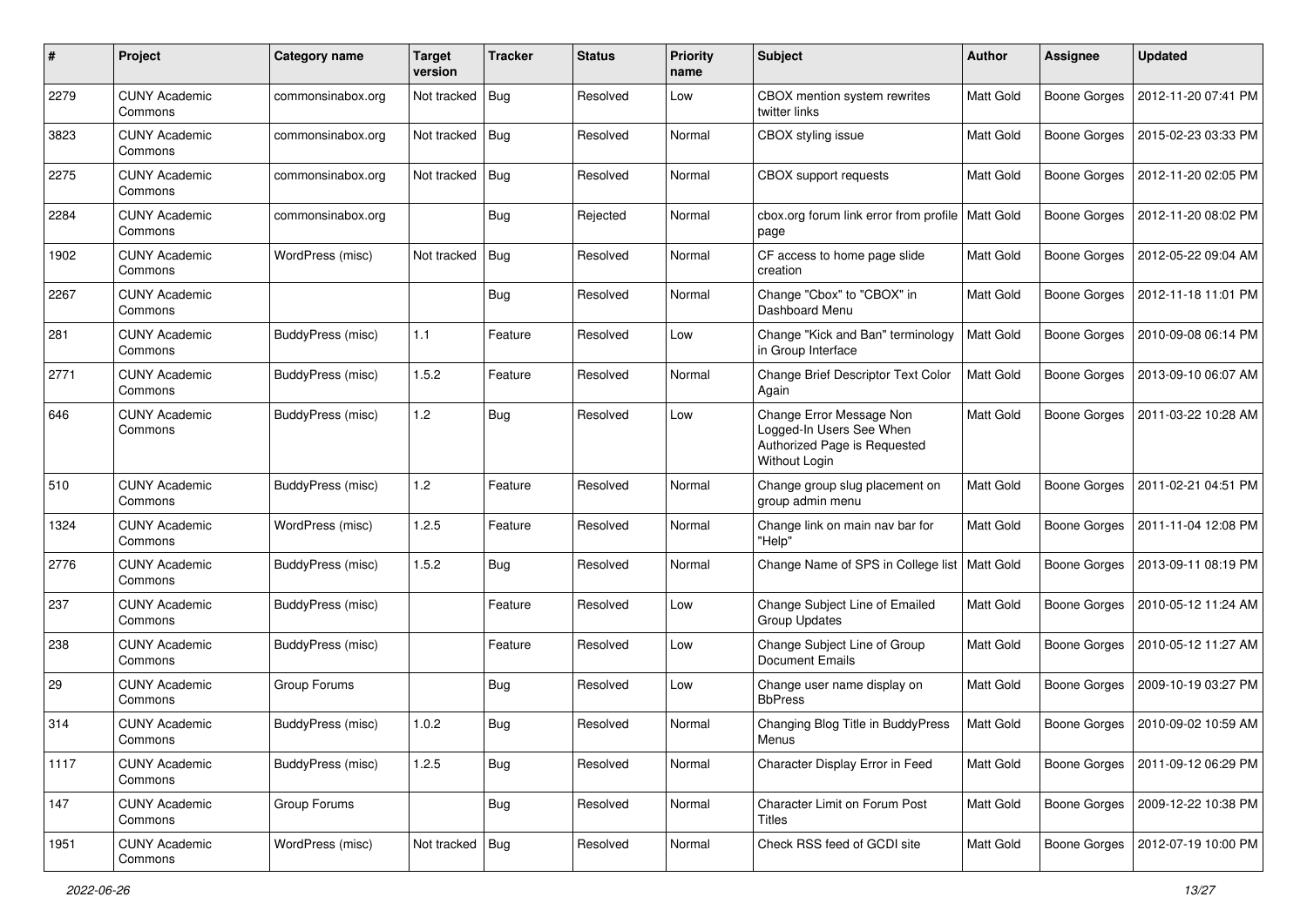| #     | <b>Project</b>                  | Category name           | Target<br>version | <b>Tracker</b>    | <b>Status</b> | <b>Priority</b><br>name | Subject                                                            | <b>Author</b>    | Assignee     | <b>Updated</b>      |
|-------|---------------------------------|-------------------------|-------------------|-------------------|---------------|-------------------------|--------------------------------------------------------------------|------------------|--------------|---------------------|
| 456   | <b>CUNY Academic</b><br>Commons | BuddyPress (misc)       | Not tracked       | Bug               | Resolved      | Normal                  | <b>Check Sitewide Plugins</b>                                      | Matt Gold        | Boone Gorges | 2010-12-21 12:31 PM |
| 10563 | <b>CUNY Academic</b><br>Commons |                         | 1.13.12           | Bug               | Resolved      | Urgent                  | cllicking on links from site menu<br>leads to 500 error            | Matt Gold        | Boone Gorges | 2018-10-23 10:48 AM |
| 174   | <b>CUNY Academic</b><br>Commons | BuddyPress (misc)       |                   | <b>Bug</b>        | Resolved      | Normal                  | College names no longer active<br>links on profiles                | Matt Gold        | Boone Gorges | 2010-05-11 05:00 PM |
| 116   | <b>CUNY Academic</b><br>Commons | Upgrades                |                   | <b>Bug</b>        | Resolved      | Low                     | Comment Out Popular Listing of<br>Members on Homepage              | Matt Gold        | Boone Gorges | 2009-12-09 12:51 PM |
| 4923  | <b>CUNY Academic</b><br>Commons | WordPress (misc)        | Not tracked       | Support           | Resolved      | Normal                  | Comment posting censoring                                          | Matt Gold        | Boone Gorges | 2015-11-20 10:37 PM |
| 3898  | <b>CUNY Academic</b><br>Commons | Server                  |                   | System<br>Upgrade | Resolved      | Urgent                  | commons down                                                       | Matt Gold        | Boone Gorges | 2015-03-11 09:50 AM |
| 14951 | <b>CUNY Academic</b><br>Commons |                         | Not tracked       | <b>Bug</b>        | Resolved      | Normal                  | Commons down                                                       | <b>Matt Gold</b> | Boone Gorges | 2021-11-23 04:21 PM |
| 2892  | <b>CUNY Academic</b><br>Commons | BuddyPress (misc)       |                   | <b>Bug</b>        | Rejected      | High                    | Commons homepage - blog column                                     | Matt Gold        | Boone Gorges | 2013-11-14 01:00 PM |
| 7689  | <b>CUNY Academic</b><br>Commons |                         |                   | <b>Bug</b>        | Duplicate     | Immediate               | <b>Commons in Blank State</b>                                      | Matt Gold        | Boone Gorges | 2017-02-15 10:19 PM |
| 1531  | <b>CUNY Academic</b><br>Commons | WordPress (misc)        | 1.3.4             | Bug               | Resolved      | Urgent                  | Commons Only Viewable to<br>Logged-In Viewers                      | Matt Gold        | Boone Gorges | 2012-01-12 12:50 AM |
| 3075  | <b>CUNY Academic</b><br>Commons | Server                  | Not tracked       | <b>Bug</b>        | Rejected      | Normal                  | Commons running slow?                                              | Matt Gold        | Boone Gorges | 2014-05-06 01:45 PM |
| 5890  | <b>CUNY Academic</b><br>Commons | Commons Profile         | 1.9.24            | Bug               | Resolved      | Normal                  | Commons user profile erroneously<br>indicates a group for a member | Matt Gold        | Boone Gorges | 2016-08-11 11:53 PM |
| 3769  | <b>CUNY Academic</b><br>Commons | <b>Public Portfolio</b> | 1.7.12            | Bug               | Resolved      | Normal                  | Completion mouseover on editing<br>version of profile is blank     | Matt Gold        | Boone Gorges | 2015-02-12 09:13 AM |
| 157   | <b>CUNY Academic</b><br>Commons | BuddyPress (misc)       | Not tracked       | Feature           | Rejected      | Normal                  | Conduct a review of BuddyPress<br>plugins                          | Matt Gold        | Boone Gorges | 2016-01-26 12:16 AM |
| 2360  | <b>CUNY Academic</b><br>Commons | BuddyPress (misc)       | 1.5               | Feature           | Resolved      | Low                     | Confirmation before File Deletion                                  | Matt Gold        | Boone Gorges | 2013-08-01 09:08 PM |
| 305   | <b>CUNY Academic</b><br>Commons | WordPress (misc)        | Not tracked       | <b>Bug</b>        | Resolved      | Normal                  | Confirmation emails not received                                   | Matt Gold        | Boone Gorges | 2010-09-08 11:00 AM |
| 1557  | <b>CUNY Academic</b><br>Commons | WordPress (misc)        | 1.4               | Feature           | Resolved      | Normal                  | Confirmation Message on Adding<br>New Users to Blog                | Matt Gold        | Boone Gorges | 2012-05-31 01:53 AM |
| 656   | <b>CUNY Academic</b><br>Commons | BuddyPress (misc)       | 1.2               | <b>Bug</b>        | Resolved      | Low                     | <b>Conflicting Email Subscription</b><br>Messages                  | Matt Gold        | Boone Gorges | 2011-04-10 10:10 PM |
| 2111  | <b>CUNY Academic</b><br>Commons | Redmine                 | 1.5               | Feature           | Duplicate     | Low                     | Connect Commons updates to<br><b>Redmine Tickets</b>               | Matt Gold        | Boone Gorges | 2012-09-09 08:09 AM |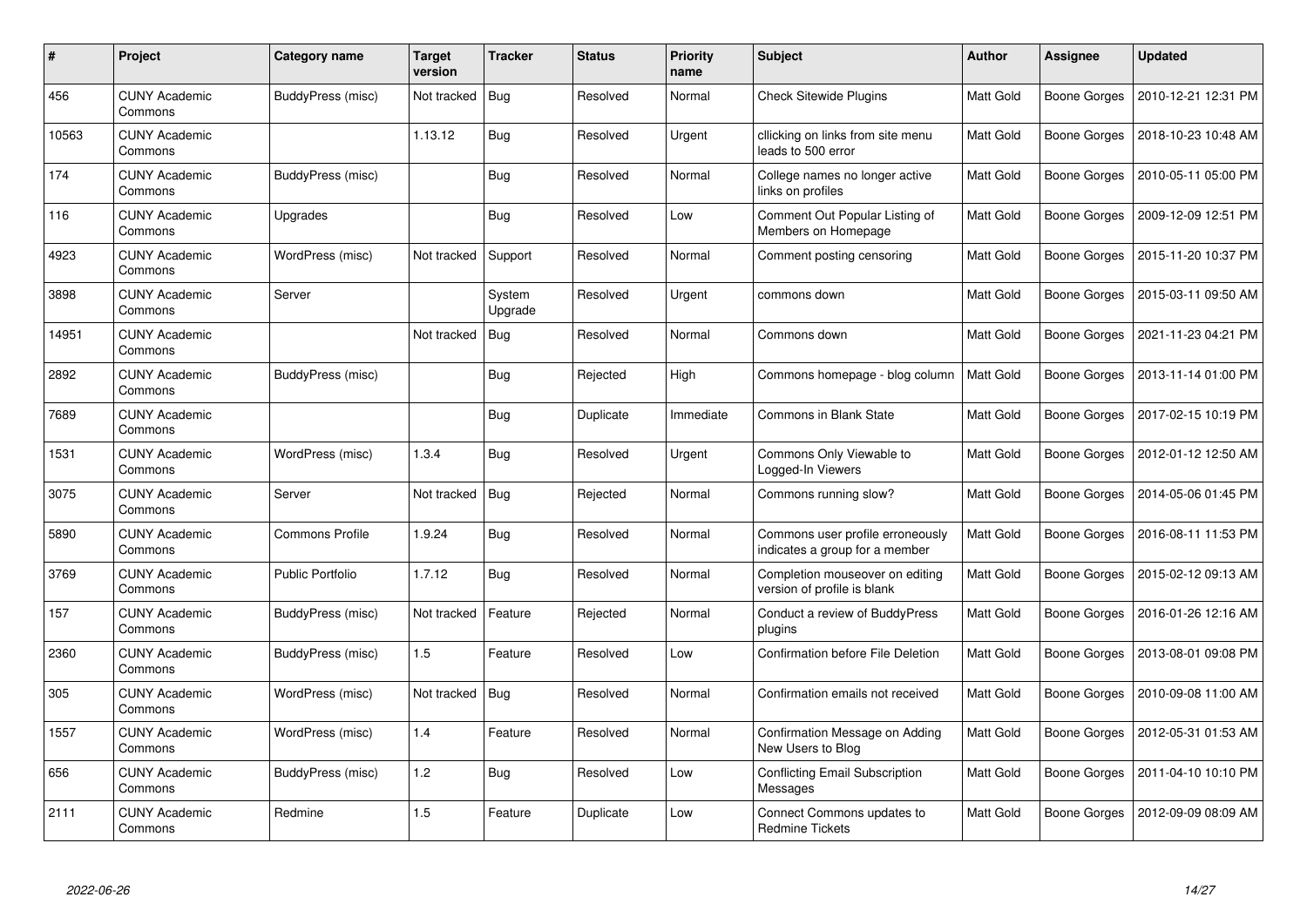| $\pmb{\#}$ | <b>Project</b>                  | Category name           | <b>Target</b><br>version | <b>Tracker</b> | <b>Status</b> | <b>Priority</b><br>name | <b>Subject</b>                                                                     | <b>Author</b>    | <b>Assignee</b>     | <b>Updated</b>      |
|------------|---------------------------------|-------------------------|--------------------------|----------------|---------------|-------------------------|------------------------------------------------------------------------------------|------------------|---------------------|---------------------|
| 8756       | <b>CUNY Academic</b><br>Commons | Group Blogs             | Future<br>release        | Feature        | Hold          | Normal                  | Connect multiple blogs to one<br>group?                                            | Matt Gold        | Boone Gorges        | 2017-09-30 10:42 AM |
| 1132       | <b>CUNY Academic</b><br>Commons | WordPress (misc)        | 1.3                      | Feature        | Rejected      | Normal                  | Consider adding a forum plugin for<br>blogs                                        | Matt Gold        | Boone Gorges        | 2011-11-17 10:51 PM |
| 1345       | <b>CUNY Academic</b><br>Commons | BuddyPress (misc)       | 1.3                      | <b>Bug</b>     | Resolved      | Normal                  | <b>Consider Adding BuddyPress Group</b><br>for Community Admins and Mods<br>Plugin | Matt Gold        | <b>Boone Gorges</b> | 2011-11-28 03:17 PM |
| 428        | <b>CUNY Academic</b><br>Commons | BuddyPress (misc)       | 1.2                      | Feature        | Resolved      | Normal                  | Consider adding Log Out button to<br><b>BP Admin Bar</b>                           | Matt Gold        | Boone Gorges        | 2010-12-22 12:12 PM |
| 120        | <b>CUNY Academic</b><br>Commons | BuddyPress (misc)       | 1.4                      | Feature        | Resolved      | Normal                  | <b>Consider Adding Privacy Options</b><br><b>Plugin for Profiles</b>               | Matt Gold        | Boone Gorges        | 2015-11-12 01:02 AM |
| 599        | <b>CUNY Academic</b><br>Commons | BuddyPress (misc)       | Future<br>release        | Feature        | Assigned      | Normal                  | Consider adding rating plugins for<br><b>BuddyPress/BBPress</b>                    | Matt Gold        | Boone Gorges        | 2011-08-22 06:50 PM |
| 774        | <b>CUNY Academic</b><br>Commons | BuddyPress (misc)       | 1.3                      | Feature        | Resolved      | Normal                  | Consider Allowing Email to Be Sent<br><b>Between Unfriended Members</b>            | Matt Gold        | Boone Gorges        | 2011-06-16 04:06 PM |
| 639        | <b>CUNY Academic</b><br>Commons | WordPress (misc)        | 1.1.11                   | Feature        | Resolved      | Low                     | <b>Consider WP Comment Remix</b><br>Plugin                                         | Matt Gold        | <b>Boone Gorges</b> | 2011-03-17 05:43 PM |
| 3176       | <b>CUNY Academic</b><br>Commons | Group Library           | 1.17.0                   | Design/UX      | Resolved      | Normal                  | Consolidate Doc/File/Forum<br>Attachment interface                                 | Matt Gold        | Boone Gorges        | 2020-07-14 01:06 PM |
| 8161       | <b>CUNY Academic</b><br>Commons |                         |                          | <b>Bug</b>     | Rejected      | Normal                  | Contact form info sent to Commons<br>email                                         | <b>Matt Gold</b> | Boone Gorges        | 2017-05-21 10:52 PM |
| 13949      | <b>CUNY Academic</b><br>Commons |                         | Not tracked              | Bug            | New           | Normal                  | Continued debugging of runaway<br>MySQL connections                                | Matt Gold        | Boone Gorges        | 2021-09-14 10:42 AM |
| 3152       | <b>CUNY Academic</b><br>Commons | WordPress (misc)        |                          | <b>Bug</b>     | Rejected      | Normal                  | Cookie/Session weirdness                                                           | Matt Gold        | Boone Gorges        | 2014-04-27 02:41 PM |
| 4238       | <b>CUNY Academic</b><br>Commons | Events                  | Future<br>release        | Feature        | Assigned      | Normal                  | Copy Events to Other Groups?                                                       | Matt Gold        | Boone Gorges        | 2015-07-02 10:08 AM |
| 3045       | <b>CUNY Academic</b><br>Commons | <b>Public Portfolio</b> | 1.7                      | Feature        | Resolved      | Normal                  | Create 'clear formatting' button for<br>profile editor                             | Matt Gold        | Boone Gorges        | 2014-10-08 03:53 PM |
| 2757       | <b>CUNY Academic</b><br>Commons | Group Files             | 1.7                      | Feature        | Resolved      | Normal                  | Create "Download All" Capabilities<br>for Files in a Folder                        | Matt Gold        | Boone Gorges        | 2014-10-14 03:09 PM |
| 1459       | <b>CUNY Academic</b><br>Commons | WordPress (misc)        | 1.3.1                    | Feature        | Resolved      | Normal                  | Create "no image" option for<br>featured blog posts on featured<br>homepage widget | Matt Gold        | Boone Gorges        | 2011-12-19 11:25 AM |
| 8935       | <b>CUNY Academic</b><br>Commons | <b>Public Portfolio</b> | 1.13                     | Feature        | Resolved      | Normal                  | Create a better-looking null state for<br>Portfolios without About You<br>sections | Matt Gold        | Boone Gorges        | 2018-03-23 04:37 PM |
| 3080       | <b>CUNY Academic</b><br>Commons | <b>Group Files</b>      | Future<br>release        | Feature        | Assigned      | Low                     | Create a system to keep track of file<br>changes                                   | <b>Matt Gold</b> | Boone Gorges        | 2014-02-26 10:04 PM |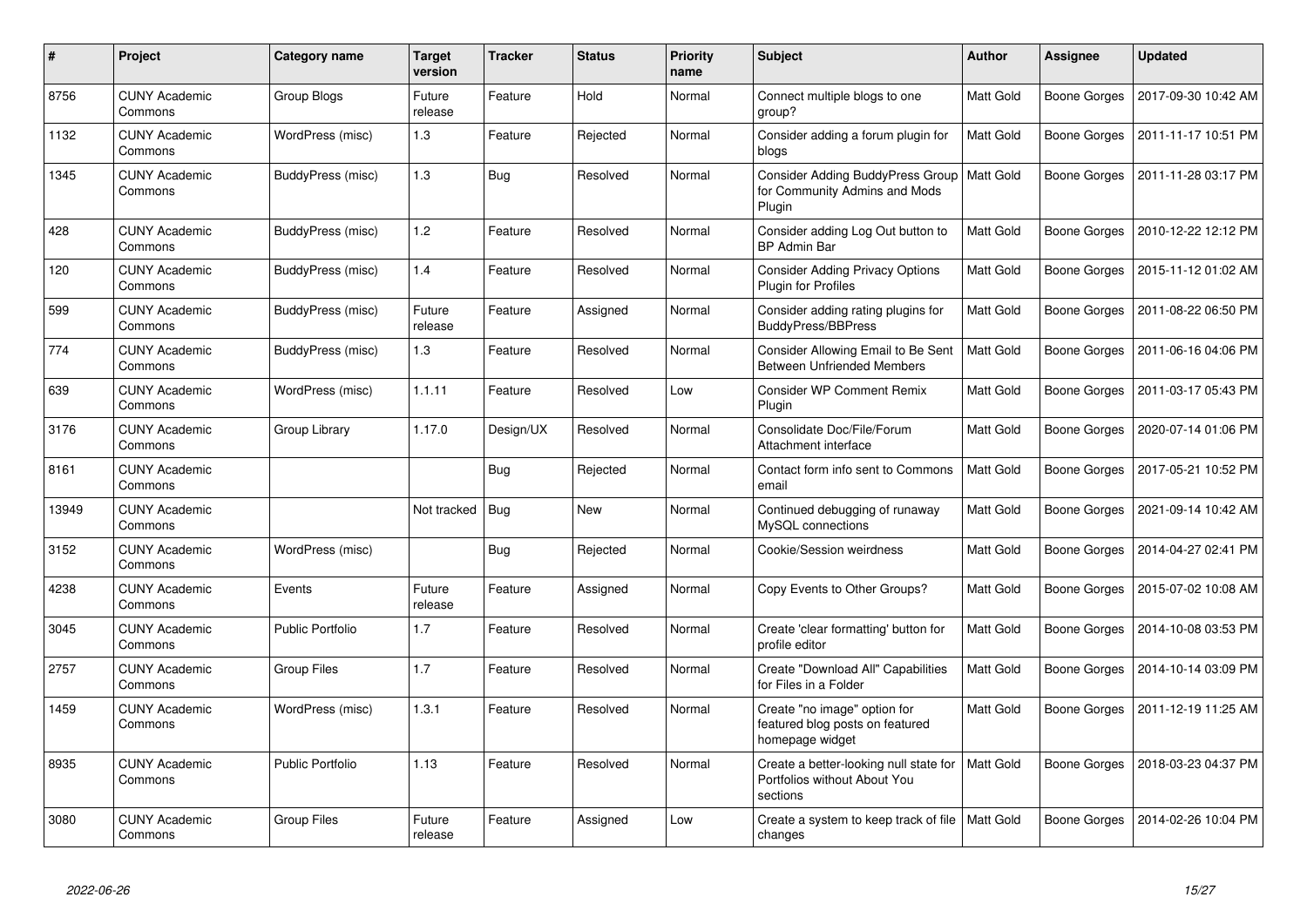| #    | Project                         | Category name           | <b>Target</b><br>version | <b>Tracker</b> | <b>Status</b> | <b>Priority</b><br>name | Subject                                                                            | <b>Author</b>    | <b>Assignee</b> | <b>Updated</b>      |
|------|---------------------------------|-------------------------|--------------------------|----------------|---------------|-------------------------|------------------------------------------------------------------------------------|------------------|-----------------|---------------------|
| 212  | <b>CUNY Academic</b><br>Commons | BuddyPress (misc)       |                          | Feature        | Resolved      | High                    | Create a way for group members to<br>send out email announcements                  | Matt Gold        | Boone Gorges    | 2010-05-12 10:11 AM |
| 1981 | <b>CUNY Academic</b><br>Commons | WordPress (misc)        |                          | Feature        | Rejected      | Normal                  | Create a WordPress-based<br>alternative to UserVoice                               | Matt Gold        | Boone Gorges    | 2015-11-09 02:50 PM |
| 498  | <b>CUNY Academic</b><br>Commons | BuddyPress (misc)       |                          | Feature        | Duplicate     | Normal                  | Create ability to respond to forum<br>posts by email                               | Matt Gold        | Boone Gorges    | 2010-12-20 11:34 AM |
| 2770 | <b>CUNY Academic</b><br>Commons | WordPress (misc)        |                          | Bug            | Resolved      | Normal                  | <b>Create Access to Network Admin</b><br>from new Admin Bar                        | <b>Matt Gold</b> | Boone Gorges    | 2013-09-10 12:31 PM |
| 5342 | <b>CUNY Academic</b><br>Commons | Registration            | 1.10                     | Feature        | Resolved      | Normal                  | Create auto-emails to people on<br>Unconfirmed list to nudge towards<br>completion | Matt Gold        | Boone Gorges    | 2016-10-31 01:48 PM |
| 3012 | <b>CUNY Academic</b><br>Commons | <b>Public Portfolio</b> | 1.7                      | Design/UX      | Resolved      | Low                     | Create automated nudges for<br>people who have not filled in profiles              | <b>Matt Gold</b> | Boone Gorges    | 2014-10-09 02:51 PM |
| 330  | <b>CUNY Academic</b><br>Commons | BuddyPress (misc)       | Not tracked              | Feature        | Resolved      | Low                     | Create avatar/gravatar for<br>Commons WP profile page                              | Matt Gold        | Boone Gorges    | 2010-09-10 03:36 PM |
| 909  | <b>CUNY Academic</b><br>Commons | BuddyPress (misc)       |                          | Feature        | Duplicate     | Normal                  | Create Calendar Feature for Groups                                                 | <b>Matt Gold</b> | Boone Gorges    | 2012-07-16 12:38 PM |
| 1200 | <b>CUNY Academic</b><br>Commons | WordPress (misc)        | Not tracked              | Feature        | Rejected      | Normal                  | Create Changelog for the Commons                                                   | Matt Gold        | Boone Gorges    | 2017-11-15 05:06 PM |
| 649  | <b>CUNY Academic</b><br>Commons | BuddyPress (misc)       | 1.3                      | Feature        | Resolved      | Normal                  | Create Copy All button for<br><b>BuddyPress Docs</b>                               | Matt Gold        | Boone Gorges    | 2011-09-13 11:59 AM |
| 2090 | CUNY Academic<br>Commons        | BuddyPress (misc)       |                          | Feature        | Rejected      | Normal                  | Create Course Group Template that<br>includes notifications of new blog<br>posts   | Matt Gold        | Boone Gorges    | 2012-12-18 10:59 AM |
| 3046 | <b>CUNY Academic</b><br>Commons | cuny.is                 | Not tracked              | Bug            | Resolved      | Urgent                  | Create CUNY.IS                                                                     | Matt Gold        | Boone Gorges    | 2014-02-18 06:55 PM |
| 2942 | <b>CUNY Academic</b><br>Commons | WordPress (misc)        | Not tracked              | Feature        | Resolved      | Normal                  | Create cuny is redirect for Digital<br>GC site                                     | Matt Gold        | Boone Gorges    | 2013-12-20 08:54 AM |
| 158  | <b>CUNY Academic</b><br>Commons | WordPress (misc)        |                          | Feature        | Resolved      | High                    | Create Featured Group Widget for<br>Homepage                                       | Matt Gold        | Boone Gorges    | 2010-06-22 06:53 PM |
| 1551 | <b>CUNY Academic</b><br>Commons | WordPress (misc)        | 1.3.5                    | <b>Bug</b>     | Resolved      | Normal                  | Create Front-Page SOPA Protest<br>page                                             | Matt Gold        | Boone Gorges    | 2012-01-17 09:32 PM |
| 5736 | <b>CUNY Academic</b><br>Commons | WordPress (misc)        | Not tracked              | Support        | Resolved      | Normal                  | Create GCDI dev site                                                               | <b>Matt Gold</b> | Boone Gorges    | 2016-06-27 04:23 PM |
| 593  | <b>CUNY Academic</b><br>Commons | WordPress (misc)        | Future<br>release        | Feature        | Duplicate     | Normal                  | Create intuitive interface for adding<br>site members to subdomain blogs           | Matt Gold        | Boone Gorges    | 2011-11-21 07:55 AM |
| 64   | <b>CUNY Academic</b><br>Commons | BuddyPress (misc)       |                          | Feature        | Resolved      | Normal                  | Create links to file attachments in<br><b>BP Forum Subscription Plugin</b>         | Matt Gold        | Boone Gorges    | 2009-12-10 01:29 PM |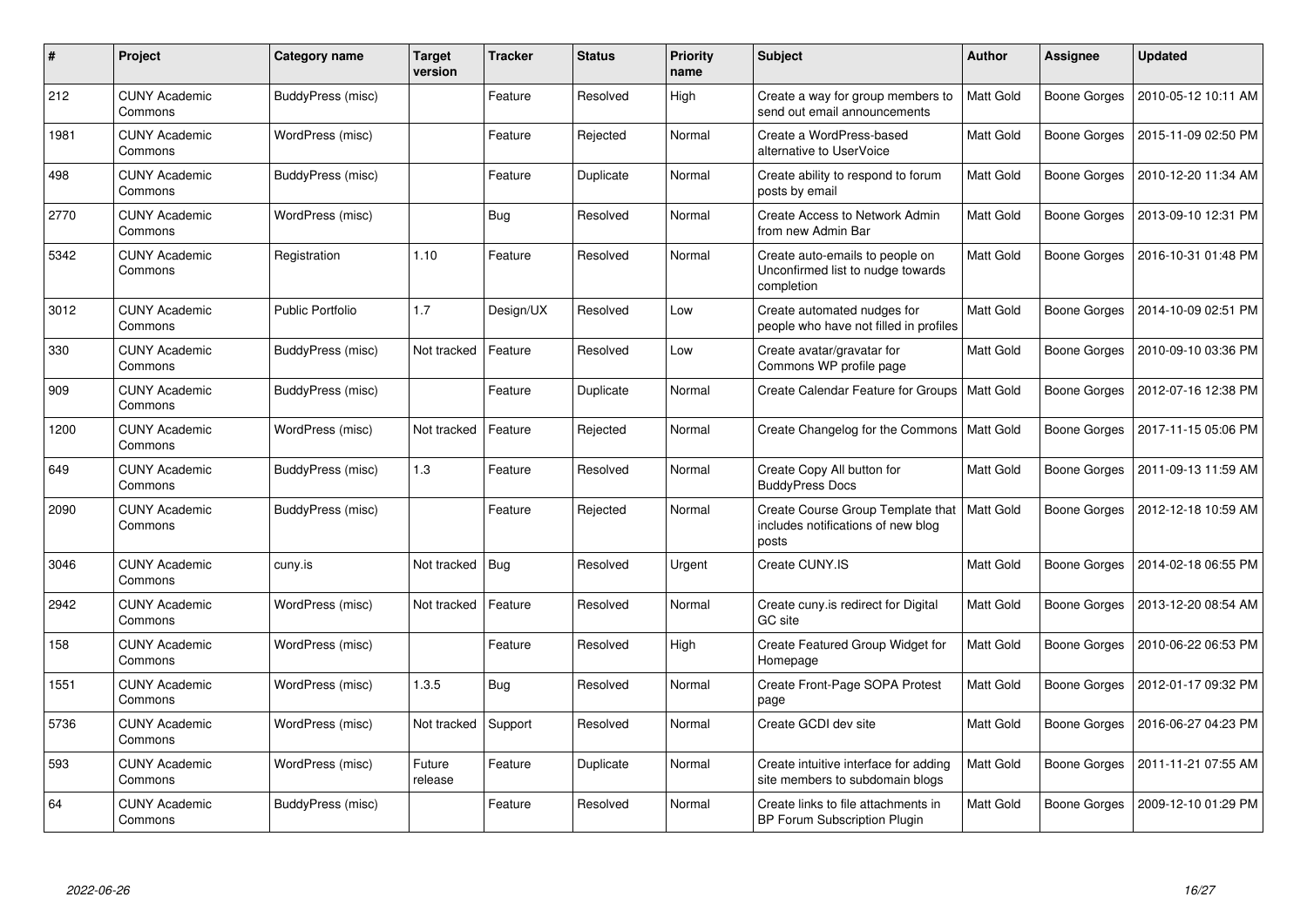| $\#$ | Project                         | <b>Category name</b>      | <b>Target</b><br>version | <b>Tracker</b> | <b>Status</b> | <b>Priority</b><br>name | Subject                                                                                            | <b>Author</b>    | <b>Assignee</b>     | <b>Updated</b>      |
|------|---------------------------------|---------------------------|--------------------------|----------------|---------------|-------------------------|----------------------------------------------------------------------------------------------------|------------------|---------------------|---------------------|
| 643  | <b>CUNY Academic</b><br>Commons | BuddyPress (misc)         | 1.3                      | Feature        | Resolved      | Normal                  | Create Mechanism to Require<br>People to Fill Out New Identity<br>Profile Field                    | Matt Gold        | <b>Boone Gorges</b> | 2011-10-19 01:50 PM |
| 1220 | <b>CUNY Academic</b><br>Commons | BuddyPress (misc)         |                          | Feature        | Duplicate     | Normal                  | Create native WordPress version of<br>UserVoice integrated into the<br>Commons                     | Matt Gold        | <b>Boone Gorges</b> | 2012-08-15 01:15 PM |
| 4053 | <b>CUNY Academic</b><br>Commons | Events                    | Future<br>release        | Feature        | Assigned      | Normal                  | Create new tab for past events                                                                     | Matt Gold        | <b>Boone Gorges</b> | 2015-05-12 02:10 PM |
| 3325 | <b>CUNY Academic</b><br>Commons | Publicity                 | Not tracked              | Publicity      | Resolved      | Low                     | Create page documenting CAC<br>contributions to WP/BP core                                         | Matt Gold        | <b>Boone Gorges</b> | 2014-09-26 06:37 PM |
| 1329 | <b>CUNY Academic</b><br>Commons | WordPress (misc)          | 1.3                      | Feature        | Resolved      | Normal                  | Create Plugin to Make it Easier to<br>Add Users to a Blog                                          | Matt Gold        | <b>Boone Gorges</b> | 2011-12-15 08:43 AM |
| 648  | <b>CUNY Academic</b><br>Commons | BuddyPress (misc)         | 1.3                      | Feature        | Resolved      | Normal                  | Create Print functionality for<br><b>BuddyPress Docs</b>                                           | Matt Gold        | Boone Gorges        | 2011-07-19 11:46 AM |
| 34   | <b>CUNY Academic</b><br>Commons | BuddyPress (misc)         |                          | Feature        | Resolved      | Low                     | <b>Create Privacy Settings for Profile</b><br>Data                                                 | <b>Matt Gold</b> | <b>Boone Gorges</b> | 2010-05-11 06:52 PM |
| 2695 | <b>CUNY Academic</b><br>Commons | WordPress (misc)          | 1.10                     | Feature        | Resolved      | Normal                  | Create Private File Uploads for<br><b>Blogs</b>                                                    | <b>Matt Gold</b> | <b>Boone Gorges</b> | 2016-10-18 09:45 AM |
| 288  | <b>CUNY Academic</b><br>Commons | Redmine                   |                          | Feature        | Rejected      | Normal                  | Create related ticket feature for<br>Redmine                                                       | <b>Matt Gold</b> | <b>Boone Gorges</b> | 2010-07-27 09:59 AM |
| 5231 | <b>CUNY Academic</b><br>Commons | Registration              | 1.9.8                    | Feature        | Resolved      | Normal                  | Create role that allows community<br>facilitators to access the<br>Unconfirmed tool                | <b>Matt Gold</b> | <b>Boone Gorges</b> | 2016-02-19 01:31 AM |
| 1641 | <b>CUNY Academic</b><br>Commons | WordPress (misc)          | 1.3.7                    | Feature        | Resolved      | Urgent                  | Create shortcode to embed fora.tv<br>videos                                                        | <b>Matt Gold</b> | <b>Boone Gorges</b> | 2012-02-21 05:22 PM |
| 3124 | <b>CUNY Academic</b><br>Commons | Design                    | 1.6                      | Bug            | Resolved      | Normal                  | Create small version of horizontal<br>logo image to include in HTML<br>Emails                      | <b>Matt Gold</b> | <b>Boone Gorges</b> | 2014-04-01 03:40 PM |
| 348  | <b>CUNY Academic</b><br>Commons | BuddyPress (misc)         | 1.2                      | Feature        | Resolved      | Normal                  | Create status marker to show which<br>invited group members have<br>already received group invites | <b>Matt Gold</b> | <b>Boone Gorges</b> | 2011-03-08 09:08 PM |
| 771  | <b>CUNY Academic</b><br>Commons | WordPress (misc)          | 1.3                      | Feature        | Rejected      | Normal                  | Create Tool to Display Users in<br>Order of ID# in Dashboard                                       | Matt Gold        | <b>Boone Gorges</b> | 2011-05-24 08:57 AM |
| 287  | <b>CUNY Academic</b><br>Commons | WordPress (misc)          | Future<br>release        | Feature        | Assigned      | Normal                  | Create troubleshooting tool for<br>account sign-up                                                 | <b>Matt Gold</b> | <b>Boone Gorges</b> | 2015-11-09 06:17 PM |
| 6365 | <b>CUNY Academic</b><br>Commons | BuddyPress (misc)         | Not tracked              | Feature        | Duplicate     | Normal                  | Create Undergraduate Student<br>status/role on the CAC                                             | Matt Gold        | Boone Gorges        | 2016-10-20 11:38 AM |
| 1098 | <b>CUNY Academic</b><br>Commons | <b>Blogs (BuddyPress)</b> | 1.6                      | Feature        | Resolved      | Low                     | Create way for people to search<br>through authors on blog listings                                | Matt Gold        | <b>Boone Gorges</b> | 2014-03-31 07:01 PM |
| 1742 | <b>CUNY Academic</b><br>Commons | WordPress (misc)          | Not tracked   Support    |                | Resolved      | Normal                  | Create zip file of PDFs from JITP<br>directory                                                     | Matt Gold        | <b>Boone Gorges</b> | 2012-03-16 10:53 AM |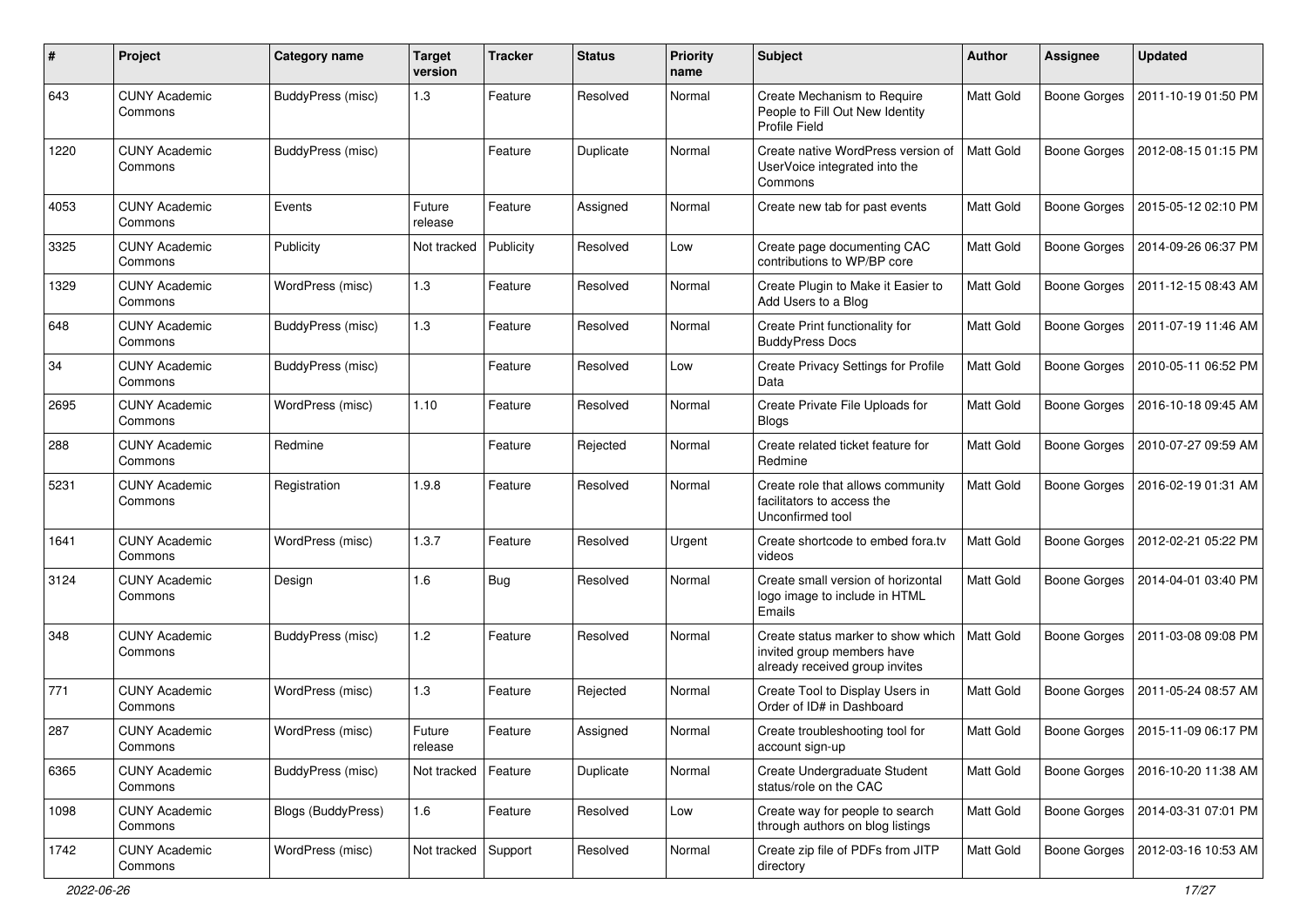| $\#$  | Project                         | Category name           | <b>Target</b><br>version | <b>Tracker</b> | <b>Status</b> | <b>Priority</b><br>name | <b>Subject</b>                                              | <b>Author</b>    | Assignee     | <b>Updated</b>      |
|-------|---------------------------------|-------------------------|--------------------------|----------------|---------------|-------------------------|-------------------------------------------------------------|------------------|--------------|---------------------|
| 4660  | <b>CUNY Academic</b><br>Commons | Events                  | Not tracked              | Bug            | Resolved      | High                    | Creating new event leads to<br>whitescreen                  | Matt Gold        | Boone Gorges | 2015-09-22 05:56 PM |
| 9144  | <b>CUNY Academic</b><br>Commons | <b>WordPress Themes</b> | Not tracked              | Support        | Resolved      | Normal                  | CSS question                                                | Matt Gold        | Boone Gorges | 2018-01-30 10:23 PM |
| 2959  | <b>CUNY Academic</b><br>Commons | WordPress (misc)        | Not tracked              | Bug            | Resolved      | Normal                  | <b>CUNY Academic Commons SEO</b><br>issues                  | Matt Gold        | Boone Gorges | 2014-05-06 01:43 PM |
| 6126  | <b>CUNY Academic</b><br>Commons | Wiki                    | Not tracked              | Bug            | Resolved      | Normal                  | <b>CUNY DHI Guide</b>                                       | Matt Gold        | Boone Gorges | 2016-10-09 02:59 PM |
| 3714  | <b>CUNY Academic</b><br>Commons | cuny.is                 | 1.7.7                    | Feature        | Resolved      | Normal                  | cuny.is access                                              | <b>Matt Gold</b> | Boone Gorges | 2014-12-22 02:19 PM |
| 10597 | <b>CUNY Academic</b><br>Commons | cuny.is                 | Not tracked              | Bug            | Resolved      | Normal                  | cuny.is admin unavailable                                   | Matt Gold        | Boone Gorges | 2018-10-25 01:44 PM |
| 3788  | <b>CUNY Academic</b><br>Commons | cuny.is                 | 1.8.11                   | <b>Bug</b>     | Resolved      | Normal                  | CUNY.is default links?                                      | Matt Gold        | Boone Gorges | 2015-09-25 12:53 AM |
| 3799  | <b>CUNY Academic</b><br>Commons | cuny.is                 | 1.7.12                   | <b>Bug</b>     | Resolved      | Normal                  | cuny.is issue                                               | Matt Gold        | Boone Gorges | 2015-02-10 09:07 PM |
| 12335 | <b>CUNY Academic</b><br>Commons | cuny.is                 |                          | <b>Bug</b>     | Rejected      | Normal                  | cuny.is issue                                               | <b>Matt Gold</b> | Boone Gorges | 2020-01-30 12:47 AM |
| 3244  | <b>CUNY Academic</b><br>Commons | cuny.is                 | Not tracked              | Publicity      | Resolved      | Normal                  | <b>CUNY.is link</b>                                         | Matt Gold        | Boone Gorges | 2014-05-29 08:22 PM |
| 3079  | <b>CUNY Academic</b><br>Commons | cuny.is                 | Not tracked              | Bug            | Resolved      | Urgent                  | cuny.is request                                             | <b>Matt Gold</b> | Boone Gorges | 2014-02-26 07:47 PM |
| 3648  | <b>CUNY Academic</b><br>Commons | cuny.is                 | Not tracked              | Bug            | Resolved      | High                    | cuny.is request                                             | Matt Gold        | Boone Gorges | 2014-11-11 06:54 PM |
| 2975  | <b>CUNY Academic</b><br>Commons | WordPress (misc)        | Not tracked              | Feature        | Resolved      | Normal                  | cuny.is shortlink request                                   | Matt Gold        | Boone Gorges | 2014-01-24 12:29 AM |
| 1784  | <b>CUNY Academic</b><br>Commons | BuddyPress (misc)       | 1.3.11                   | <b>Bug</b>     | Resolved      | Normal                  | Date/Content Problems on Forum<br>digest emails             | Matt Gold        | Boone Gorges | 2012-04-03 08:28 PM |
| 3131  | <b>CUNY Academic</b><br>Commons | Reply By Email          | Not tracked              | Bug            | Resolved      | Normal                  | Deactivated/Reactivated RBE                                 | Matt Gold        | Boone Gorges | 2014-03-25 01:11 PM |
| 3362  | <b>CUNY Academic</b><br>Commons | <b>Public Portfolio</b> | 1.7.1                    | <b>Bug</b>     | Resolved      | Normal                  | Default display of profiles with no<br>info added           | Matt Gold        | Boone Gorges | 2014-10-21 02:44 PM |
| 1931  | <b>CUNY Academic</b><br>Commons | WordPress (misc)        | Not tracked              | Bug            | Rejected      | Normal                  | Deleted Blog visible to admin, but<br>not to standard users | Matt Gold        | Boone Gorges | 2012-06-12 09:14 AM |
| 1411  | <b>CUNY Academic</b><br>Commons | BuddyPress (misc)       | 1.3.17                   | Feature        | Resolved      | Low                     | <b>Deleting Docs</b>                                        | Matt Gold        | Boone Gorges | 2012-07-02 12:43 PM |
| 2266  | <b>CUNY Academic</b><br>Commons | commonsinabox.org       |                          | <b>Bug</b>     | Resolved      | Normal                  | Demo slider                                                 | Matt Gold        | Boone Gorges | 2012-11-18 11:26 PM |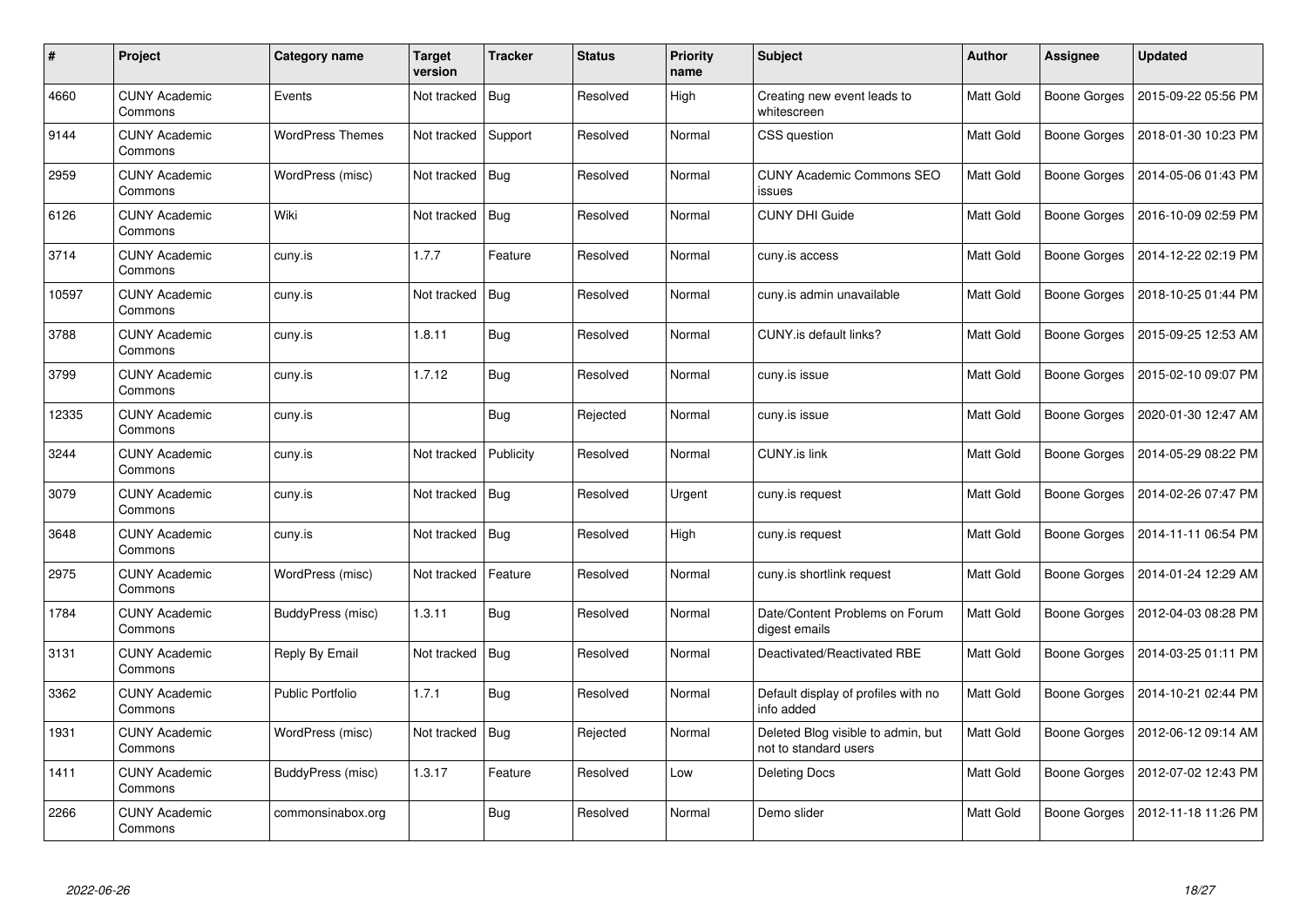| #     | Project                         | Category name            | Target<br>version | <b>Tracker</b> | <b>Status</b> | <b>Priority</b><br>name | Subject                                                              | <b>Author</b>    | <b>Assignee</b> | <b>Updated</b>      |
|-------|---------------------------------|--------------------------|-------------------|----------------|---------------|-------------------------|----------------------------------------------------------------------|------------------|-----------------|---------------------|
| 557   | <b>CUNY Academic</b><br>Commons | BuddyPress (misc)        | 1.3               | Feature        | Rejected      | Normal                  | Denied Size and Extension Alerts<br>on Forum posts                   | Matt Gold        | Boone Gorges    | 2011-06-17 02:58 PM |
| 275   | <b>CUNY Academic</b><br>Commons | <b>WordPress Plugins</b> |                   | Feature        | Deferred      | Normal                  | Develop Document Repository<br><b>Plugin for Wordpress</b>           | Matt Gold        | Boone Gorges    | 2015-04-01 09:27 PM |
| 3410  | <b>CUNY Academic</b><br>Commons | cuny.is                  | Not tracked       | Publicity      | Resolved      | Normal                  | DH Praxis cuny.is request                                            | <b>Matt Gold</b> | Boone Gorges    | 2016-01-26 12:03 PM |
| 36    | <b>CUNY Academic</b><br>Commons | BuddyPress (misc)        | 1.1               | Feature        | Resolved      | Normal                  | Digest Version of Group Forums<br>Notification Plugin                | Matt Gold        | Boone Gorges    | 2010-09-26 11:10 AM |
| 13669 | <b>CUNY Academic</b><br>Commons | DiRT Integration         | 1.18.1            | <b>Bug</b>     | Resolved      | Normal                  | Digital Research Tools showing up<br>in top nav for logged out users | Matt Gold        | Boone Gorges    | 2020-12-08 05:11 PM |
| 3933  | <b>CUNY Academic</b><br>Commons | DiRT Integration         | Not tracked       | <b>Bug</b>     | Rejected      | Normal                  | DiRT Directory 'tool' directory shows<br>blank page                  | Matt Gold        | Boone Gorges    | 2015-03-20 08:47 AM |
| 4798  | <b>CUNY Academic</b><br>Commons | DiRT Integration         | Not tracked       | Bug            | Resolved      | Normal                  | DiRT plugin seems to have<br>disappeared                             | Matt Gold        | Boone Gorges    | 2015-10-20 10:05 PM |
| 3864  | <b>CUNY Academic</b><br>Commons | DiRT Integration         | 1.7.15            | Bug            | Resolved      | Normal                  | DiRT Tools Group sidebar label<br>display                            | Matt Gold        | Boone Gorges    | 2015-03-11 09:30 PM |
| 3865  | <b>CUNY Academic</b><br>Commons | Design                   | 1.7.15            | <b>Bug</b>     | Resolved      | Normal                  | DiRT Tools listing in Group ><br>Manage                              | Matt Gold        | Boone Gorges    | 2015-03-12 10:35 AM |
| 387   | <b>CUNY Academic</b><br>Commons | BuddyPress (misc)        | 1.1               | Bug            | Resolved      | Normal                  | Disable activity replies for group<br>announcements                  | Matt Gold        | Boone Gorges    | 2010-11-16 04:20 PM |
| 134   | <b>CUNY Academic</b><br>Commons | BuddyPress (misc)        |                   | <b>Bug</b>     | Resolved      | Low                     | Div Overflow Issue on Mail Interface                                 | Matt Gold        | Boone Gorges    | 2009-12-13 06:28 PM |
| 3688  | <b>CUNY Academic</b><br>Commons | <b>BuddyPress Docs</b>   | 1.7.6             | <b>Bug</b>     | Resolved      | Normal                  | Doc creation didn't create email<br>notification                     | Matt Gold        | Boone Gorges    | 2014-12-12 08:57 AM |
| 5486  | <b>CUNY Academic</b><br>Commons | <b>BuddyPress Docs</b>   | 1.9.15            | <b>Bug</b>     | Resolved      | Low                     | Doc history not showing up                                           | Matt Gold        | Boone Gorges    | 2016-04-24 11:50 AM |
| 9149  | <b>CUNY Academic</b><br>Commons | <b>BuddyPress Docs</b>   | 1.12.8            | Bug            | Resolved      | Normal                  | Doc listing layout issue                                             | Matt Gold        | Boone Gorges    | 2018-02-13 10:36 AM |
| 4722  | <b>CUNY Academic</b><br>Commons | <b>BuddyPress Docs</b>   | Not tracked       | Bug            | Rejected      | Normal                  | Doc listing overflow issue                                           | Matt Gold        | Boone Gorges    | 2015-10-11 10:09 PM |
| 89    | <b>CUNY Academic</b><br>Commons | Upgrades                 |                   | <b>Bug</b>     | Resolved      | Normal                  | Document Core Changes                                                | Matt Gold        | Boone Gorges    | 2010-05-11 04:41 PM |
| 2059  | <b>CUNY Academic</b><br>Commons | Domain Mapping           | 1.9.6             | Bug            | Resolved      | Low                     | Domain Mapping Issue                                                 | Matt Gold        | Boone Gorges    | 2016-01-25 11:54 PM |
| 1835  | <b>CUNY Academic</b><br>Commons | WordPress (misc)         | Not tracked       | Support        | Rejected      | Normal                  | Domain mapping request                                               | Matt Gold        | Boone Gorges    | 2012-04-16 01:15 PM |
| 1418  | <b>CUNY Academic</b><br>Commons | Wiki                     | 1.3               | <b>Bug</b>     | Resolved      | High                    | Don't see BP Admin Bar on cdev<br>Wiki page                          | Matt Gold        | Boone Gorges    | 2011-12-09 08:58 AM |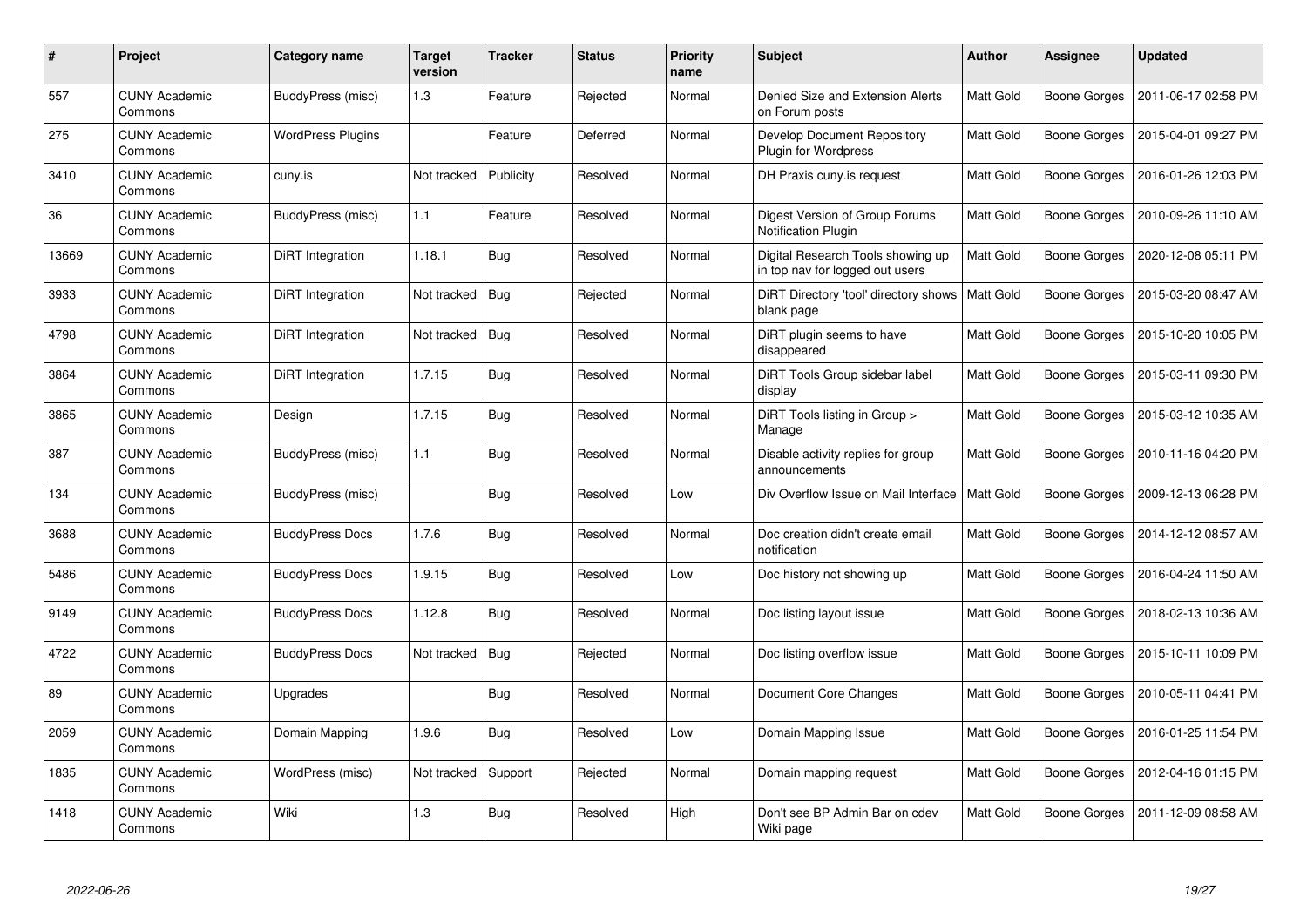| #    | Project                         | Category name              | <b>Target</b><br>version | <b>Tracker</b> | <b>Status</b> | <b>Priority</b><br>name | <b>Subject</b>                                                                  | Author           | Assignee            | <b>Updated</b>      |
|------|---------------------------------|----------------------------|--------------------------|----------------|---------------|-------------------------|---------------------------------------------------------------------------------|------------------|---------------------|---------------------|
| 2785 | <b>CUNY Academic</b><br>Commons | BuddyPress (misc)          | Not tracked              | Bug            | Resolved      | Normal                  | Don't see cuny.is shortlink for<br>myself                                       | Matt Gold        | Boone Gorges        | 2013-09-12 10:56 AM |
| 4155 | <b>CUNY Academic</b><br>Commons | Group Forums               |                          | <b>Bug</b>     | Duplicate     | Normal                  | Don't see forum search                                                          | Matt Gold        | Boone Gorges        | 2015-06-16 12:32 PM |
| 3344 | <b>CUNY Academic</b><br>Commons | Layout                     | 1.6.11                   | Bug            | Resolved      | Normal                  | Double display of menu on profile<br>settings                                   | Matt Gold        | Boone Gorges        | 2014-08-01 09:58 AM |
| 1881 | <b>CUNY Academic</b><br>Commons | BuddyPress (misc)          | 1.3.13                   | <b>Bug</b>     | Resolved      | Low                     | Double forum notification received                                              | Matt Gold        | Boone Gorges        | 2012-05-22 02:51 PM |
| 2343 | <b>CUNY Academic</b><br>Commons | commonsinabox.org          | Not tracked              | Bug            | Rejected      | Normal                  | Double Notifications from<br>commonsinabox.org                                  | Matt Gold        | Boone Gorges        | 2013-03-20 01:45 PM |
| 2045 | <b>CUNY Academic</b><br>Commons | BuddyPress (misc)          |                          | Bug            | Duplicate     | Normal                  | Double Post/RBE Notification                                                    | <b>Matt Gold</b> | Boone Gorges        | 2012-08-15 08:53 AM |
| 2857 | <b>CUNY Academic</b><br>Commons | BuddyPress (misc)          | Not tracked              | Bug            | Resolved      | Normal                  | Double posting via RBE                                                          | Matt Gold        | Boone Gorges        | 2013-11-01 02:55 PM |
| 3057 | CUNY Academic<br>Commons        | Reply By Email             | Not tracked              | Bug            | Resolved      | Urgent                  | Double RBE Posts                                                                | Matt Gold        | <b>Boone Gorges</b> | 2014-02-20 10:14 PM |
| 286  | <b>CUNY Academic</b><br>Commons | WordPress (misc)           | 1.1                      | Feature        | Resolved      | Normal                  | Edit content of account activation<br>email                                     | Matt Gold        | Boone Gorges        | 2010-12-06 02:03 PM |
| 8183 | <b>CUNY Academic</b><br>Commons | Group Blogs                | 1.11.2                   | <b>Bug</b>     | Resolved      | Normal                  | Edit of Post creates notification<br>emails                                     | Matt Gold        | <b>Boone Gorges</b> | 2017-08-15 05:14 PM |
| 2564 | CUNY Academic<br>Commons        | WordPress (misc)           | 1.4.32                   | Bug            | Resolved      | High                    | Editing blog posts connected to<br>groups creates activity<br>item/notification | Matt Gold        | <b>Boone Gorges</b> | 2013-07-17 08:39 AM |
| 6350 | <b>CUNY Academic</b><br>Commons | Blogs (BuddyPress)         | 1.9.31                   | <b>Bug</b>     | Resolved      | Normal                  | Editing blog posts results in activity<br>items                                 | Matt Gold        | <b>Boone Gorges</b> | 2016-10-18 09:24 PM |
| 1953 | <b>CUNY Academic</b><br>Commons | BuddyPress (misc)          | 1.3.15                   | <b>Bug</b>     | Resolved      | Normal                  | Email forum notification formatting<br>issue                                    | Matt Gold        | Boone Gorges        | 2012-06-21 03:32 PM |
| 4760 | <b>CUNY Academic</b><br>Commons | <b>Email Notifications</b> | Not tracked              | Bug            | Rejected      | Normal                  | email notification contains broken<br>image                                     | Matt Gold        | Boone Gorges        | 2015-10-11 10:24 PM |
| 3866 | <b>CUNY Academic</b><br>Commons | <b>Email Notifications</b> | 1.7.15                   | <b>Bug</b>     | Resolved      | Normal                  | Email notification does not indicate<br>presence of an attachment               | Matt Gold        | <b>Boone Gorges</b> | 2015-03-12 10:35 AM |
| 2121 | <b>CUNY Academic</b><br>Commons | BuddyPress (misc)          | 1.4.6                    | <b>Bug</b>     | Resolved      | Low                     | Email notification of forum post<br>omits hyperlinked word                      | Matt Gold        | Boone Gorges        | 2012-09-30 09:05 AM |
| 149  | <b>CUNY Academic</b><br>Commons | BuddyPress (misc)          |                          | Bug            | Resolved      | Normal                  | Email Notifications and TinyMCE                                                 | Matt Gold        | Boone Gorges        | 2010-01-08 09:33 PM |
| 638  | <b>CUNY Academic</b><br>Commons | BuddyPress (misc)          | 1.1.11                   | Bug            | Resolved      | Normal                  | Email Notifications Include Odd<br>Characters                                   | Matt Gold        | Boone Gorges        | 2011-03-16 11:06 AM |
| 450  | <b>CUNY Academic</b><br>Commons | BuddyPress (misc)          |                          | <b>Bug</b>     | Duplicate     | Normal                  | Email Notifications Summary vs.<br><b>Full Posts</b>                            | Matt Gold        | Boone Gorges        | 2010-12-08 07:30 AM |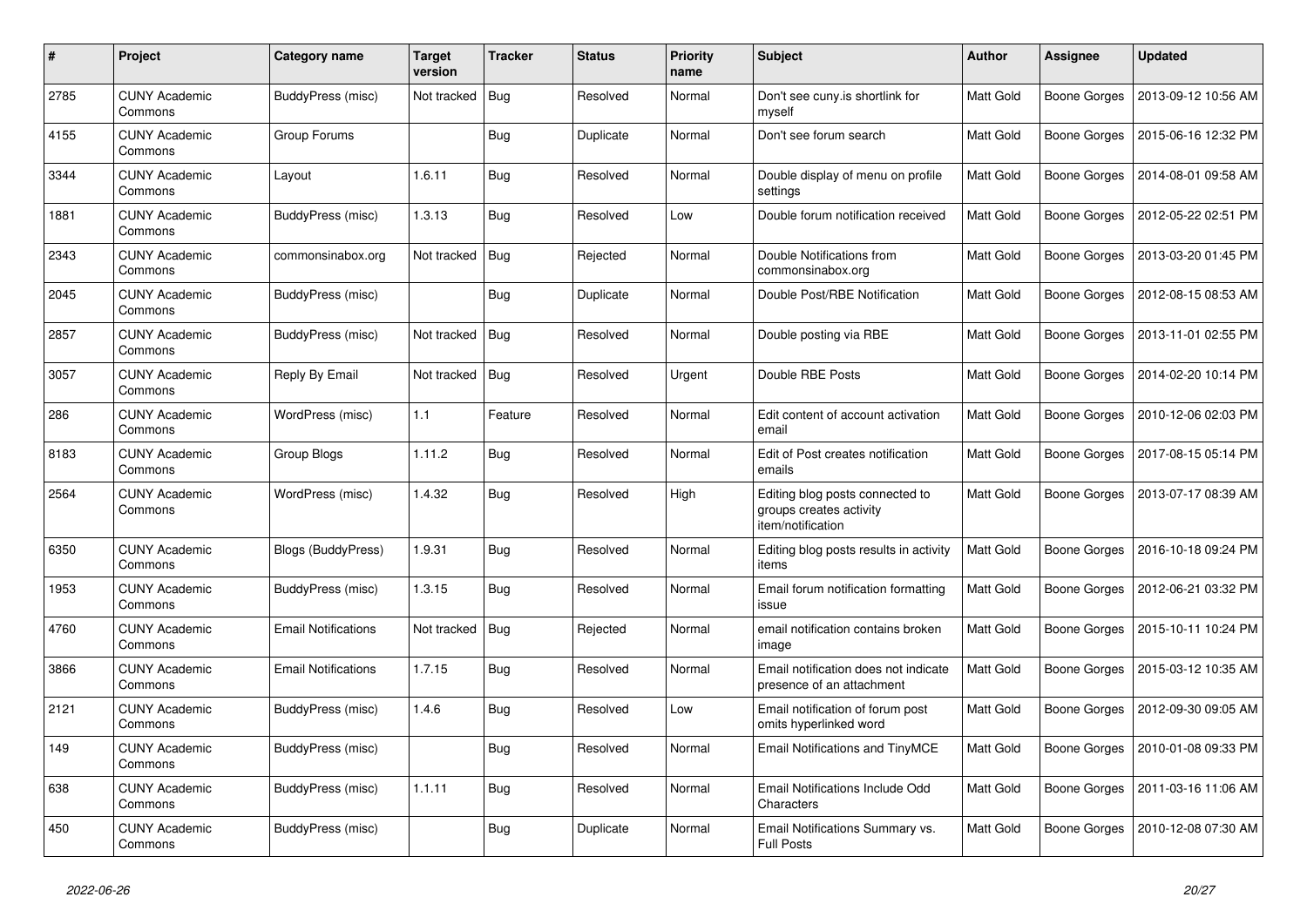| #     | Project                         | Category name            | Target<br>version | <b>Tracker</b> | <b>Status</b> | <b>Priority</b><br>name | <b>Subject</b>                                                     | Author           | Assignee            | <b>Updated</b>      |
|-------|---------------------------------|--------------------------|-------------------|----------------|---------------|-------------------------|--------------------------------------------------------------------|------------------|---------------------|---------------------|
| 247   | <b>CUNY Academic</b><br>Commons | BuddyPress (misc)        |                   | Bug            | Resolved      | Normal                  | Email problem on signup                                            | Matt Gold        | <b>Boone Gorges</b> | 2010-05-18 03:09 PM |
| 3205  | <b>CUNY Academic</b><br>Commons | Commons Profile          | 1.6.3             | Bug            | Resolved      | High                    | Email profile field not showing up                                 | Matt Gold        | Boone Gorges        | 2014-05-12 02:18 PM |
| 564   | <b>CUNY Academic</b><br>Commons | WordPress (misc)         | 1.1.10            | Feature        | Rejected      | Normal                  | Email Subscription Plugin for<br>WordPress blogs                   | Matt Gold        | Boone Gorges        | 2011-02-18 12:04 AM |
| 241   | <b>CUNY Academic</b><br>Commons | BuddyPress (misc)        |                   | Bug            | Resolved      | Normal                  | <b>Emailed Group Activity Updates</b><br>Contain Escape Characters | Matt Gold        | Boone Gorges        | 2010-08-25 01:30 PM |
| 332   | <b>CUNY Academic</b><br>Commons | BuddyPress (misc)        | 1.0.3             | Feature        | Resolved      | Low                     | Embed Links in Forum Notification<br>Posts                         | Matt Gold        | Boone Gorges        | 2010-09-14 09:34 AM |
| 5504  | <b>CUNY Academic</b><br>Commons | <b>WordPress Plugins</b> |                   | Support        | Resolved      | Normal                  | Embedding CartoDB maps                                             | Matt Gold        | <b>Boone Gorges</b> | 2016-04-30 10:49 AM |
| 204   | <b>CUNY Academic</b><br>Commons | BuddyPress (misc)        |                   | Bug            | Resolved      | Normal                  | Embiggen list of my groups                                         | Matt Gold        | Boone Gorges        | 2010-05-11 05:13 PM |
| 1256  | CUNY Academic<br>Commons        | BuddyPress (misc)        | 1.3               | Feature        | Resolved      | Normal                  | Enable BP Docs by default on<br>Commons groups                     | Matt Gold        | Boone Gorges        | 2011-11-15 02:27 PM |
| 5879  | <b>CUNY Academic</b><br>Commons | Group Forums             | 1.10              | Feature        | Resolved      | Normal                  | Enable Group Forums By Default                                     | <b>Matt Gold</b> | Boone Gorges        | 2016-08-11 10:40 PM |
| 169   | <b>CUNY Academic</b><br>Commons | WordPress (misc)         |                   | Feature        | Duplicate     | Normal                  | Enable Plugins to Be Activated on a<br>Selective Basis             | <b>Matt Gold</b> | <b>Boone Gorges</b> | 2010-08-26 02:47 PM |
| 2736  | <b>CUNY Academic</b><br>Commons | <b>Public Portfolio</b>  | 1.6               | Feature        | Resolved      | Normal                  | <b>Enable Rich Text for Profile Fields</b>                         | Matt Gold        | Boone Gorges        | 2014-02-20 07:52 PM |
| 2203  | <b>CUNY Academic</b><br>Commons | WordPress (misc)         | 1.4.9             | Feature        | Resolved      | Normal                  | Enable uploading of sav files                                      | Matt Gold        | Boone Gorges        | 2012-11-03 04:37 PM |
| 1455  | <b>CUNY Academic</b><br>Commons | BuddyPress (misc)        | 1.3.1             | <b>Bug</b>     | Resolved      | Normal                  | Errant error message on Groups<br>page                             | Matt Gold        | Boone Gorges        | 2011-12-16 02:05 PM |
| 674   | <b>CUNY Academic</b><br>Commons | <b>BuddyPress (misc)</b> | Not tracked       | Bug            | Rejected      | Normal                  | <b>Errant Friend Request?</b>                                      | Matt Gold        | Boone Gorges        | 2011-04-06 11:28 PM |
| 376   | <b>CUNY Academic</b><br>Commons | WordPress (misc)         | 1.1               | Bug            | Resolved      | Normal                  | Errant Subscribe2 Global Posts<br>Notification                     | Matt Gold        | <b>Boone Gorges</b> | 2010-11-16 04:59 PM |
| 13934 | <b>CUNY Academic</b><br>Commons | cuny.is                  | 1.18.4            | Bug            | Resolved      | Low                     | Error message on group settings<br>change                          | Matt Gold        | Boone Gorges        | 2021-02-09 11:05 AM |
| 453   | <b>CUNY Academic</b><br>Commons | WordPress (misc)         | 1.1.4             | <b>Bug</b>     | Rejected      | Normal                  | Error with Sidebar Manager of "The<br>Station" WooTheme            | Matt Gold        | Boone Gorges        | 2010-12-18 04:51 PM |
| 452   | <b>CUNY Academic</b><br>Commons | WordPress (misc)         |                   | Bug            | Rejected      | Low                     | Errors on Plugin Activation                                        | Matt Gold        | Boone Gorges        | 2012-07-12 04:25 PM |
| 5696  | <b>CUNY Academic</b><br>Commons | Events                   | Future<br>release | Feature        | Assigned      | Normal                  | Events Calendar - display options /<br>calendar aggregation        | Matt Gold        | Boone Gorges        | 2016-10-13 11:44 AM |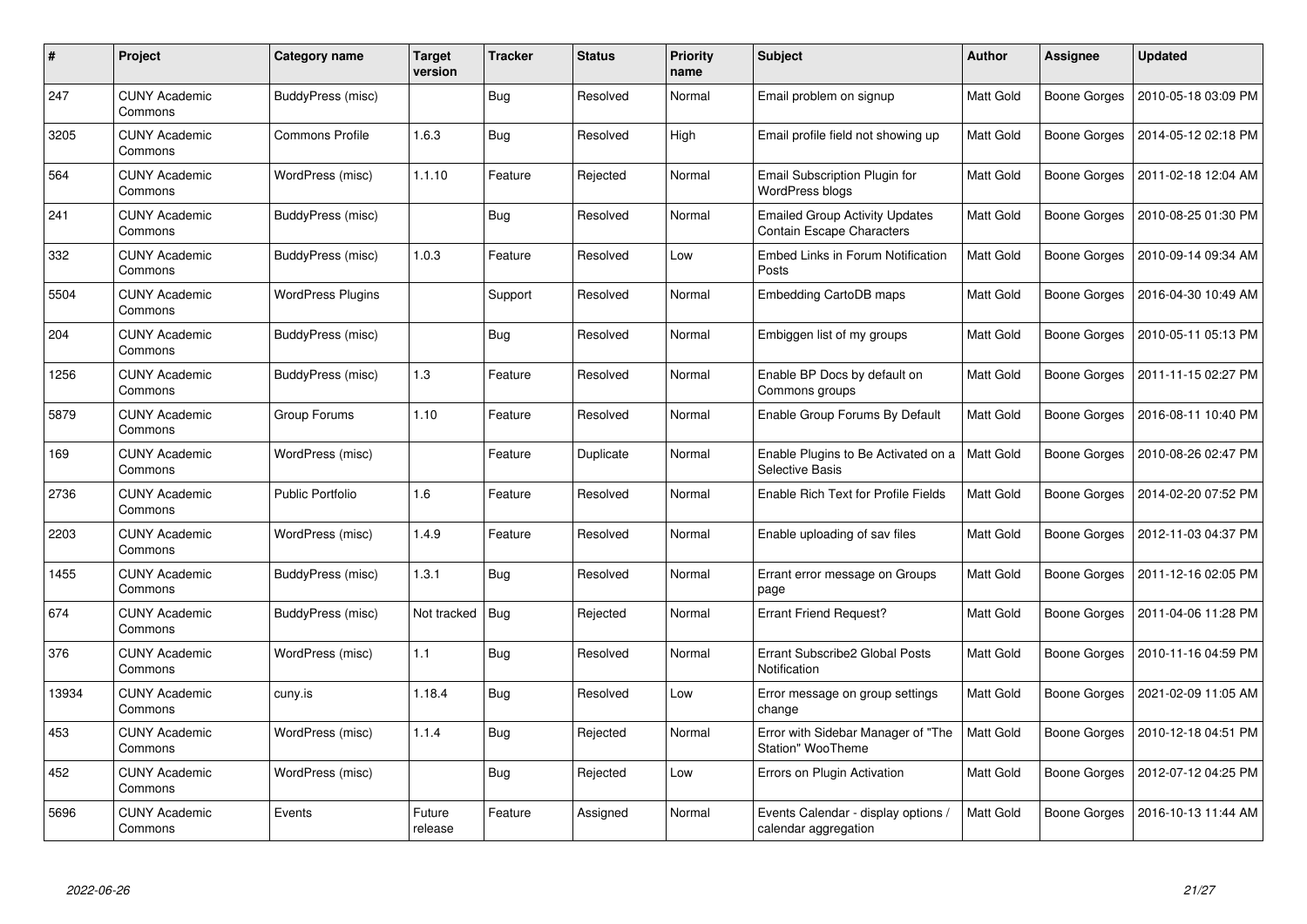| $\#$  | <b>Project</b>                  | Category name      | <b>Target</b><br>version | <b>Tracker</b> | <b>Status</b> | <b>Priority</b><br>name | <b>Subject</b>                                                | <b>Author</b>    | <b>Assignee</b>     | <b>Updated</b>      |
|-------|---------------------------------|--------------------|--------------------------|----------------|---------------|-------------------------|---------------------------------------------------------------|------------------|---------------------|---------------------|
| 1477  | <b>CUNY Academic</b><br>Commons | WordPress (misc)   | 1.3.3                    | Feature        | Resolved      | Normal                  | Expand recent blog post listing on<br>homepage                | Matt Gold        | Boone Gorges        | 2012-01-10 06:09 PM |
| 503   | <b>CUNY Academic</b><br>Commons | WordPress (misc)   | 1.1.6                    | Bug            | Resolved      | Normal                  | <b>Explore and Possibly Remove</b><br><b>WP-Cron Reminder</b> | Matt Gold        | Boone Gorges        | 2010-12-21 11:55 AM |
| 500   | <b>CUNY Academic</b><br>Commons | BuddyPress (misc)  | Future<br>release        | Feature        | Assigned      | Normal                  | <b>Export Group Data</b>                                      | Matt Gold        | Boone Gorges        | 2010-12-19 12:09 PM |
| 1106  | <b>CUNY Academic</b><br>Commons | WordPress (misc)   | 1.3                      | Feature        | Resolved      | Normal                  | <b>Extended Super Admins</b>                                  | Matt Gold        | Boone Gorges        | 2011-11-15 02:06 PM |
| 809   | <b>CUNY Academic</b><br>Commons | WordPress (misc)   | 1.2.4                    | Bug            | Resolved      | Low                     | Extra padding on bottom of footer                             | <b>Matt Gold</b> | Boone Gorges        | 2011-07-12 03:23 PM |
| 343   | <b>CUNY Academic</b><br>Commons | Wiki               | 1.3                      | <b>Bug</b>     | Resolved      | Low                     | <b>FCKEditor Preferences</b>                                  | Matt Gold        | Boone Gorges        | 2011-11-30 11:55 AM |
| 304   | <b>CUNY Academic</b><br>Commons |                    | Not tracked              | Feature        | Rejected      | Normal                  | Feature Roadmap                                               | <b>Matt Gold</b> | Boone Gorges        | 2010-08-30 04:38 PM |
| 1995  | <b>CUNY Academic</b><br>Commons | WordPress (misc)   | 1.3.17                   | <b>Bug</b>     | Rejected      | High                    | Featured Content Box Only<br>Rendering on Login               | Matt Gold        | Boone Gorges        | 2012-07-15 10:21 AM |
| 10553 | <b>CUNY Academic</b><br>Commons | Group Files        | 1.13.12                  | Bug            | Resolved      | Normal                  | File category view persists after<br>clicking away            | Matt Gold        | Boone Gorges        | 2018-10-23 11:47 AM |
| 1503  | <b>CUNY Academic</b><br>Commons | BuddyPress (misc)  | 1.3.3                    | <b>Bug</b>     | Resolved      | Normal                  | File list not showing file descriptions                       | <b>Matt Gold</b> | Boone Gorges        | 2012-01-10 07:28 PM |
| 2387  | <b>CUNY Academic</b><br>Commons | BuddyPress (misc)  | 1.4.19                   | <b>Bug</b>     | Resolved      | Low                     | File upload notifications contain<br>escape characters        | Matt Gold        | <b>Boone Gorges</b> | 2013-02-11 02:21 PM |
| 3544  | <b>CUNY Academic</b><br>Commons | <b>Group Files</b> | 1.7                      | <b>Bug</b>     | Resolved      | Normal                  | Files list upload button placement<br>after upload            | Matt Gold        | Boone Gorges        | 2014-10-10 09:09 AM |
| 14737 | <b>CUNY Academic</b><br>Commons |                    |                          | Bug            | Duplicate     | Normal                  | Final step of group/site clone<br>reloads page                | <b>Matt Gold</b> | Boone Gorges        | 2021-08-31 11:41 AM |
| 747   | <b>CUNY Academic</b><br>Commons | WordPress (misc)   | 1.2.3                    | Feature        | Resolved      | Normal                  | Find rich-stats plugin for WordPress                          | Matt Gold        | Boone Gorges        | 2011-06-02 09:19 AM |
| 1400  | <b>CUNY Academic</b><br>Commons | BuddyPress (misc)  | 1.2.7                    | <b>Bug</b>     | Resolved      | Normal                  | Firefox Login Caching Issue                                   | Matt Gold        | Boone Gorges        | 2011-12-06 05:53 PM |
| 455   | <b>CUNY Academic</b><br>Commons | WordPress (misc)   |                          | Bug            | Resolved      | High                    | Fix errors caused by More Privacy<br><b>Options Disabling</b> | Matt Gold        | Boone Gorges        | 2010-12-08 10:47 PM |
| 2231  | <b>CUNY Academic</b><br>Commons | commonsinabox.org  | Not tracked              | Bug            | Resolved      | Normal                  | Fix Header issue on<br>Commonsinabox.org                      | Matt Gold        | Boone Gorges        | 2014-05-01 07:51 PM |
| 3557  | <b>CUNY Academic</b><br>Commons | My Commons         | 1.7.1                    | <b>Bug</b>     | Resolved      | Urgent                  | Fix typo on My Commons overlay                                | Matt Gold        | Boone Gorges        | 2014-10-15 11:02 PM |
| 86    | <b>CUNY Academic</b><br>Commons | Upgrades           |                          | <b>Bug</b>     | Resolved      | Normal                  | Fix width of feed column on news<br>page                      | Matt Gold        | Boone Gorges        | 2009-12-09 12:26 PM |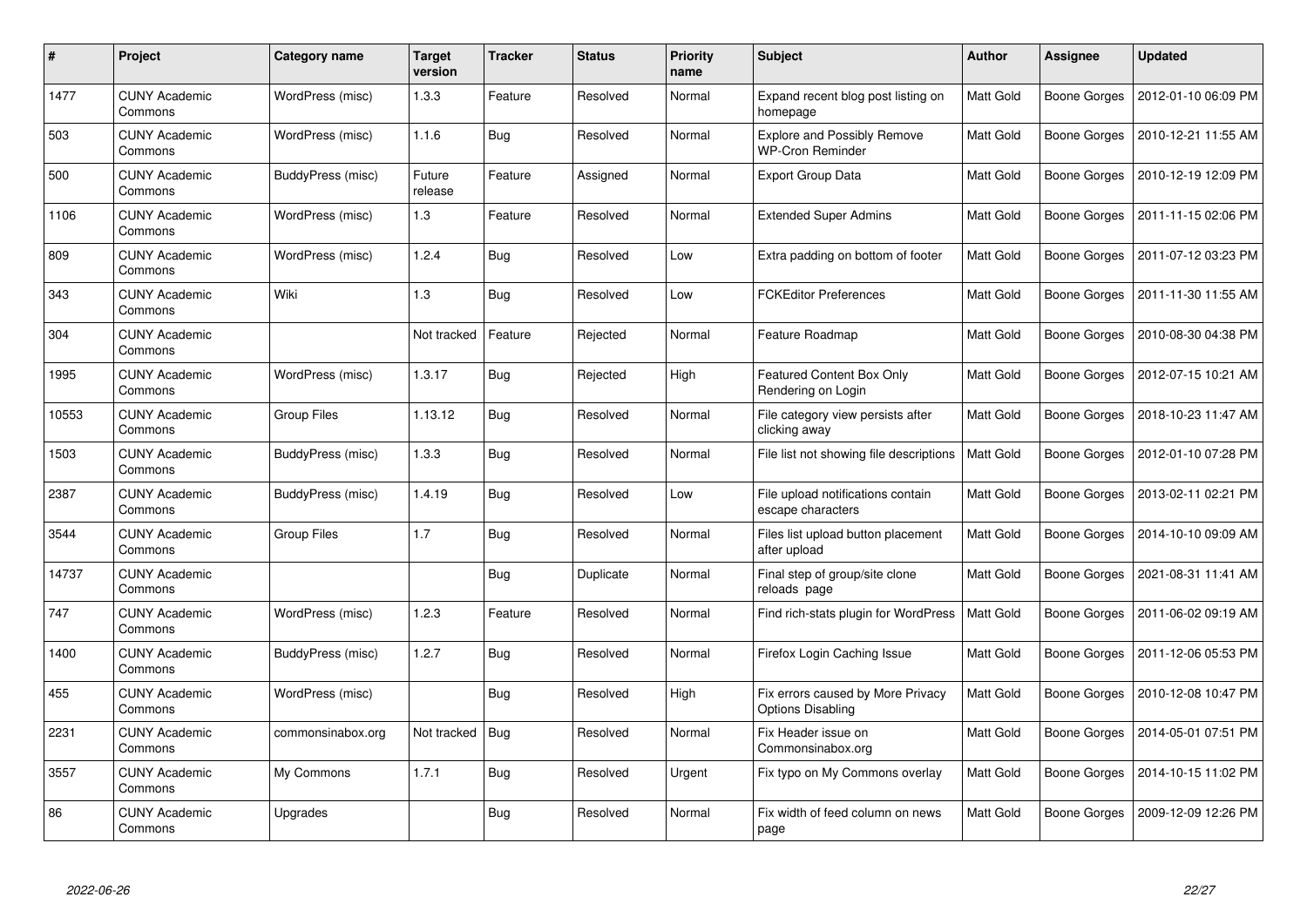| #     | Project                         | Category name              | <b>Target</b><br>version | <b>Tracker</b> | <b>Status</b> | <b>Priority</b><br>name | <b>Subject</b>                                               | Author    | Assignee            | <b>Updated</b>      |
|-------|---------------------------------|----------------------------|--------------------------|----------------|---------------|-------------------------|--------------------------------------------------------------|-----------|---------------------|---------------------|
| 710   | <b>CUNY Academic</b><br>Commons | WordPress (misc)           | 1.2.1                    | <b>Bug</b>     | Resolved      | Normal                  | Flickr Photo Album Plugin Doesn't<br>Activate                | Matt Gold | <b>Boone Gorges</b> | 2011-05-08 04:56 PM |
| 2714  | <b>CUNY Academic</b><br>Commons | BuddyPress (misc)          | 1.5.0.1                  | <b>Bug</b>     | Resolved      | Normal                  | Font and Font Size Inconsistent in<br><b>Commons Profile</b> | Matt Gold | Boone Gorges        | 2013-08-23 04:17 PM |
| 2712  | <b>CUNY Academic</b><br>Commons | BuddyPress (misc)          | 1.5.0.1                  | Bug            | Resolved      | Normal                  | Font Size in BP Profile Menu<br>Should be Larger             | Matt Gold | Boone Gorges        | 2013-08-23 04:36 PM |
| 3672  | <b>CUNY Academic</b><br>Commons | <b>WordPress Plugins</b>   | 1.7.4                    | Feature        | Resolved      | Normal                  | Force captcha on existing contact<br>forms                   | Matt Gold | Boone Gorges        | 2014-11-21 12:20 PM |
| 3587  | <b>CUNY Academic</b><br>Commons | My Commons                 | 1.8.1                    | <b>Bug</b>     | Resolved      | Normal                  | Force SSL issue                                              | Matt Gold | Boone Gorges        | 2015-06-01 11:39 AM |
| 595   | <b>CUNY Academic</b><br>Commons | Upgrades                   | 1.2                      | Feature        | Resolved      | Normal                  | Formalize Browser/OS Testing<br>procedures                   | Matt Gold | Boone Gorges        | 2011-04-20 06:40 PM |
| 2654  | <b>CUNY Academic</b><br>Commons | commonsinabox.org          | Not tracked              | Bug            | Resolved      | Normal                  | Forum creation step in group setup<br>doesn't stick          | Matt Gold | <b>Boone Gorges</b> | 2013-08-11 11:51 AM |
| 15087 | <b>CUNY Academic</b><br>Commons | Group Forums               | 1.18.24                  | Bug            | Resolved      | Normal                  | Forum file limit                                             | Matt Gold | Boone Gorges        | 2021-12-14 11:39 AM |
| 15646 | <b>CUNY Academic</b><br>Commons | Group Forums               |                          | Feature        | Duplicate     | Normal                  | Forum improvements                                           | Matt Gold | Boone Gorges        | 2022-04-08 02:21 PM |
| 2280  | <b>CUNY Academic</b><br>Commons | commonsinabox.org          | Not tracked              | Bug            | Resolved      | High                    | Forum links not working                                      | Matt Gold | Boone Gorges        | 2012-11-20 12:33 PM |
| 71    | <b>CUNY Academic</b><br>Commons | Group Forums               |                          | Bug            | Resolved      | Urgent                  | Forum of Private Group Not Hidden                            | Matt Gold | Boone Gorges        | 2009-11-24 10:15 PM |
| 239   | <b>CUNY Academic</b><br>Commons | BuddyPress (misc)          |                          | Bug            | Resolved      | Normal                  | Forum Post Error                                             | Matt Gold | <b>Boone Gorges</b> | 2010-05-12 11:48 AM |
| 5738  | <b>CUNY Academic</b><br>Commons | Group Forums               |                          | Bug            | Rejected      | Normal                  | Forum post list formatting didn't<br>come through            | Matt Gold | Boone Gorges        | 2016-07-02 01:09 PM |
| 1997  | <b>CUNY Academic</b><br>Commons | BuddyPress (misc)          | 1.4.6                    | Bug            | Resolved      | Normal                  | Forum post notification didn't<br>indicate image attachments | Matt Gold | Boone Gorges        | 2012-09-23 05:03 PM |
| 10789 | <b>CUNY Academic</b><br>Commons | <b>Email Notifications</b> | 1.14.2                   | <b>Bug</b>     | Resolved      | High                    | Forum Posts not generating email<br>notifications            | Matt Gold | <b>Boone Gorges</b> | 2018-12-10 07:19 PM |
| 4765  | <b>CUNY Academic</b><br>Commons | Group Forums               | 1.8.13                   | <b>Bug</b>     | Resolved      | Normal                  | Forum preview not showing HTML<br>tags                       | Matt Gold | Boone Gorges        | 2015-10-11 10:30 PM |
| 1615  | <b>CUNY Academic</b><br>Commons | BuddyPress (misc)          |                          | Feature        | Duplicate     | Low                     | Forum search                                                 | Matt Gold | Boone Gorges        | 2012-02-04 10:22 AM |
| 3559  | <b>CUNY Academic</b><br>Commons | Group Forums               | 1.7.2                    | Design/UX      | Resolved      | Normal                  | Forum Styling                                                | Matt Gold | Boone Gorges        | 2014-11-02 03:18 PM |
| 104   | CUNY Academic<br>Commons        | Upgrades                   |                          | <b>Bug</b>     | Resolved      | Low                     | Forum Tag Cloud Problems                                     | Matt Gold | Boone Gorges        | 2010-05-11 04:32 PM |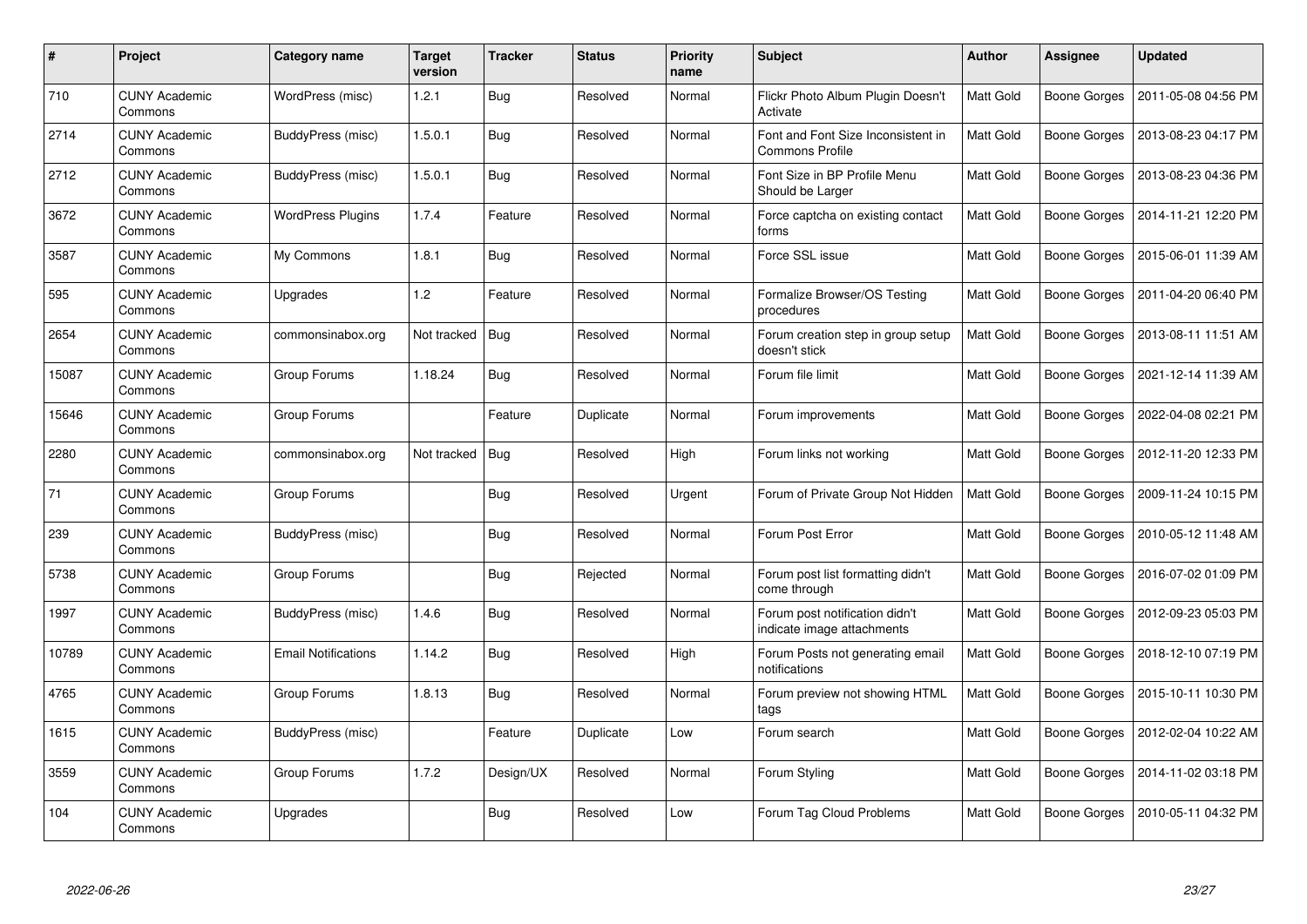| #     | Project                         | Category name     | <b>Target</b><br>version | <b>Tracker</b> | <b>Status</b>        | <b>Priority</b><br>name | <b>Subject</b>                                                     | Author    | Assignee            | <b>Updated</b>      |
|-------|---------------------------------|-------------------|--------------------------|----------------|----------------------|-------------------------|--------------------------------------------------------------------|-----------|---------------------|---------------------|
| 2979  | <b>CUNY Academic</b><br>Commons | BuddyPress (misc) |                          | <b>Bug</b>     | Resolved             | Normal                  | Frame error in Invite Anyone                                       | Matt Gold | <b>Boone Gorges</b> | 2014-01-29 03:53 PM |
| 908   | <b>CUNY Academic</b><br>Commons | BuddyPress (misc) | 1.2.4                    | Bug            | Resolved             | Normal                  | Free a BP Doc from Locked Status                                   | Matt Gold | Boone Gorges        | 2011-07-02 11:15 PM |
| 143   | <b>CUNY Academic</b><br>Commons | BuddyPress (misc) |                          | Bug            | Resolved             | Normal                  | Friendship Acceptance Error<br>Message                             | Matt Gold | Boone Gorges        | 2010-05-11 04:44 PM |
| 466   | <b>CUNY Academic</b><br>Commons | BuddyPress (misc) | Not tracked              | Bug            | Rejected             | Normal                  | Friendship Requests coming out of<br>nowhere                       | Matt Gold | Boone Gorges        | 2011-08-22 06:52 PM |
| 2251  | <b>CUNY Academic</b><br>Commons | BuddyPress (misc) | 1.4.13                   | <b>Bug</b>     | Resolved             | Low                     | From address of forum notifications                                | Matt Gold | Boone Gorges        | 2013-02-03 01:56 PM |
| 4639  | <b>CUNY Academic</b><br>Commons | Home Page         | Not tracked              | Bug            | Resolved             | Urgent                  | Front page slider stopped working                                  | Matt Gold | Boone Gorges        | 2015-09-21 03:44 PM |
| 2099  | <b>CUNY Academic</b><br>Commons | WordPress (misc)  | Not tracked              | Bug            | Resolved             | Normal                  | <b>Gallery Slide Widget Reset</b>                                  | Matt Gold | <b>Boone Gorges</b> | 2012-09-04 06:26 PM |
| 3480  | <b>CUNY Academic</b><br>Commons | WordPress (misc)  | Not tracked              | Bug            | Resolved             | High                    | Games site shows up as<br>archived/suspended                       | Matt Gold | Boone Gorges        | 2014-09-21 09:34 PM |
| 9112  | <b>CUNY Academic</b><br>Commons |                   | Not tracked              | Bug            | Resolved             | High                    | GCDI site down                                                     | Matt Gold | <b>Boone Gorges</b> | 2018-01-23 10:18 PM |
| 3452  | CUNY Academic<br>Commons        | WordPress Plugins |                          | Support        | Resolved             | Normal                  | Github/Markdown Plugins and<br>Questions                           | Matt Gold | Boone Gorges        | 2014-09-08 10:27 AM |
| 1939  | <b>CUNY Academic</b><br>Commons | WordPress (misc)  | Not tracked              | Feature        | Resolved             | Low                     | <b>Give Community Facilitators Access</b><br>to Image Credits Page | Matt Gold | Boone Gorges        | 2012-11-01 11:33 PM |
| 50    | <b>CUNY Academic</b><br>Commons | BuddyPress (misc) |                          | Feature        | Resolved             | Low                     | Give Group Moderators Additional<br>Privileges                     | Matt Gold | <b>Boone Gorges</b> | 2009-12-08 02:23 PM |
| 2295  | <b>CUNY Academic</b><br>Commons | commonsinabox.org |                          | Bug            | Rejected             | Normal                  | Glitch in CBOX Logo                                                | Matt Gold | Boone Gorges        | 2012-12-11 01:08 AM |
| 6014  | <b>CUNY Academic</b><br>Commons | Publicity         | Future<br>release        | Publicity      | Reporter<br>Feedback | Normal                  | Google search listing                                              | Matt Gold | Boone Gorges        | 2016-09-21 03:48 PM |
| 15137 | <b>CUNY Academic</b><br>Commons | Search            | Not tracked              | Bug            | Resolved             | Normal                  | Google search not working?                                         | Matt Gold | Boone Gorges        | 2022-01-04 04:17 PM |
| 8625  | <b>CUNY Academic</b><br>Commons | Group Blogs       | 1.11.11                  | Support        | Resolved             | Normal                  | Group / Blog user role syncing not<br>working                      | Matt Gold | Boone Gorges        | 2017-08-30 04:07 PM |
| 13913 | <b>CUNY Academic</b><br>Commons | Groups (misc)     |                          | Bug            | Rejected             | Normal                  | Group Avatar lost after group<br>creation process                  | Matt Gold | Boone Gorges        | 2021-02-23 10:45 AM |
| 5878  | <b>CUNY Academic</b><br>Commons | Group Blogs       | 1.10                     | <b>Bug</b>     | Resolved             | Normal                  | Group Blog creation improvements                                   | Matt Gold | Boone Gorges        | 2016-08-10 09:36 PM |
| 278   | CUNY Academic<br>Commons        | BuddyPress (misc) | 1.0.1                    | <b>Bug</b>     | Resolved             | Normal                  | Group Blog plugin creates<br>subdirectory, not subdomain blogs     | Matt Gold | Boone Gorges        | 2010-08-29 01:52 PM |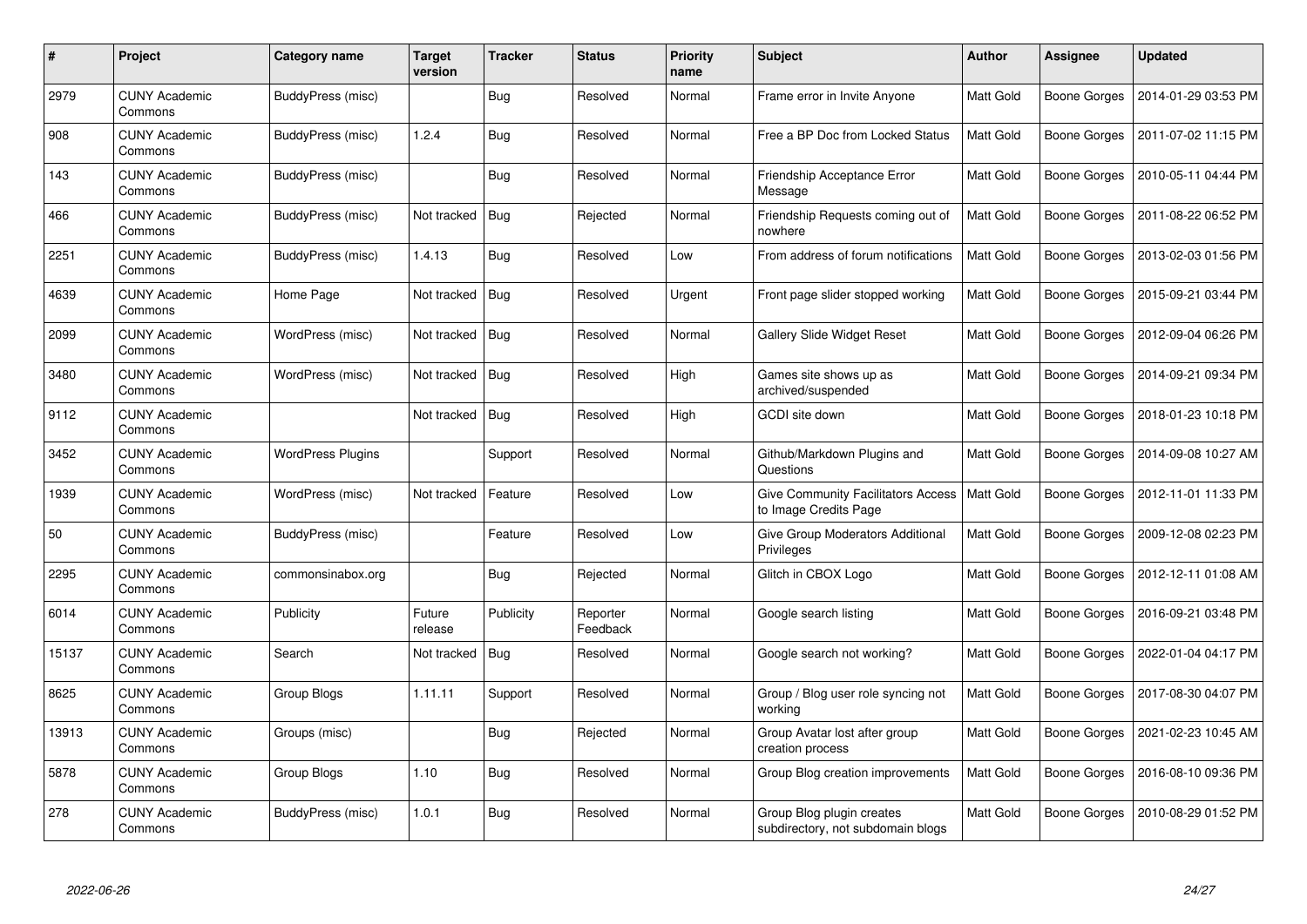| $\pmb{\#}$ | <b>Project</b>                  | Category name              | <b>Target</b><br>version | <b>Tracker</b> | <b>Status</b> | <b>Priority</b><br>name | <b>Subject</b>                                                    | <b>Author</b>    | <b>Assignee</b>     | <b>Updated</b>      |
|------------|---------------------------------|----------------------------|--------------------------|----------------|---------------|-------------------------|-------------------------------------------------------------------|------------------|---------------------|---------------------|
| 1542       | <b>CUNY Academic</b><br>Commons | <b>BuddyPress Docs</b>     | 1.6                      | Bug            | Resolved      | Normal                  | Group Docs Locked                                                 | Matt Gold        | Boone Gorges        | 2014-03-21 03:38 PM |
| 2468       | <b>CUNY Academic</b><br>Commons | BuddyPress (misc)          | Not tracked              | Support        | Resolved      | Normal                  | Group files total and individual size<br>limit?                   | Matt Gold        | Boone Gorges        | 2013-02-20 10:31 PM |
| 3859       | <b>CUNY Academic</b><br>Commons | Group Forums               | 1.7.14                   | <b>Bug</b>     | Resolved      | Normal                  | Group Forum Button Layout                                         | Matt Gold        | Boone Gorges        | 2015-03-05 10:57 AM |
| 4640       | <b>CUNY Academic</b><br>Commons |                            |                          | <b>Bug</b>     | Resolved      | Normal                  | Group forum problem                                               | Matt Gold        | Boone Gorges        | 2015-09-21 03:44 PM |
| 3226       | <b>CUNY Academic</b><br>Commons | Groups (misc)              | 1.6.4.1                  | Bug            | Resolved      | Normal                  | Group home: content pushed below<br>sidebar                       | <b>Matt Gold</b> | <b>Boone Gorges</b> | 2014-05-23 09:55 AM |
| 3342       | <b>CUNY Academic</b><br>Commons | <b>Email Notifications</b> |                          | Bug            | Duplicate     | Normal                  | Group Invitation Email Links<br>Incorrect/Non-Working             | Matt Gold        | Boone Gorges        | 2015-04-01 09:04 PM |
| 2595       | <b>CUNY Academic</b><br>Commons | BuddyPress (misc)          | 1.4.29                   | <b>Bug</b>     | Resolved      | Low                     | Group invitation script                                           | <b>Matt Gold</b> | Boone Gorges        | 2013-06-02 04:06 PM |
| 4816       | <b>CUNY Academic</b><br>Commons | Group Invitations          | 1.8.15                   | <b>Bug</b>     | Resolved      | High                    | Group invite email notifications not<br>received                  | <b>Matt Gold</b> | Boone Gorges        | 2015-10-26 11:56 AM |
| 3307       | <b>CUNY Academic</b><br>Commons | Group Invitations          |                          | Bug            | Rejected      | Normal                  | Group Invites Sent before clicking<br>"send invites"              | Matt Gold        | Boone Gorges        | 2014-07-14 11:09 AM |
| 253        | <b>CUNY Academic</b><br>Commons | Groups (misc)              | Future<br>release        | Feature        | Duplicate     | Low                     | Group Keywords, Taxonomies, and<br><b>Suggestion Systems</b>      | Matt Gold        | Boone Gorges        | 2015-11-09 05:04 PM |
| 12185      | <b>CUNY Academic</b><br>Commons |                            | 1.16.1                   | Bug            | Resolved      | Immediate               | Group links not working                                           | Matt Gold        | <b>Boone Gorges</b> | 2019-12-10 10:35 AM |
| 187        | <b>CUNY Academic</b><br>Commons | BuddyPress (misc)          |                          | <b>Bug</b>     | Resolved      | Normal                  | Group Member unable to be<br>promoted to admin status             | Matt Gold        | Boone Gorges        | 2010-04-02 09:26 PM |
| 25         | <b>CUNY Academic</b><br>Commons | Group Forums               |                          | <b>Bug</b>     | Resolved      | Low                     | Group Page "Active Forum Topics"<br>not displaying                | Matt Gold        | Boone Gorges        | 2009-09-28 05:25 PM |
| 3642       | <b>CUNY Academic</b><br>Commons |                            |                          | Bug            | Rejected      | Normal                  | Group search hanging                                              | Matt Gold        | Boone Gorges        | 2014-11-10 12:50 PM |
| 9114       | <b>CUNY Academic</b><br>Commons | Home Page                  | 1.12.8                   | <b>Bug</b>     | Resolved      | Normal                  | group with long name messes up<br>homepage layout                 | Matt Gold        | Boone Gorges        | 2018-01-24 05:17 PM |
| 1624       | <b>CUNY Academic</b><br>Commons | BuddyPress (misc)          | Future<br>release        | Feature        | Rejected      | Low                     | Group's announcements disappear<br>when group privacy changed     | <b>Matt Gold</b> | Boone Gorges        | 2012-02-29 09:31 AM |
| 2013       | <b>CUNY Academic</b><br>Commons | <b>Public Portfolio</b>    | Future<br>release        | Feature        | Assigned      | Low                     | Have Profile Privacy Options show<br>up only for filled-in fields | Matt Gold        | Boone Gorges        | 2015-11-09 06:09 PM |
| 1467       | <b>CUNY Academic</b><br>Commons | Upgrades                   |                          | <b>Bug</b>     | Rejected      | Normal                  | Have UserVoice Show "Report a<br>Bug" on pop-up                   | Matt Gold        | Boone Gorges        | 2012-08-01 03:37 PM |
| 15135      | <b>CUNY Academic</b><br>Commons | Toolbar                    | 1.19.1                   | <b>Bug</b>     | Resolved      | High                    | Header design spacing                                             | Matt Gold        | Boone Gorges        | 2022-01-11 04:41 PM |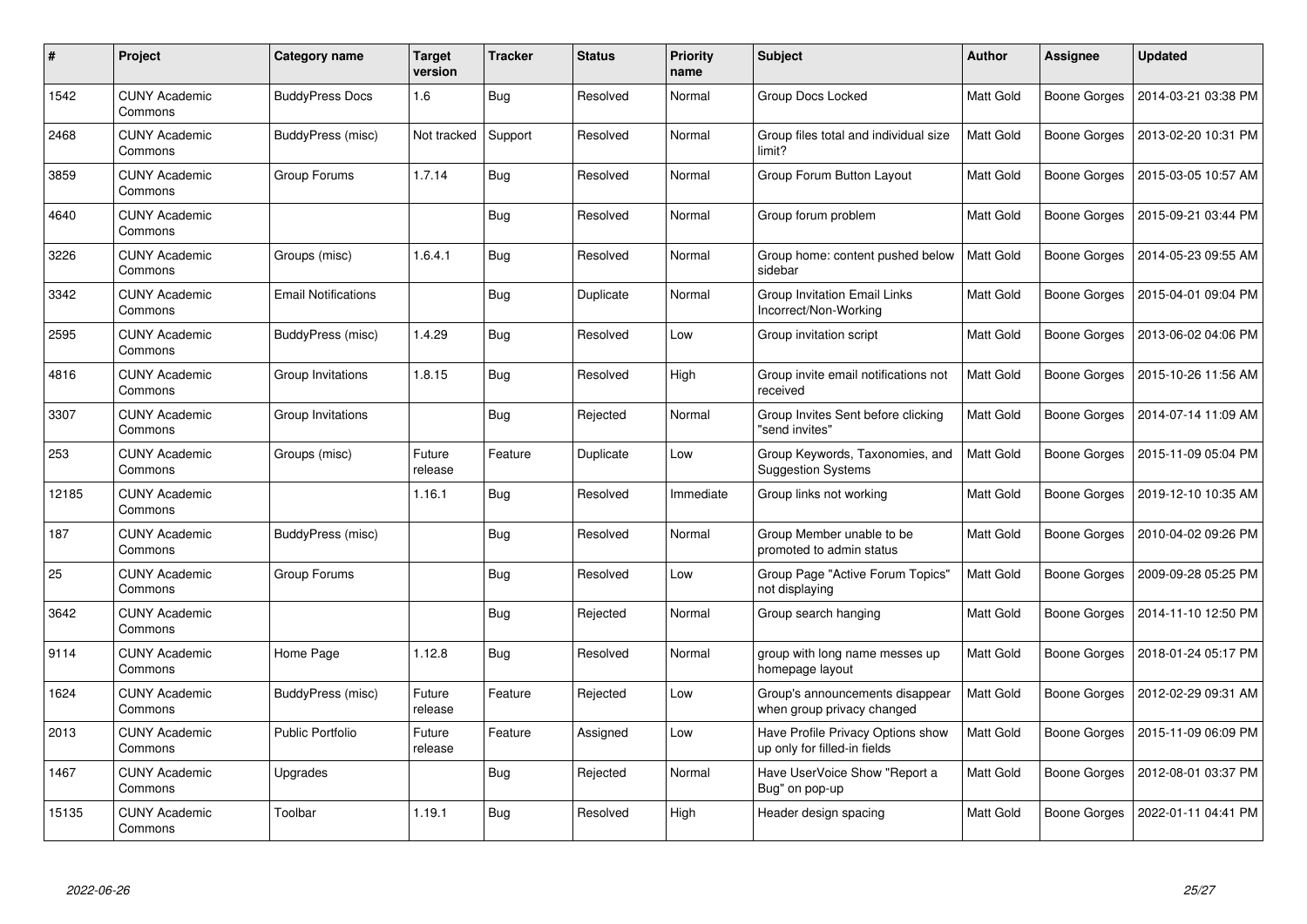| #     | Project                         | Category name              | <b>Target</b><br>version | <b>Tracker</b> | <b>Status</b> | <b>Priority</b><br>name | Subject                                                                                         | Author           | Assignee            | <b>Updated</b>      |
|-------|---------------------------------|----------------------------|--------------------------|----------------|---------------|-------------------------|-------------------------------------------------------------------------------------------------|------------------|---------------------|---------------------|
| 1501  | <b>CUNY Academic</b><br>Commons | WordPress (misc)           | Not tracked              | Support        | Resolved      | Normal                  | Help MALS Journal set up a domain<br>alias                                                      | <b>Matt Gold</b> | Boone Gorges        | 2012-01-05 01:18 PM |
| 469   | <b>CUNY Academic</b><br>Commons | WordPress (misc)           | Not tracked              | Bug            | Resolved      | High                    | Help with a blog using a deleted<br>theme                                                       | Matt Gold        | Boone Gorges        | 2010-12-13 05:09 PM |
| 786   | <b>CUNY Academic</b><br>Commons | WordPress (misc)           | 1.2.3                    | <b>Bug</b>     | Resolved      | Normal                  | Hero Image Slider Overlay Display<br>on IE                                                      | Matt Gold        | Boone Gorges        | 2011-06-06 09:51 AM |
| 444   | <b>CUNY Academic</b><br>Commons | WordPress (misc)           | 1.1.1                    | <b>Bug</b>     | Resolved      | High                    | Hero Slides Not Showing Up in<br>Firefox                                                        | Matt Gold        | <b>Boone Gorges</b> | 2010-12-08 08:41 AM |
| 30    | <b>CUNY Academic</b><br>Commons | <b>BuddyPress (misc)</b>   |                          | Bug            | Resolved      | Normal                  | Hidden Forum Activity Showing up<br>in News Feed                                                | Matt Gold        | Boone Gorges        | 2009-09-30 02:51 PM |
| 3588  | <b>CUNY Academic</b><br>Commons | Groups (misc)              | 1.7.2                    | Bug            | Resolved      | Normal                  | Hidden group not appearing in<br>search results                                                 | Matt Gold        | Boone Gorges        | 2014-11-01 02:57 PM |
| 220   | <b>CUNY Academic</b><br>Commons | BuddyPress (misc)          |                          | Bug            | Resolved      | High                    | Hidden Groups showing up in<br>homepage group listing                                           | <b>Matt Gold</b> | Boone Gorges        | 2010-05-07 10:30 AM |
| 1441  | <b>CUNY Academic</b><br>Commons | BuddyPress (misc)          | Not tracked              | Support        | Rejected      | Normal                  | Hiding BP Admin bar on a<br>subdomain blog                                                      | Matt Gold        | <b>Boone Gorges</b> | 2011-12-14 04:01 PM |
| 775   | <b>CUNY Academic</b><br>Commons | WordPress (misc)           | 1.2.2                    | <b>Bug</b>     | Rejected      | Normal                  | Hit Counter Plugin Problem                                                                      | Matt Gold        | Boone Gorges        | 2011-05-28 08:42 AM |
| 3910  | <b>CUNY Academic</b><br>Commons | Home Page                  | 1.7.15.2                 | <b>Bug</b>     | Resolved      | High                    | Home Page Display Errors                                                                        | Matt Gold        | Boone Gorges        | 2015-03-17 10:21 AM |
| 10955 | <b>CUNY Academic</b><br>Commons | Home Page                  | 1.14.5                   | Support        | Resolved      | Normal                  | Homepage help link                                                                              | Matt Gold        | <b>Boone Gorges</b> | 2019-01-22 11:53 AM |
| 3614  | <b>CUNY Academic</b><br>Commons | Home Page                  | 1.7.2                    | Bug            | Resolved      | Normal                  | Homepage member widget filter<br>feature not working                                            | Matt Gold        | Boone Gorges        | 2014-11-01 02:24 PM |
| 2596  | <b>CUNY Academic</b><br>Commons | BuddyPress (misc)          |                          | Bug            | Rejected      | Normal                  | Homepage Recent blog posts<br>widget display                                                    | Matt Gold        | Boone Gorges        | 2013-05-23 10:50 PM |
| 8702  | <b>CUNY Academic</b><br>Commons | Homepage Slides            | 1.11.13                  | <b>Bug</b>     | Resolved      | Normal                  | Homepage slider doesn't offer<br>option to move through slides                                  | Matt Gold        | <b>Boone Gorges</b> | 2017-09-14 11:37 PM |
| 11610 | <b>CUNY Academic</b><br>Commons |                            | 1.15.5                   | Bug            | Resolved      | Normal                  | Homepage thumbnails not loading                                                                 | Matt Gold        | <b>Boone Gorges</b> | 2019-06-29 10:38 PM |
| 8204  | <b>CUNY Academic</b><br>Commons | commonsinabox.org          | Not tracked              | Support        | Resolved      | Normal                  | How to create a group on<br>commonsinabox.org                                                   | Matt Gold        | Boone Gorges        | 2017-05-26 02:50 PM |
| 660   | <b>CUNY Academic</b><br>Commons | BuddyPress (misc)          | 1.2                      | <b>Bug</b>     | Resolved      | Low                     | HTML Markup appears in activity<br>comment                                                      | Matt Gold        | Boone Gorges        | 2011-04-04 02:39 PM |
| 3165  | <b>CUNY Academic</b><br>Commons | <b>Email Notifications</b> |                          | <b>Bug</b>     | Rejected      | Normal                  | HTML notification of post with<br>attachments didn't include mention<br>of/links to attachments | Matt Gold        | Boone Gorges        | 2015-03-21 09:05 PM |
| 152   | <b>CUNY Academic</b><br>Commons | BuddyPress (misc)          |                          | <b>Bug</b>     | Resolved      | Normal                  | HTML Tags Added to Email<br>Notifications                                                       | Matt Gold        | <b>Boone Gorges</b> | 2010-05-11 04:52 PM |